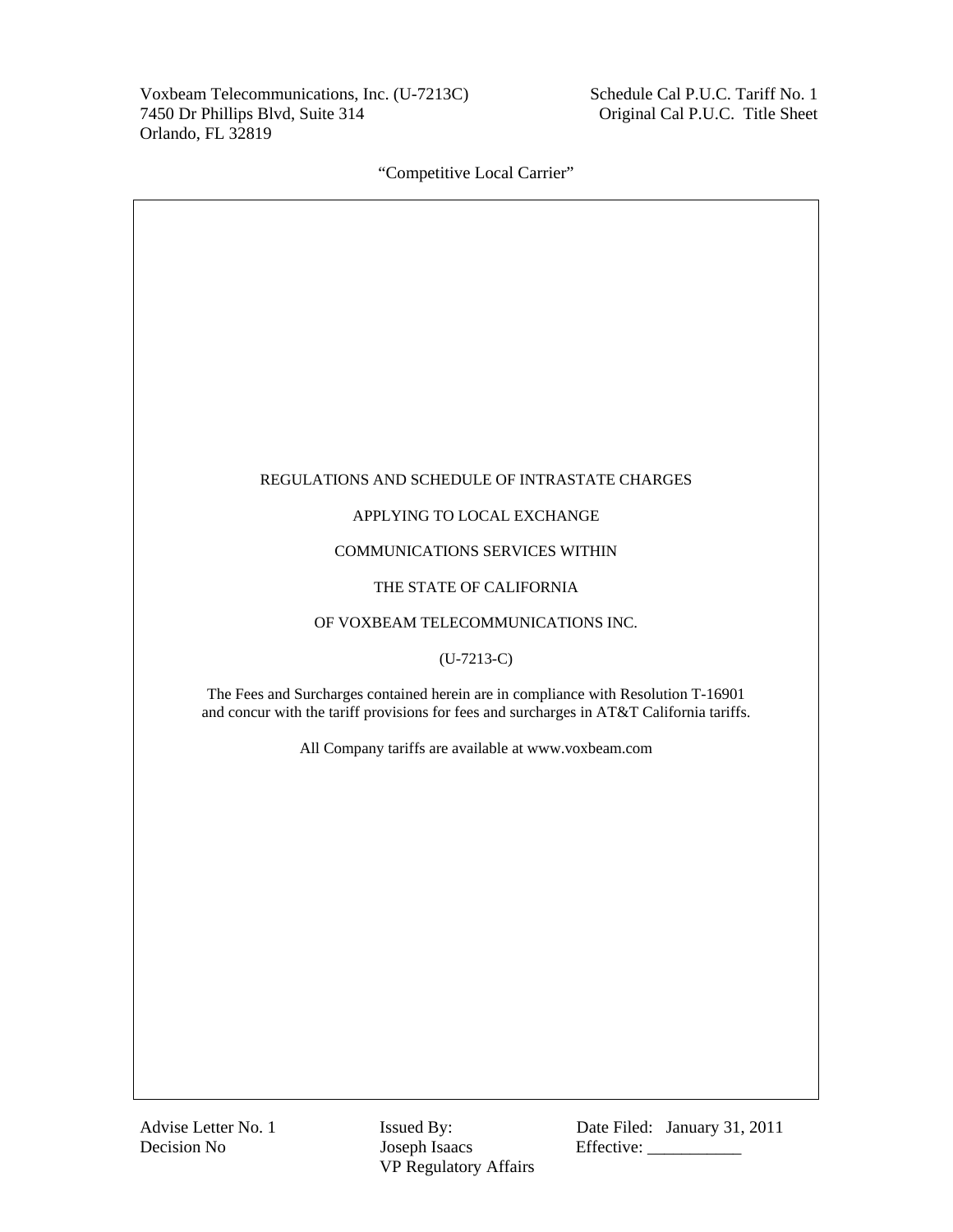| <b>CHECK SHEET</b>                            |          |              |          |
|-----------------------------------------------|----------|--------------|----------|
| Current sheets in this tariff are as follows: |          |              |          |
| Sheet                                         | Revision | <b>Sheet</b> | Revision |
| Title                                         | Original | 40           | Original |
| $\mathbf{1}$                                  | Original | 41           | Original |
| $\sqrt{2}$                                    | Original | 42           | Original |
| $\mathfrak{Z}$                                | Original | 43           | Original |
| $\overline{4}$                                | Original | 44           | Original |
| 5                                             | Original | 45           | Original |
| $\sqrt{6}$                                    | Original | 46           | Original |
| $8\,$                                         | Original | 47           | Original |
| 9                                             | Original | 48           | Original |
| $10\,$                                        | Original | 49           | Original |
| 11                                            | Original | 50           | Original |
| 12                                            | Original | 51           | Original |
| 13                                            | Original |              |          |
| 14                                            | Original |              |          |
| 15                                            | Original |              |          |
| 16                                            | Original |              |          |
| 17                                            | Original |              |          |
| 18                                            | Original |              |          |
| 19                                            | Original |              |          |
| $20\,$                                        | Original |              |          |
| 21                                            | Original |              |          |
| $22\,$                                        | Original |              |          |
| 23                                            | Original |              |          |
| 24                                            | Original |              |          |
| 25                                            | Original |              |          |
| 26                                            | Original |              |          |
| 27                                            | Original |              |          |
| $28\,$                                        | Original |              |          |
| 29                                            | Original |              |          |
| 30                                            | Original |              |          |
| 31                                            | Original |              |          |
| 32                                            | Original |              |          |
| 33                                            | Original |              |          |
| 34                                            | Original |              |          |
| 35                                            | Original |              |          |
| 36                                            | Original |              |          |
| 37                                            | Original |              |          |
| 38                                            | Original |              |          |
| 39                                            | Original |              |          |
|                                               |          |              |          |
|                                               |          |              |          |
|                                               |          |              |          |
|                                               |          |              |          |
|                                               |          |              |          |

VP Regulatory Affairs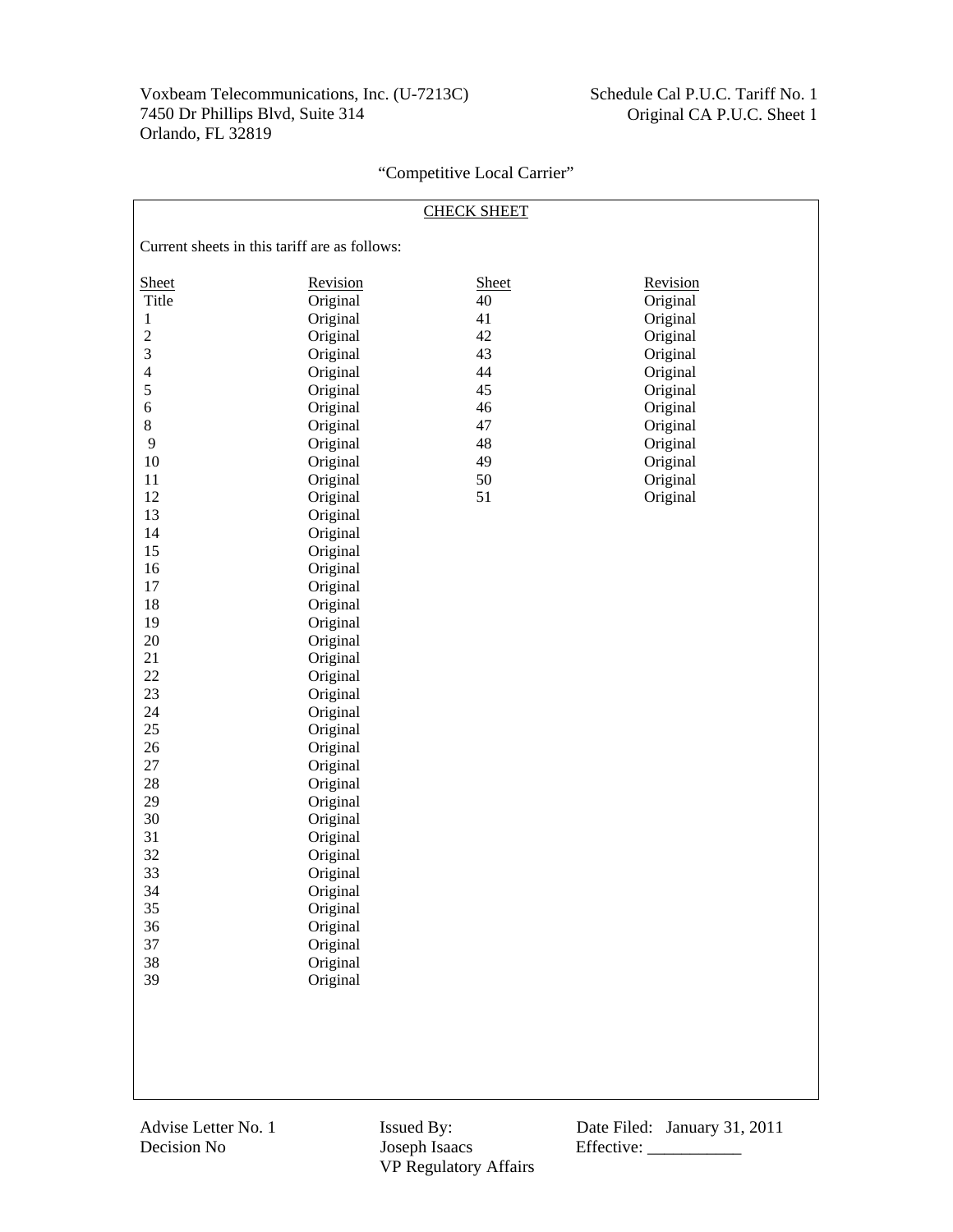$\mathsf{r}$ 

Schedule Cal P.U.C. Tariff No. 1 Original CA P.U.C. Sheet 2

# "Competitive Local Carrier"

| <b>TABLE OF CONTENTS</b>                                                                                                                                                                                                       |                     |
|--------------------------------------------------------------------------------------------------------------------------------------------------------------------------------------------------------------------------------|---------------------|
| <b>Subject Matter</b><br><u> 1980 - Andrea Andrew Maria (h. 1980).</u>                                                                                                                                                         | <b>Sheet Number</b> |
|                                                                                                                                                                                                                                |                     |
|                                                                                                                                                                                                                                |                     |
|                                                                                                                                                                                                                                |                     |
|                                                                                                                                                                                                                                |                     |
|                                                                                                                                                                                                                                |                     |
|                                                                                                                                                                                                                                |                     |
| Rules                                                                                                                                                                                                                          |                     |
|                                                                                                                                                                                                                                |                     |
|                                                                                                                                                                                                                                |                     |
|                                                                                                                                                                                                                                |                     |
|                                                                                                                                                                                                                                |                     |
|                                                                                                                                                                                                                                |                     |
|                                                                                                                                                                                                                                |                     |
|                                                                                                                                                                                                                                |                     |
|                                                                                                                                                                                                                                |                     |
|                                                                                                                                                                                                                                |                     |
|                                                                                                                                                                                                                                |                     |
|                                                                                                                                                                                                                                |                     |
|                                                                                                                                                                                                                                |                     |
|                                                                                                                                                                                                                                |                     |
|                                                                                                                                                                                                                                |                     |
|                                                                                                                                                                                                                                |                     |
|                                                                                                                                                                                                                                |                     |
| Rule 16 – Obligations of the Customer manufactured and the US and the US and the US and the US and the US and the US and the US and the US and the US and the US and the US and the US and the US and the US and the US and th |                     |
|                                                                                                                                                                                                                                |                     |
|                                                                                                                                                                                                                                |                     |
|                                                                                                                                                                                                                                |                     |
|                                                                                                                                                                                                                                |                     |
|                                                                                                                                                                                                                                |                     |
|                                                                                                                                                                                                                                |                     |
|                                                                                                                                                                                                                                |                     |
|                                                                                                                                                                                                                                |                     |
|                                                                                                                                                                                                                                |                     |
|                                                                                                                                                                                                                                |                     |
|                                                                                                                                                                                                                                |                     |
|                                                                                                                                                                                                                                |                     |
|                                                                                                                                                                                                                                |                     |
|                                                                                                                                                                                                                                |                     |
|                                                                                                                                                                                                                                |                     |
| <b>Miscellaneous Services</b>                                                                                                                                                                                                  |                     |
|                                                                                                                                                                                                                                |                     |
|                                                                                                                                                                                                                                |                     |
| Forms                                                                                                                                                                                                                          |                     |
|                                                                                                                                                                                                                                |                     |
|                                                                                                                                                                                                                                |                     |
|                                                                                                                                                                                                                                |                     |
|                                                                                                                                                                                                                                |                     |

Issued By: Joseph Isaacs VP Regulatory Affairs Date Filed: January 31, 2011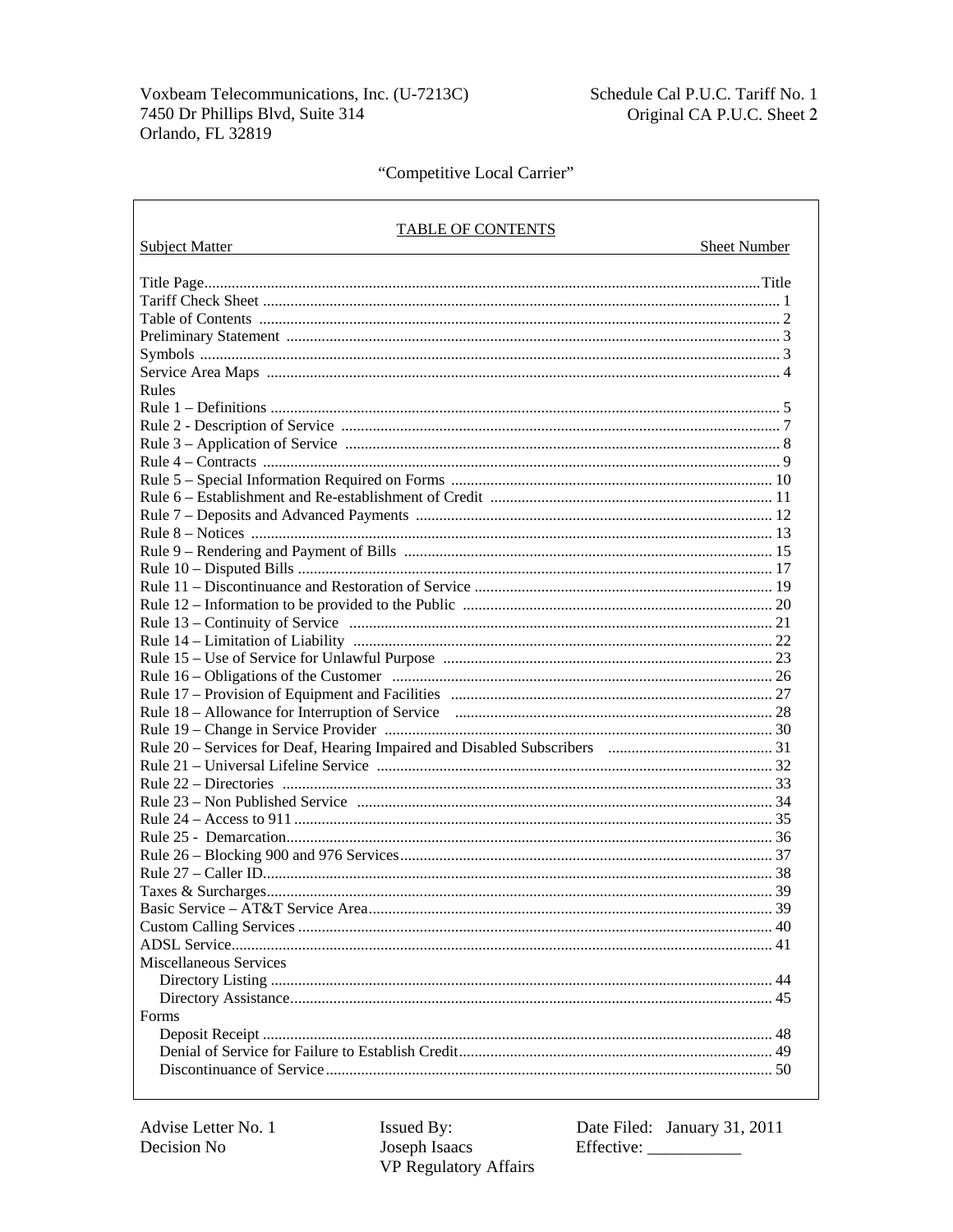# PRELIMINARY STATEMENT

Carrier has been granted authority to provide Resold and Facility based telecommunications services within the state of California. Voxbeam Telecommunications, Inc. ("VOXBEAM" or "Company") will provide service to residential and business customers. This tariff contains all effective rates and rules, together with information relating to intrastate end-user communications services offered to business and residential customers in the state of California by Voxbeam Telecommunications, Inc. Initially, Voxbeam will only offer service in AT&T's territory.

### EXPLANATION OF SYMBOLS USED IN THIS TARIFF

The following symbols shall be used in this tariff for the purpose indicated below:

- (C) To signify changed listing, rule, or condition which may affect rates or charges.
- (D) To signify discontinued material, including listing, rate, rule or condition.
- (I) To signify an increase.
- (L) To signify material relocated from or to another part of tariff schedule with no change in text, rate, rule or condition.
- (N) To signify new material, including listing, rate, rule or condition.
- (R) To signify reduction.
- (T) To signify a change in wording of text, but not change in rate, rule or condition.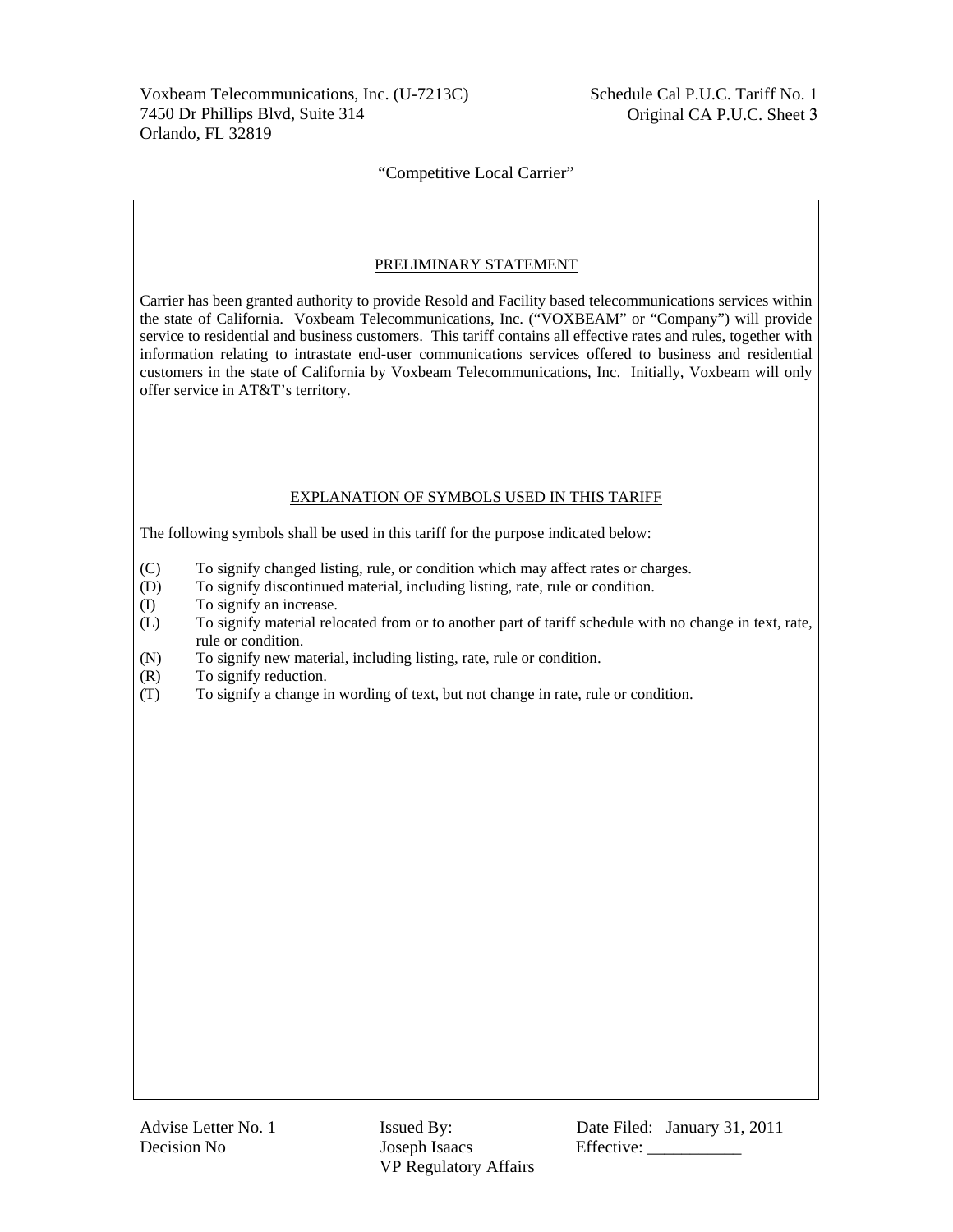# SERVICE AREA MAP

### VOXBEAM WILL OFFER SERVICES THROUGHOUT AT&T TERRITORY ONLY.

Carrier concurs in the boundary exchanges of Pacific Bell, GTE of California, Inc., Roseville Telephone Company, and Citizens Telephone Company for its local exchange resale services.

Advise Letter No. 1 **Issued By:** Date Filed: January 31, 2011 Decision No Joseph Isaacs Effective: \_\_\_\_\_\_\_\_\_\_\_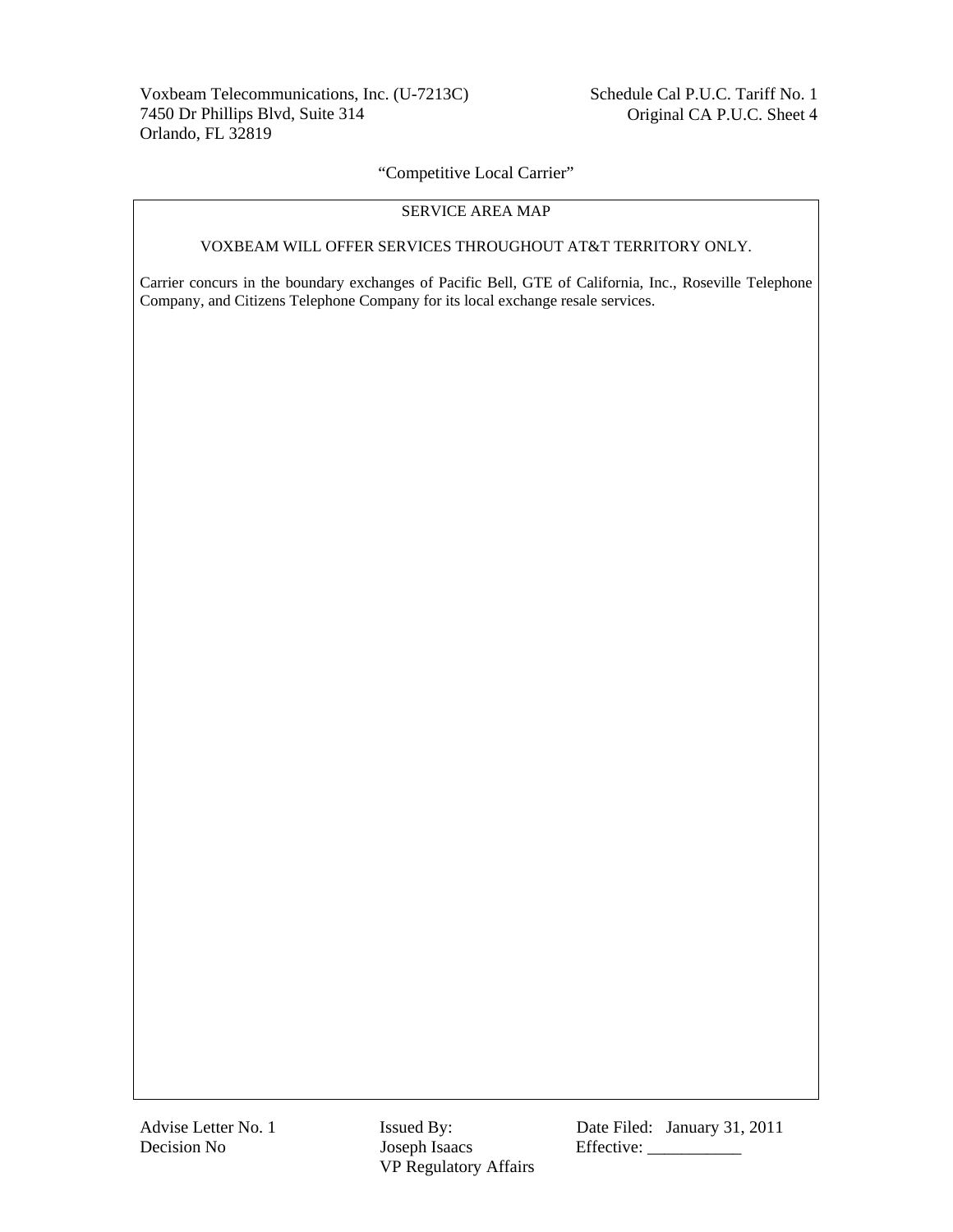|                             | <b>RULES</b>                                                                                                                                                                                                                                                                                                                                    |  |  |
|-----------------------------|-------------------------------------------------------------------------------------------------------------------------------------------------------------------------------------------------------------------------------------------------------------------------------------------------------------------------------------------------|--|--|
| <b>Rule 1 - Definitions</b> |                                                                                                                                                                                                                                                                                                                                                 |  |  |
|                             | Certain terms used generally throughout this tariff are defined below.                                                                                                                                                                                                                                                                          |  |  |
| Applicant:                  | The term "Applicant" means the individual, partnership, corporation,<br>association, or government agency who applies to the Company for new or<br>additional phone service.                                                                                                                                                                    |  |  |
| ADSL                        | The terms "ADSL" is Asymmetrical Digital Subscriber Line (ADSL) Service.<br>ADSL is a technology that allows high speed data to be sent over existing<br>copper facilities. ADSL supports data rates of from 384 Kbps up to 6 Mbps<br>when receiving data (downstream rate) and from 128 Kbps to 384 Kbps when<br>sending data (upstream rate). |  |  |
| <b>Application for</b>      |                                                                                                                                                                                                                                                                                                                                                 |  |  |
| Service                     | A standard Company order form which includes all pertinent technical, billing<br>and other information which will enable Company to provide service.                                                                                                                                                                                            |  |  |
| <b>Authorized User</b>      | A person, firm, corporation or other entity authorized by the Customer to receive<br>or send communications.                                                                                                                                                                                                                                    |  |  |
| Bandwidth                   | The difference, expressed in Hertz, between the highest and lowest frequencies<br>of a band constituting a channel or circuit.                                                                                                                                                                                                                  |  |  |
| <b>Company</b>              | Voxbeam Telecommunications, Inc.                                                                                                                                                                                                                                                                                                                |  |  |
| <b>Central Office</b>       | Company facilities where subscribers' lines are joined to switching equipment<br>for connecting other subscribers to each other, locally and long distance.                                                                                                                                                                                     |  |  |
| <b>Channel or Circuit</b>   | A transmission path or paths between two or more points having a bandwidth or<br>transmission speed suitable to render service to a Customer.                                                                                                                                                                                                   |  |  |
| Commission                  | Refers to the California Public Utilities Commission.                                                                                                                                                                                                                                                                                           |  |  |
| Customer                    | The person, firm, corporation, or other entity which orders service and which is<br>responsible for the payment of charges and for compliance with Company tariff<br>regulations.                                                                                                                                                               |  |  |
|                             |                                                                                                                                                                                                                                                                                                                                                 |  |  |
|                             |                                                                                                                                                                                                                                                                                                                                                 |  |  |
|                             |                                                                                                                                                                                                                                                                                                                                                 |  |  |

VP Regulatory Affairs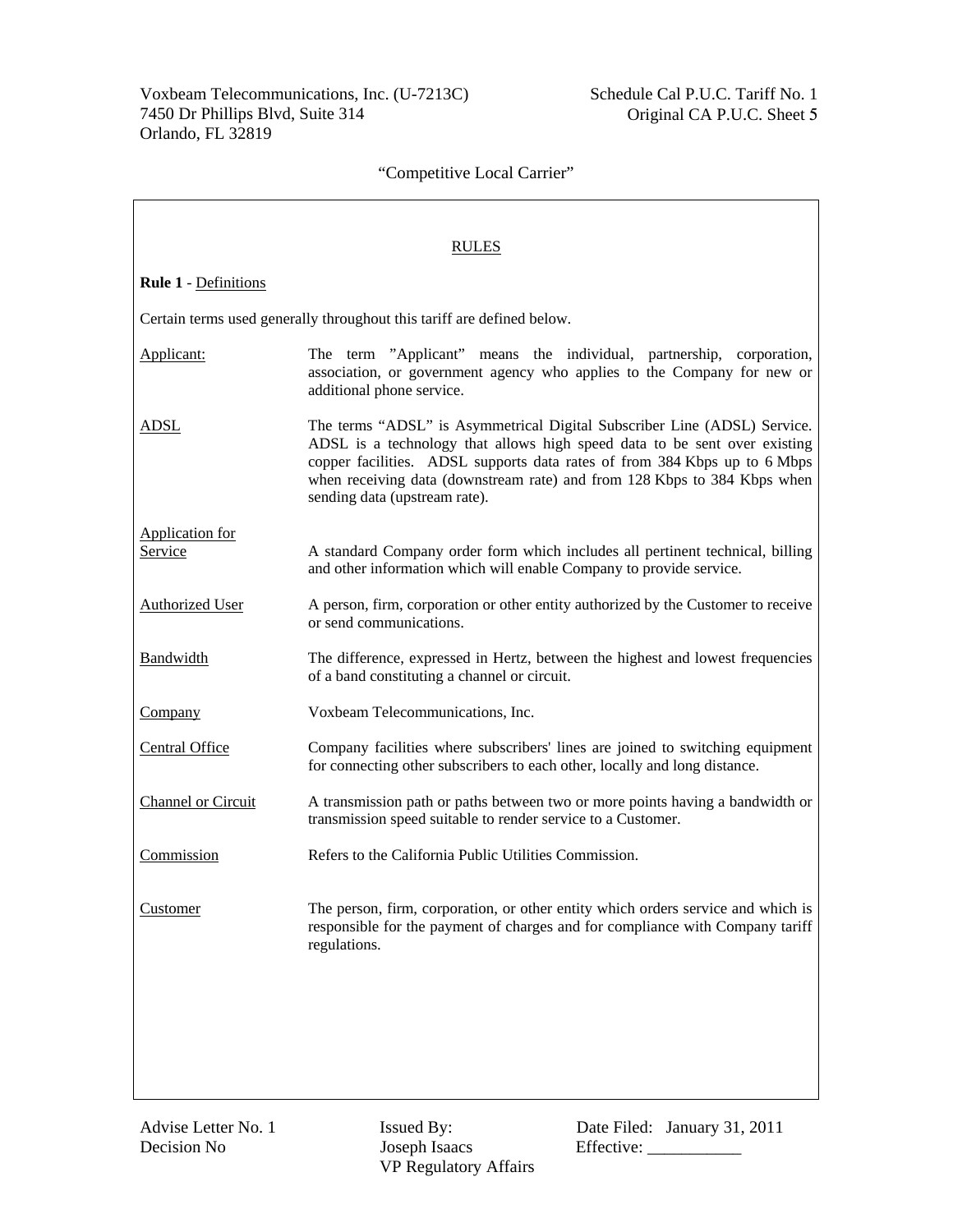|                                              | <b>RULES</b>                                                                                                                                                                                                                                                                                                                                  |
|----------------------------------------------|-----------------------------------------------------------------------------------------------------------------------------------------------------------------------------------------------------------------------------------------------------------------------------------------------------------------------------------------------|
| <b>Rule 1</b> - Definitions (Continued)      |                                                                                                                                                                                                                                                                                                                                               |
| Data                                         | Any representation such as characters (digital or analog quantities) to which<br>meaning is assigned.                                                                                                                                                                                                                                         |
| Direct Inward Dial<br>(or "DID")             | A service attributable that routes incoming calls directly to stations, by-passing a<br>central answering point.                                                                                                                                                                                                                              |
| Direct Outward Dial                          | A service attributable that allows individual station users to access and outside<br>numbers directly.                                                                                                                                                                                                                                        |
| Hertz                                        | Cycles per second.                                                                                                                                                                                                                                                                                                                            |
| Installation                                 | The connection of a circuit, dedicated access line or port for a new, change of, or<br>additional service.                                                                                                                                                                                                                                    |
| LATA                                         | A Local Access and Transportation Area established pursuant to the<br>Modification of Final Judgment entered by the United States District Court for<br>the District of Columbia in Civil Action No. 82-0192; or any other geographic<br>area designated as a LATA in the National Exchange Carrier Association, Inc.<br>Tariff F.C.C. No. 4. |
| <b>Local Calling Areas</b>                   | Has the same meaning as defined in AT&T's CA. P.U.C. Tariff No.                                                                                                                                                                                                                                                                               |
| <b>Month</b>                                 | A month is considered to consist of thirty (30) days.                                                                                                                                                                                                                                                                                         |
| Non-Published or<br><b>Unlisted Service:</b> | The term "non-published" or "unlisted" service means service that is not<br>accompanied by an inclusion of the Subscriber's name, address, telephone<br>number in a published directory or directory assistance database.                                                                                                                     |
| <b>Order Cancellation</b>                    | A Customer-initiated request to discontinue processing a service order, either in<br>part or in its entirety, prior to commencement of service.                                                                                                                                                                                               |
|                                              |                                                                                                                                                                                                                                                                                                                                               |
|                                              |                                                                                                                                                                                                                                                                                                                                               |
|                                              |                                                                                                                                                                                                                                                                                                                                               |
|                                              |                                                                                                                                                                                                                                                                                                                                               |

VP Regulatory Affairs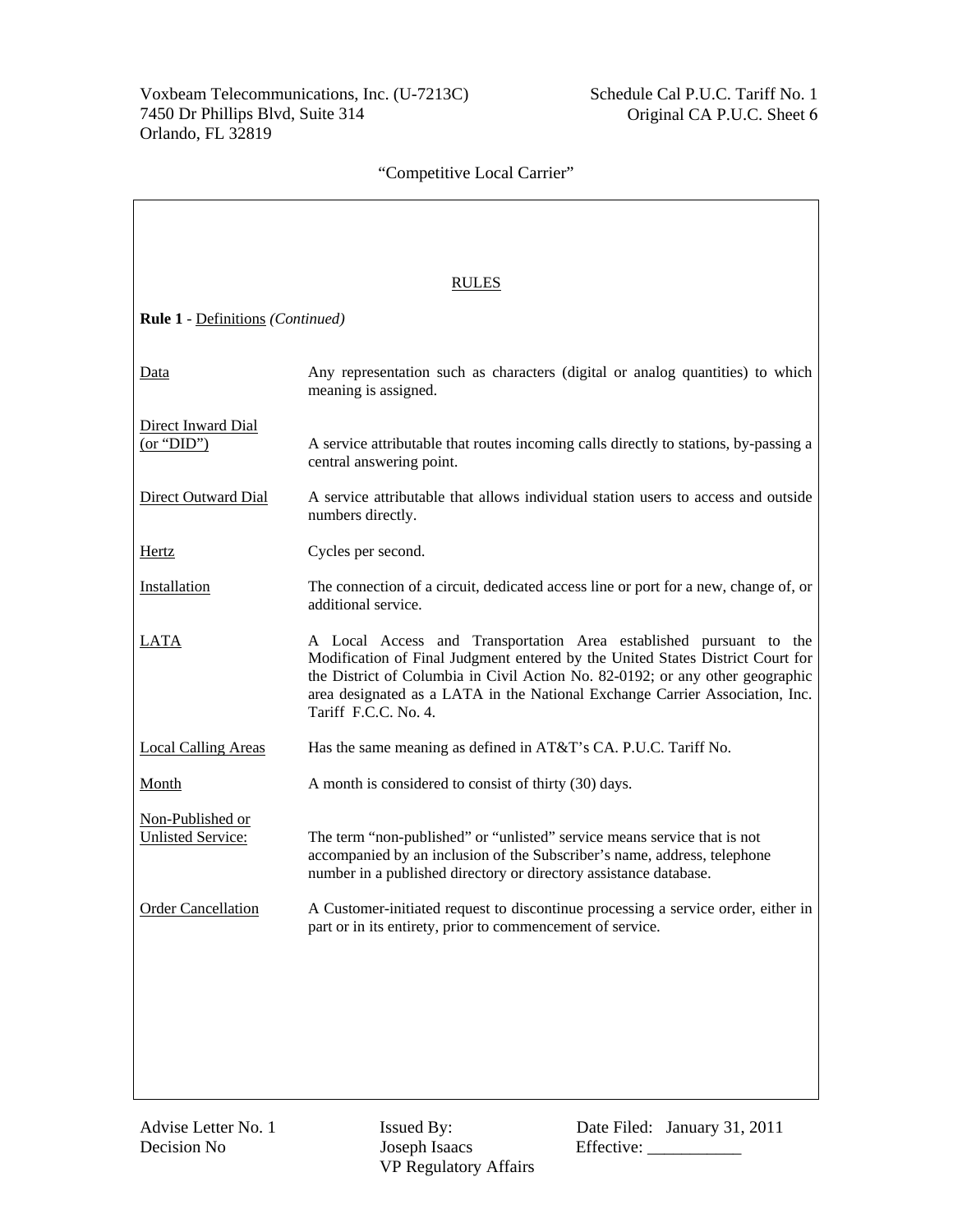|       | <b>RULES</b>                                                                                                                                                                                                                                                                                                                                                                                                                                                                                                |
|-------|-------------------------------------------------------------------------------------------------------------------------------------------------------------------------------------------------------------------------------------------------------------------------------------------------------------------------------------------------------------------------------------------------------------------------------------------------------------------------------------------------------------|
|       | <b>Rule 2 - Description of Services</b>                                                                                                                                                                                                                                                                                                                                                                                                                                                                     |
| 2.1   | General                                                                                                                                                                                                                                                                                                                                                                                                                                                                                                     |
| 2.1.1 | The Company undertakes to furnish communications service pursuant to the terms of this tariff in<br>connection with one-way and/or two-way information transmission between points within the<br>State of California.                                                                                                                                                                                                                                                                                       |
| 2.1.2 | Service is provided 24-hours per day. For the purpose of computing charges in this tariff, a month<br>is considered to have 30 days.                                                                                                                                                                                                                                                                                                                                                                        |
| 2.1.3 | Customers and users may use services and facilities provided under this tariff to obtain access to<br>services offered by other service providers. The Company is responsible under this tariff only for<br>the services and facilities provided hereunder, and it assumes no responsibility for any service<br>provided by any other entity that purchases access to the Company network in order to originate or<br>terminate its own services, or to communicate with its own customers.                 |
| 2.1.4 | Service may be terminated upon written notice to the Customer if:                                                                                                                                                                                                                                                                                                                                                                                                                                           |
|       | A.<br>the Customer is using the service in violation of this tariff; or                                                                                                                                                                                                                                                                                                                                                                                                                                     |
|       | <b>B.</b><br>the Customer is using the service in violation of the law.                                                                                                                                                                                                                                                                                                                                                                                                                                     |
|       | This tariff shall be interpreted and governed by the laws of the State of California without regard<br>for its choice of laws provision.                                                                                                                                                                                                                                                                                                                                                                    |
| 2.1.5 | Any other Telephone Company may not interfere with the right of any person or entity to obtain<br>service directly from the Company. No person or entity shall be required to make any payment,<br>incur any penalty, monetary or otherwise, or purchase any services in order to have the right to<br>obtain service directly from the Company.                                                                                                                                                            |
| 2.2   | <b>Basic Local Exchange Service</b>                                                                                                                                                                                                                                                                                                                                                                                                                                                                         |
|       | Local Exchange Service provides for telephone connection to, and a unique telephone number<br>address on, the public switched telecommunications network (PSTN). Local exchange service<br>enables users to place and receive calls from other stations on the PSTN, access other services<br>offered by Company, access certain interstate and international services offered by Company,<br>access operator and director assistance services, and access emergency services by dialing 0- or 9-<br>$1-1.$ |
|       |                                                                                                                                                                                                                                                                                                                                                                                                                                                                                                             |

VP Regulatory Affairs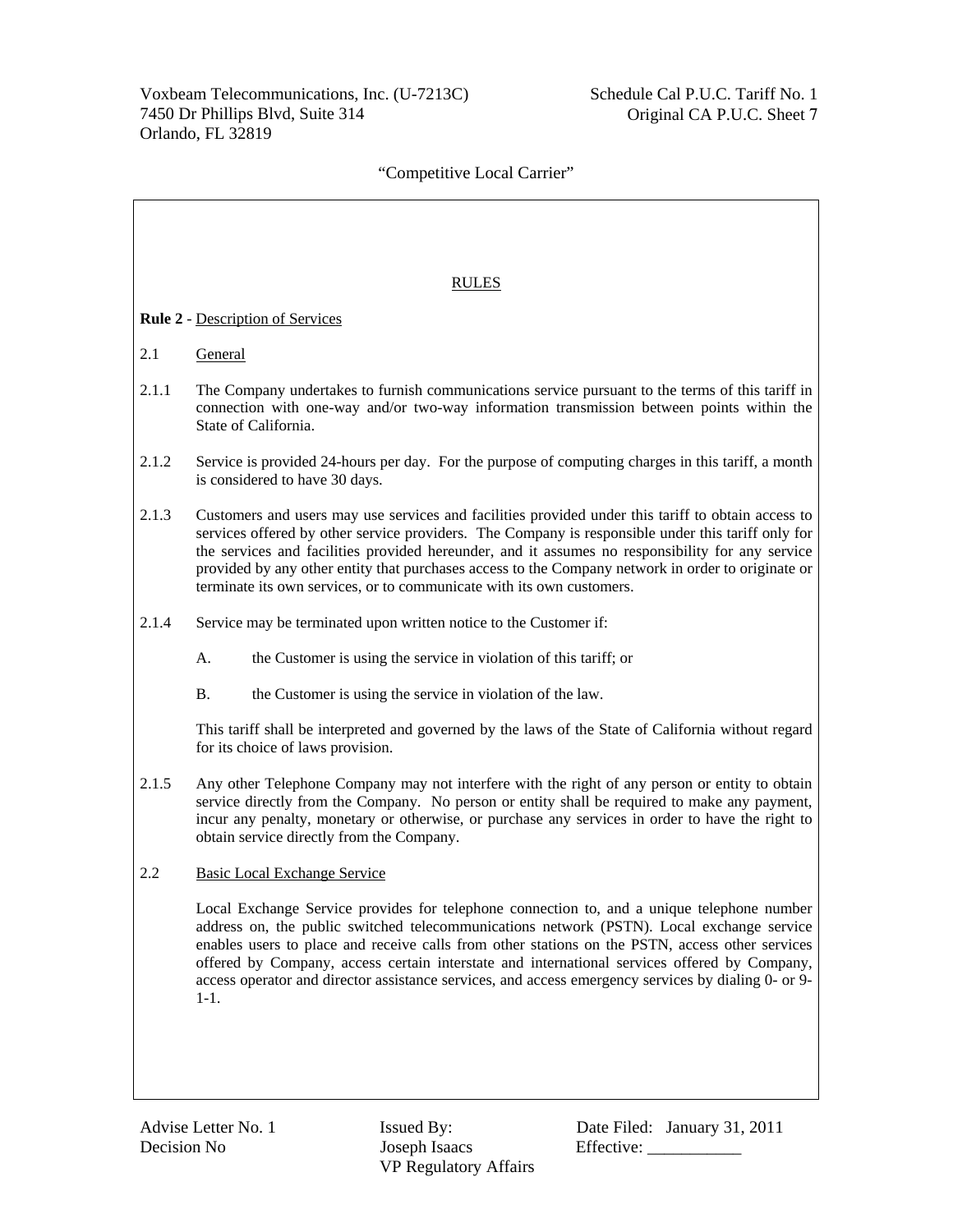### RULES

### **Rule** 3 - Customer Application for Service

A. Carrier will provide all residential customers with information regarding the Universal Lifeline program and its availability at the time service is ordered. Service is installed by arrangement between Carrier and the Customer. Service will be initiated by written or oral agreement between Carrier and the Customer. The Customer shall be informed of all rates and charges for the desired services and any other rates or charges which appear on the customer's first bill. If an oral agreement is made, Carrier will, within 10 days of initiating the service order, provide the customer a confirmation letter with a brief description of the services ordered and itemizing all charge that will appear on the customer bill.

Within 10 days of initiating service, Carrier shall provide a written statement to all new customers, outlining all material terms and conditions that could affect what the customer pays for telecommunications services.

Customers who are denied service for failure to establish credit or pay deposits, pursuant to Rule 7, will be given the reason for denial in writing within 10 days of service denial.

- B. At the expiration of the initial term specified in each Service Order, or in any extension thereof, service shall continue on a month to month basis at the then current rates unless terminated by either party. Any termination shall not relieve the Customer of its obligation to pay any charges incurred under the service order and this tariff prior to termination. The rights and obligations which by their nature extend beyond the termination of the term of the service order shall survive such termination.
- C. If the Customer makes or requests material changes in circuit engineering, equipment specifications, service parameters, premises locations, or otherwise materially modifies any provision of the application for service, the Customer's installation fee shall be adjusted accordingly.
- D. Applicants who are denied service due to failure to establish credit or pay a deposit will be given the reason for the denial in writing within 10 days of the denial of service.

Decision No Joseph Isaacs Effective: VP Regulatory Affairs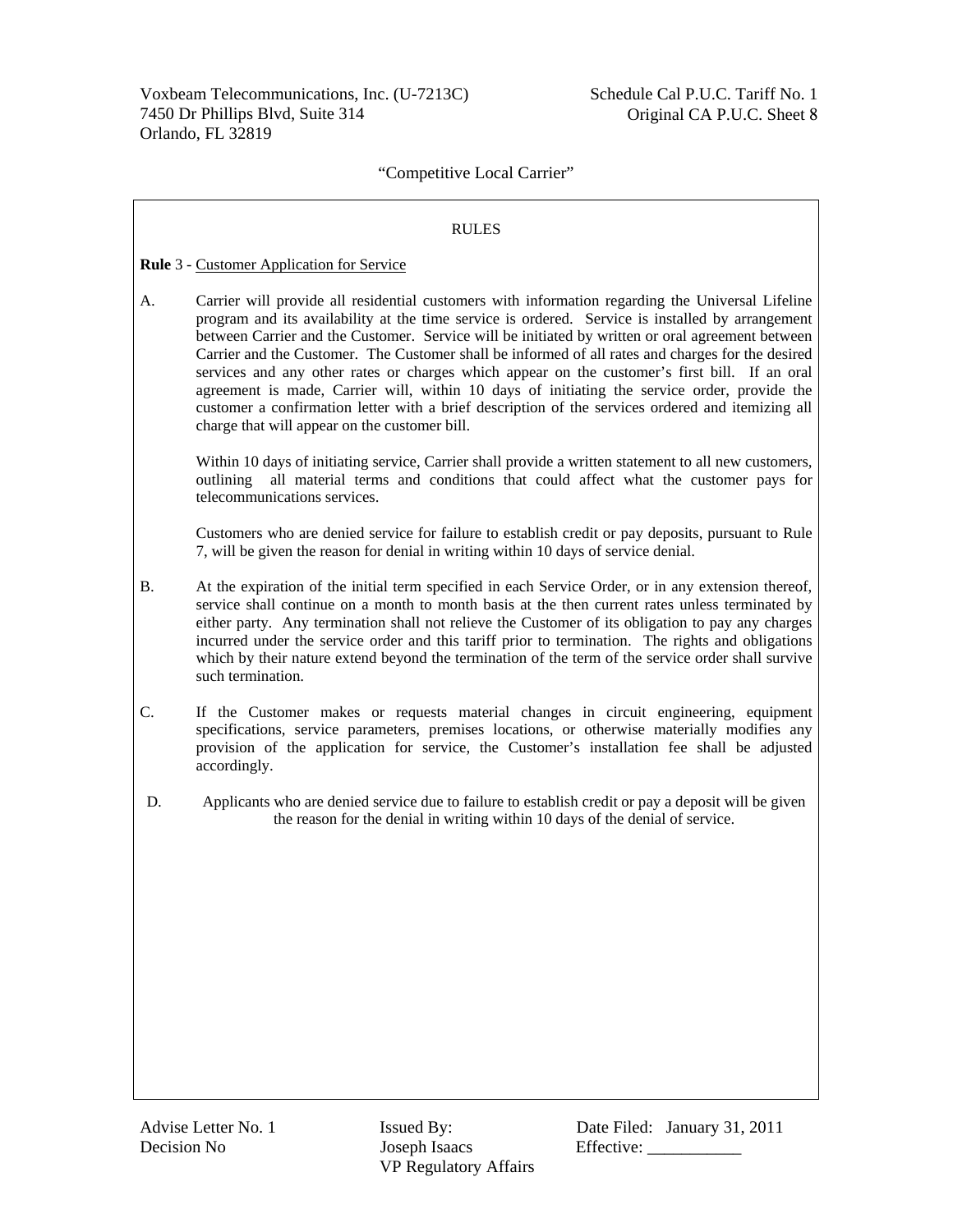## RULES

**Rule** 4 - Contracts or Agreements

A. Deviations from the rates, terms and conditions specified in this tariff schedule are not permitted except by special contract filed and approved by the Commission.

B. Each contract shall contain the following provision: "This contract shall at all times be subject to such changes or modifications by the California Public Utilities Commission as said Commission may direct from time to time in the exercise in its jurisdiction."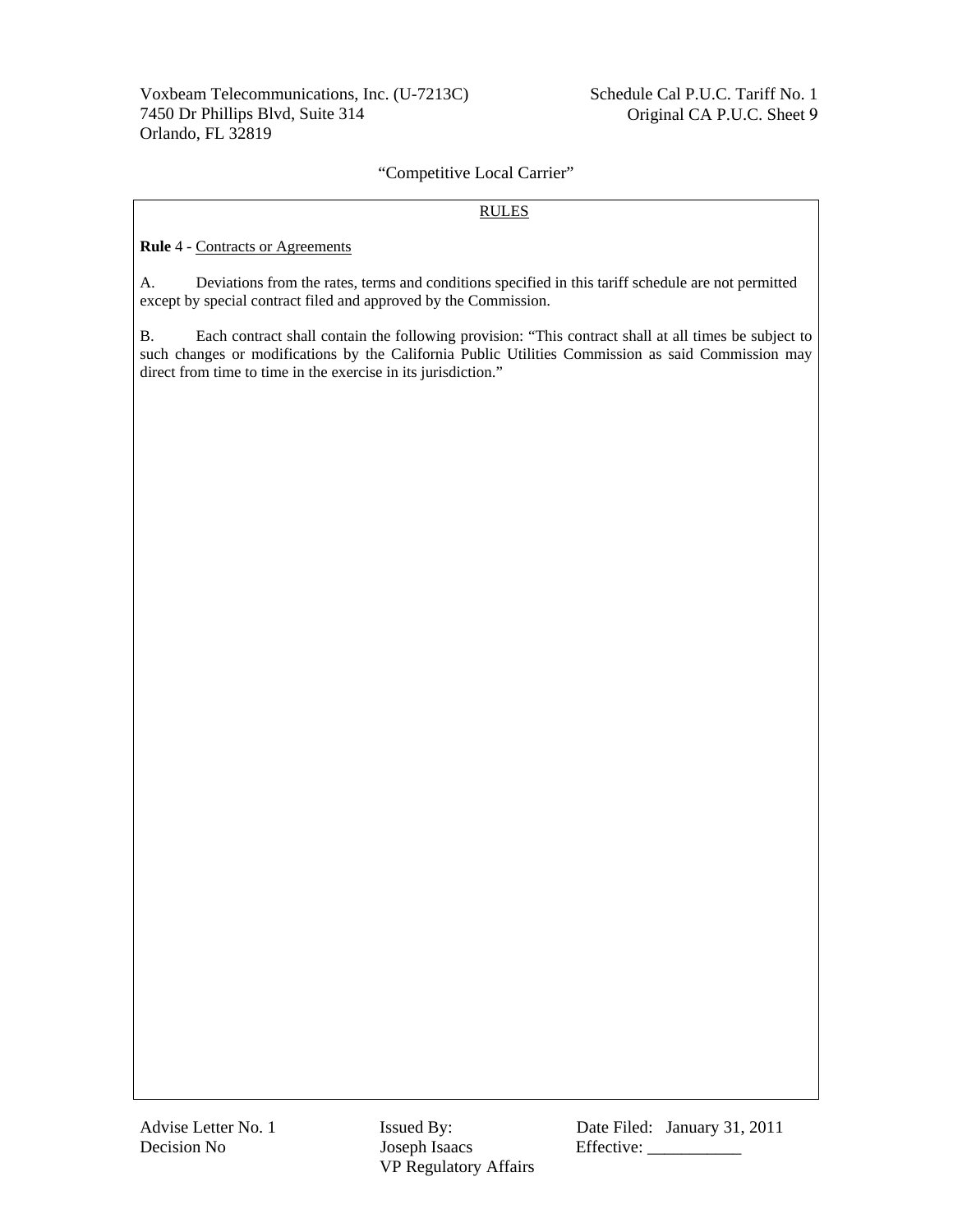#### RULES

#### **Rule** 5 - Special Information Required on Forms

Carrier will be identified on each bill, which will prominently display an address and a toll-free number for service. Carrier's bill will contain notations about: (l) when to pay the bill; (2) billing detail (including period of service); (3) late payment charges and when applied; (4) how to pay bill; (5) questions about the bill; (6) network access for interstate calling; (7) the statement that: "This bill is now due and payable; it becomes subject to a late payment charge if not paid within 30 (thirty) calendar days of the presentation dates. Should you question this bill, please request an explanation from Carrier."

If you believe you have been billed incorrectly you may file a Complaint with the California Public Utilities Commission, Consumer Affairs Branch, 505 Van Ness Avenue, San Francisco, CA 94102 or 107 South Broadway, Room 5109, Los Angeles, CA 90012. To avoid having service disconnected, payment of the disputed amount should be made "under protest" to the CPUC or payment arrangements should be made agreeable to the Company pending the outcome of the Commission's Consumer Affairs Branch review. The Consumer Affairs Branch shall review the basis of the billed amount, communicate the results of its review to the parties and inform you of your recourse to pursue this matter further with the Commission.

Upon request, the Company will provide a customer a copy of the CPUC's consumer protection regulations, its CPUC identification number authorizing its to operate in the state, any fictitious names under which it is doing business, and the name of its billing agent, if applicable.

Each deposit receipt shall contain the following provisions:

"This deposit, less the amount of any unpaid bills for service furnished by  $\le$  shall be refunded, together with any interest due, within thirty (30) calendar days after the discontinuance of service, or after twelve (12) months of service, whichever comes first. However, deposits may not receive interest if the Customer has received a minimum of two (2) notices of discontinuance of service for nonpayment of bills in a 12-month period."

Decision No Joseph Isaacs Effective: \_\_\_\_\_\_\_\_\_\_\_ VP Regulatory Affairs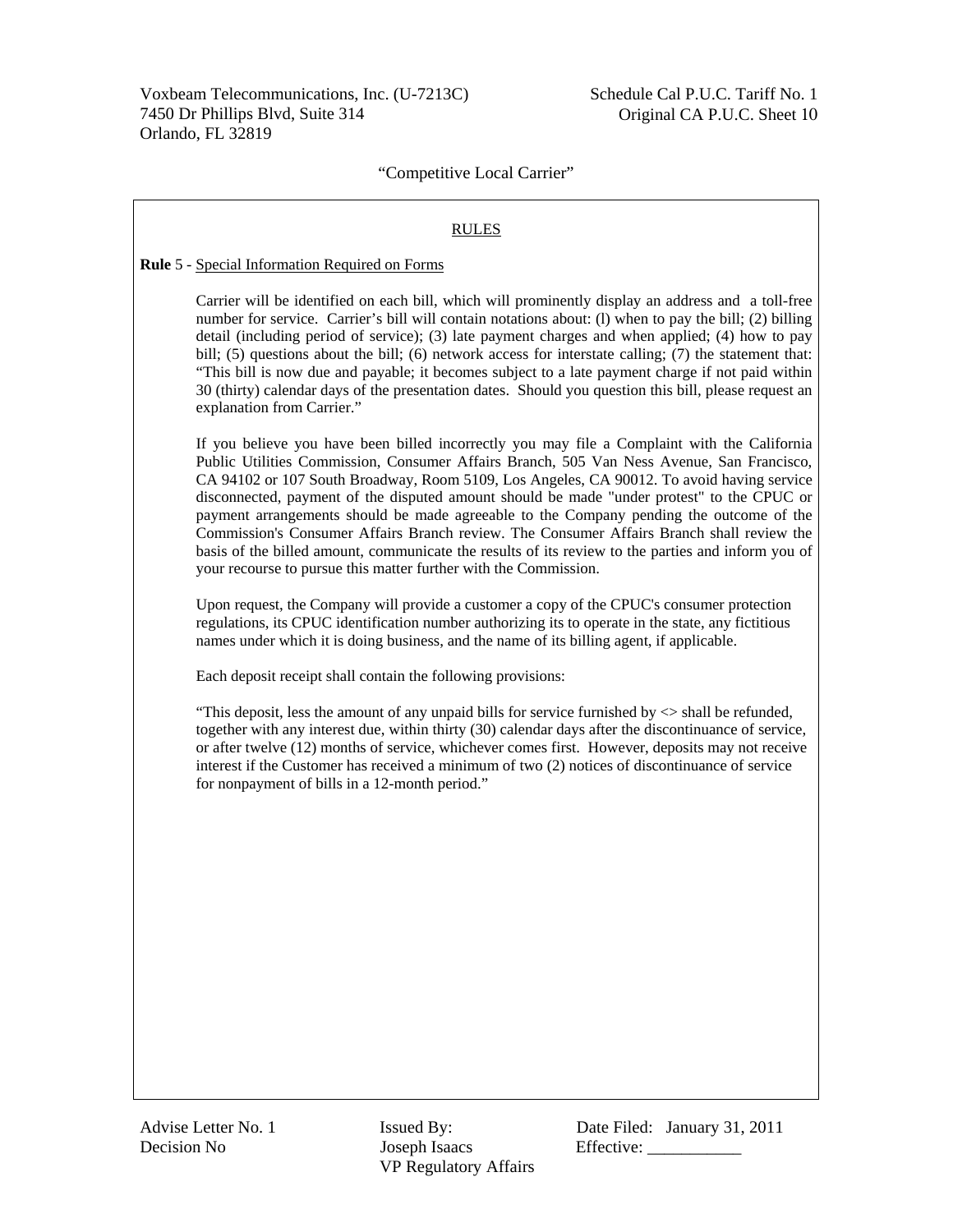$\overline{\mathbf{1}}$ 

# "Competitive Local Carrier"

| <b>RULES</b>                                                                                                                                                                                                                                                                                                                                                                                                                                                                                             |
|----------------------------------------------------------------------------------------------------------------------------------------------------------------------------------------------------------------------------------------------------------------------------------------------------------------------------------------------------------------------------------------------------------------------------------------------------------------------------------------------------------|
| Rule 6 - Establishment and Reestablishment of Credit                                                                                                                                                                                                                                                                                                                                                                                                                                                     |
| Company may require Customers or potential customers to provide information pertaining to their<br>financial ability to pay for service. Credit information may include account established date, can<br>be reached number, name of employer, employer's address, customer's driver's license number or<br>other acceptable personal identification billing name, and location or current and previous service.                                                                                          |
| If Company determines that an advance payment is necessary, the provisions under Rule 7 of this<br>tariff apply. If service was discontinued for non-payment of charges, Company may request<br>additional information from the Customer and reserves the right to collect an advance payment<br>prior to re-establishing service.                                                                                                                                                                       |
| The Company reserves the right to examine the credit record and check the references of all<br>applicants and Customers. The Company may examine the credit profit/record of any applicant<br>prior to accepting the service order or Customer's deposit. These shall not in themselves obligate<br>the Company to provide services or to continue to provide service, if a later check of applicant's<br>credit record is, in the opinion of the Company, contrary to the best interest of the Company. |
| Deposits will not be required if the applicant provides a credit history acceptable to the Company,<br>or a cosigner or guarantor may be used, provided that the cosigner or guarantor has an acceptable<br>credit history with the serving Company or another acceptable local carrier.                                                                                                                                                                                                                 |
| A Company may not refuse a deposit to establish credit for service. However, it may request that<br>the deposit be in cash or another acceptable for of payment. Credit for service cannot be refused<br>on account of Customer's failure to provide a social security number.                                                                                                                                                                                                                           |
|                                                                                                                                                                                                                                                                                                                                                                                                                                                                                                          |
|                                                                                                                                                                                                                                                                                                                                                                                                                                                                                                          |
|                                                                                                                                                                                                                                                                                                                                                                                                                                                                                                          |
|                                                                                                                                                                                                                                                                                                                                                                                                                                                                                                          |
|                                                                                                                                                                                                                                                                                                                                                                                                                                                                                                          |
|                                                                                                                                                                                                                                                                                                                                                                                                                                                                                                          |
|                                                                                                                                                                                                                                                                                                                                                                                                                                                                                                          |
|                                                                                                                                                                                                                                                                                                                                                                                                                                                                                                          |
|                                                                                                                                                                                                                                                                                                                                                                                                                                                                                                          |
|                                                                                                                                                                                                                                                                                                                                                                                                                                                                                                          |

VP Regulatory Affairs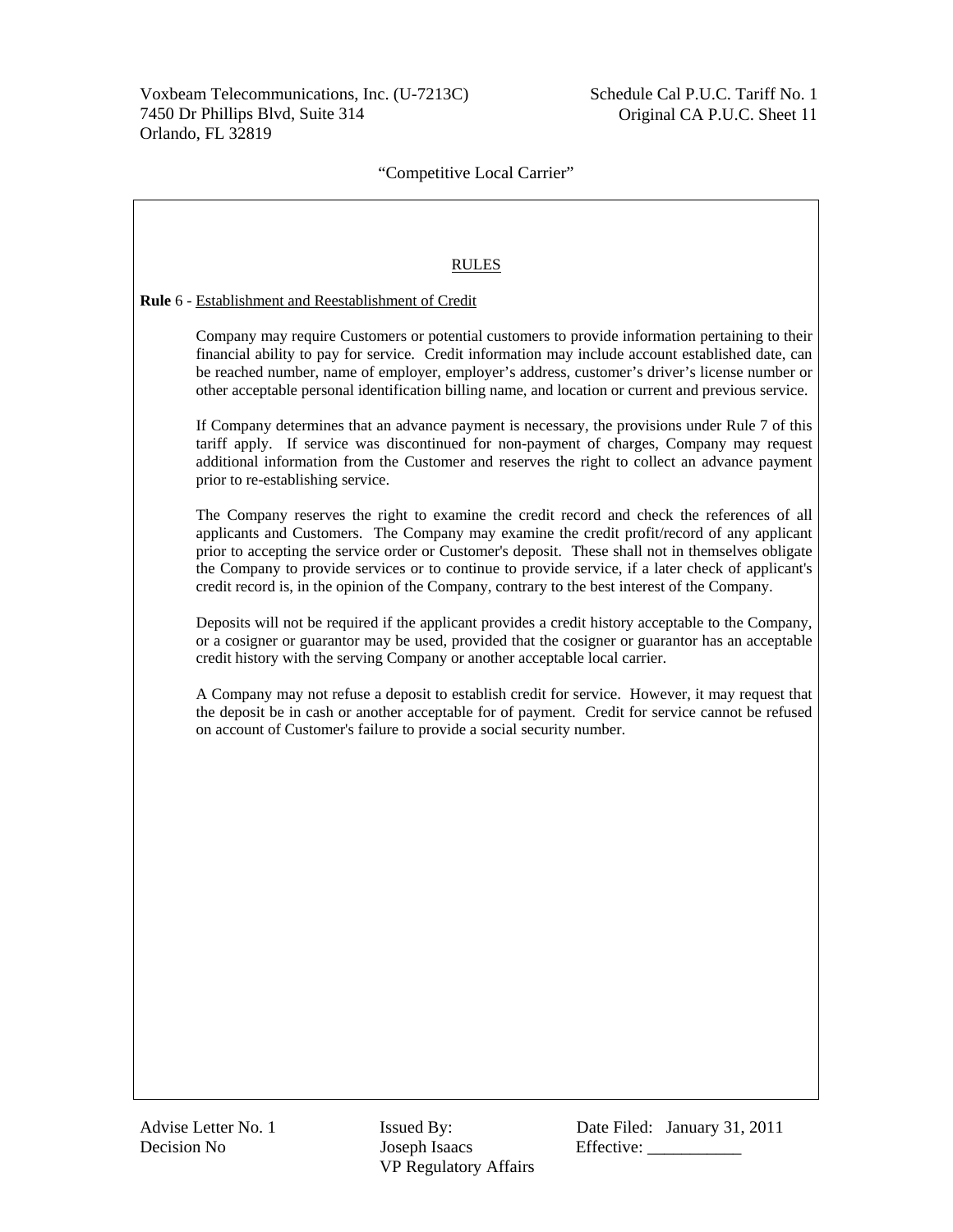### RULES

## **Rule** 7 - Deposits and Advanced Payments

## 7.1 Advance Payments

To safeguard its interests, the Company may require a Customer to make an advance payment before services and facilities are furnished. The advance payment will not exceed the nonrecurring charges and the first month's recurring rate. The advance payment will be credited on the first bill. Advance payments will not be required for usage charges. In addition, where special construction is involved, the advance payment may also include an amount equal to the estimated non-recurring charges for the special construction and charges (if any) for the first month's recurring rate. Advance payments will be credited to the Customer's initial bill.

# 7.2 Deposits

- A. To safeguard its interests, the Company may require the Customer to make a deposit to be held as a guarantee for the payment of charges. A deposit does not relieve the Customer of the responsibility for the prompt payment of bills on presentation. The deposit will not exceed an amount equal to two month's estimated monthly usage charges for the class of service provided and, where a customer takes services in addition to basic service the average bill reflects all services requested..
- B. A deposit may be required in addition to an advance payment.
- C. When a service or facility is discontinued, the amount of a deposit, if any, will be applied to the Customer's account and any credit balance remaining will be refunded within 30 days of discontinuance of service. If the amount of the deposit is insufficient to cover the balance due to the Customer's account, the Company retains the right to collect any amounts owing after the deposit has been applied plus any costs related to the collection of any remaining balance.
- D. Deposits held will accrue interest at the three-month commercial paper rate published by the Federal Reserve Board without deductions for any taxes on such deposits.
- E. Deposits will be refunded with interest 30 days after discontinuance of service or after 12 months of service, whichever comes first. However, no interest shall be given if the Customer has received a minimum of two notices in a 12 month period.

Decision No Joseph Isaacs Effective: \_\_\_\_\_\_\_\_\_\_\_ VP Regulatory Affairs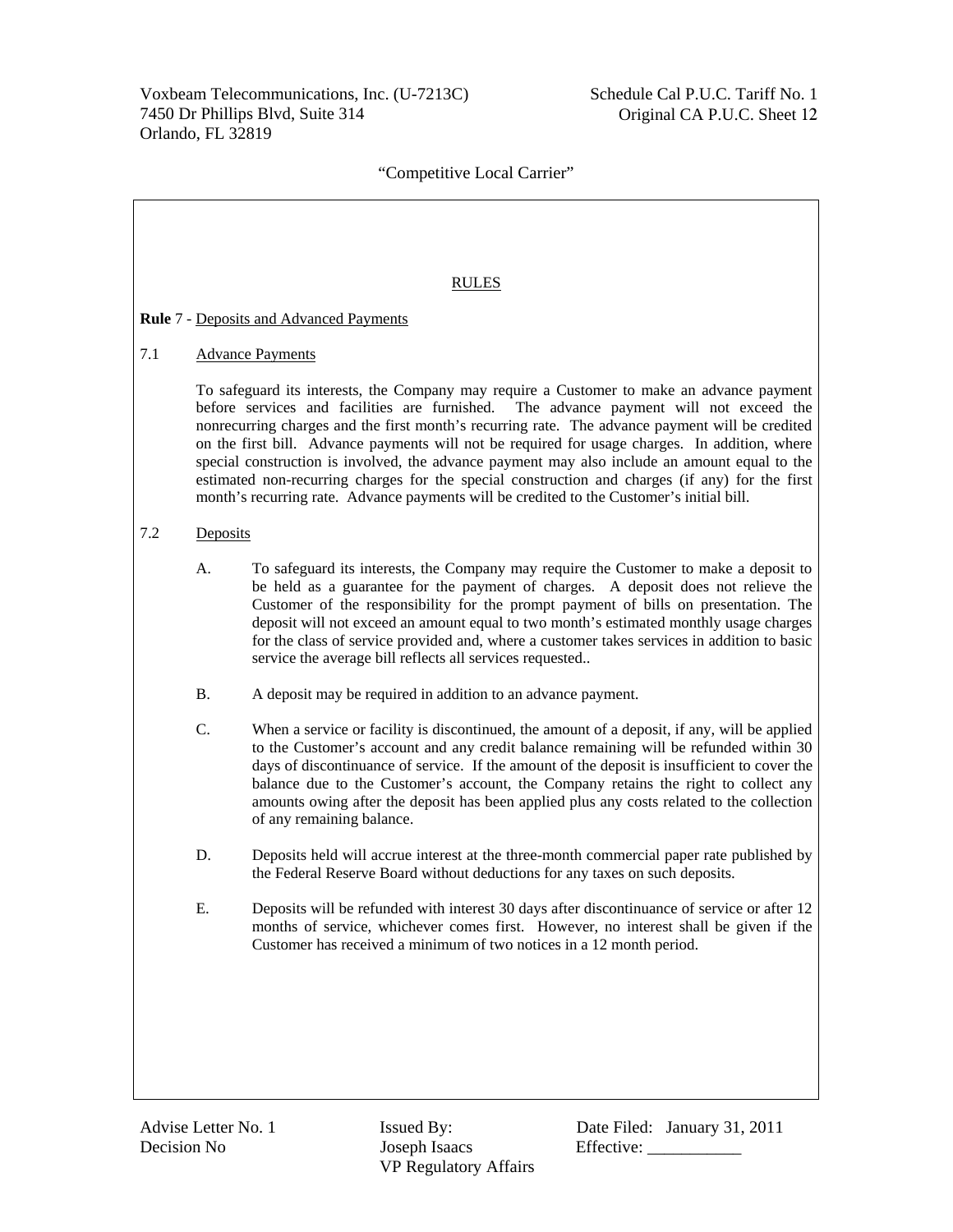## RULES

**Rule** 8 - Notices and Communications

- 8.1 The Customer shall designate on the Service Order an address to which the Company shall mail or deliver all notices and other communications, except that Customer may also designate a separate address to which the Company's bills for service shall be mailed.
- 8.2 The Company shall designate on the Service Order an address to which the Customer shall mail or deliver all notices and other communications, except that Company may designate a separate address on each bill for service to which the Customer shall mail payment on that bill.
- 8.3 Written notices and other communications of either party, and all bills mailed by the Company, shall be presumed to have been delivered to the other party on the third business day following placement of the notice, communication or bill with the U.S. Mail or a private delivery service, prepaid and properly addressed, or when actually received or refused by the addressee, whichever occurs first.
- 8.4 The Company or the Customer shall advise the other party of any changes to the addresses designated for notices, other communications or billing, by following the procedures for giving notice set forth herein.
- 8.5 Rate Information
	- 1) The Company shall provide a current or prospective customer rate information and information regarding the terms and conditions of service upon request. The Company will provide customers notice of a Major Rate Increase at least 30 days prior to the effective date of the change and will advise customers of changes in the terms and conditions of service no later than the Company's next periodic billing cycle. Customers shall be advised in writing of optional service plans as such plans become available. In addition, Customer shall be advised of changes to the terms and conditions of service no later than the Company's next periodic billing cycle.
	- 2) When a Company provides information to a consumer which is allegedly in violation of its tariffs, the consumer shall have the right to bring a complaint against the Company.

Decision No Joseph Isaacs Effective: \_\_\_\_\_\_\_\_\_\_\_ VP Regulatory Affairs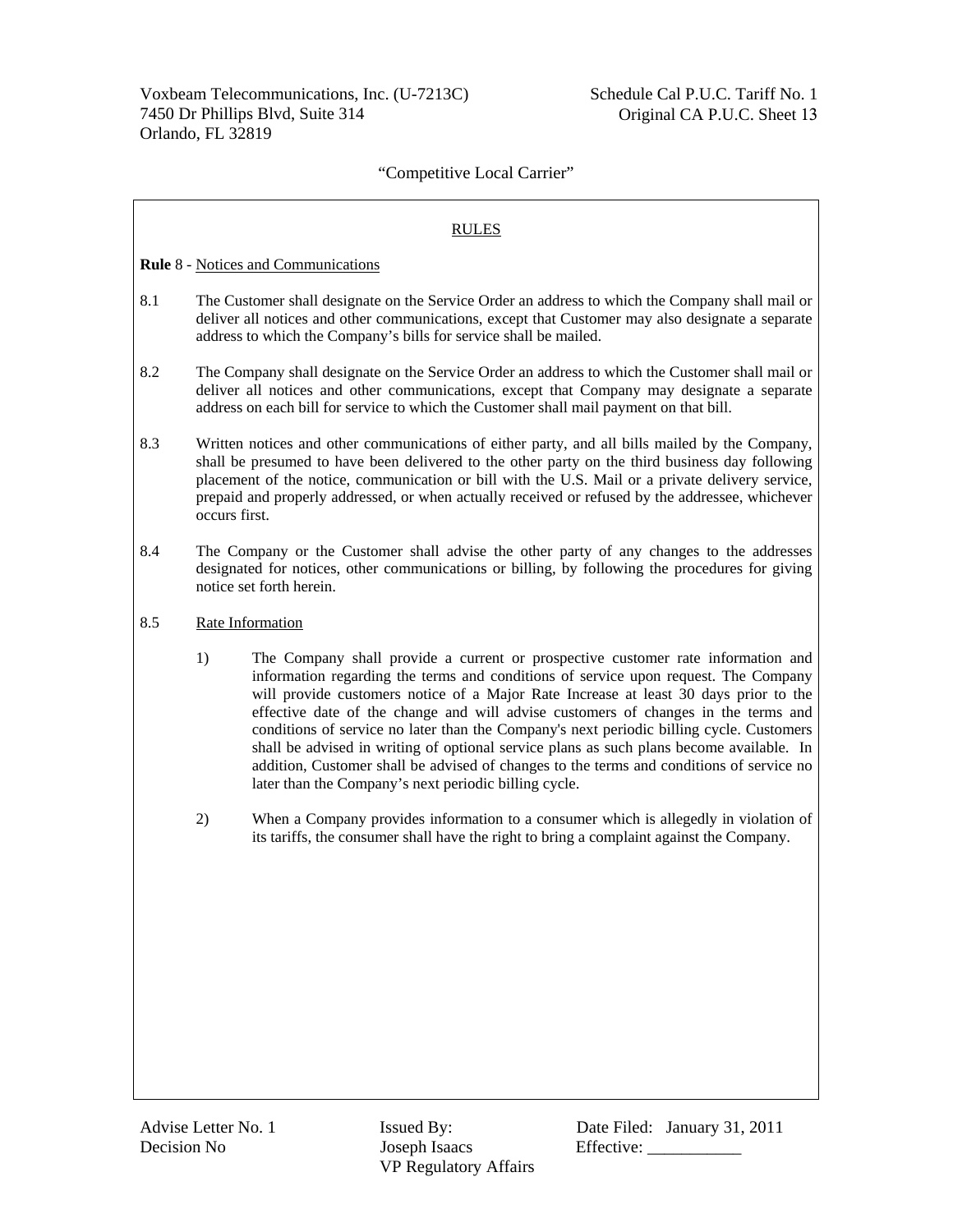| <b>RULES</b>                                           |                                                                                                                                                                                                                                                                                                                                                                                                                                                                                                                                |                                                                                                                                                                                                                                                                                                                                                      |  |  |
|--------------------------------------------------------|--------------------------------------------------------------------------------------------------------------------------------------------------------------------------------------------------------------------------------------------------------------------------------------------------------------------------------------------------------------------------------------------------------------------------------------------------------------------------------------------------------------------------------|------------------------------------------------------------------------------------------------------------------------------------------------------------------------------------------------------------------------------------------------------------------------------------------------------------------------------------------------------|--|--|
| <b>Rule 8 - Notices and Communications (Continued)</b> |                                                                                                                                                                                                                                                                                                                                                                                                                                                                                                                                |                                                                                                                                                                                                                                                                                                                                                      |  |  |
| 8.6                                                    | Discontinuance of Service Notice                                                                                                                                                                                                                                                                                                                                                                                                                                                                                               |                                                                                                                                                                                                                                                                                                                                                      |  |  |
|                                                        |                                                                                                                                                                                                                                                                                                                                                                                                                                                                                                                                | Customers are responsible for notifying the Company of their desire to discontinue service on or<br>before the date of disconnection. Such notice may be either verbal or written.                                                                                                                                                                   |  |  |
|                                                        | Any notice the Company may give to a Customer will be by written notice mailed to the<br>Customer's billing address or to such address as my be subsequently given by the Customer to the<br>Company. Notices to discontinue service for nonpayment of bills shall be provided in writing by<br>first class mail to the customer not less than 7 calendar days prior to termination. Each notice<br>shall include all of the following information:                                                                            |                                                                                                                                                                                                                                                                                                                                                      |  |  |
|                                                        | A.                                                                                                                                                                                                                                                                                                                                                                                                                                                                                                                             | The name and address of the customer whose account is delinquent.                                                                                                                                                                                                                                                                                    |  |  |
|                                                        | <b>B.</b>                                                                                                                                                                                                                                                                                                                                                                                                                                                                                                                      | The amount that is delinquent.                                                                                                                                                                                                                                                                                                                       |  |  |
|                                                        | C.                                                                                                                                                                                                                                                                                                                                                                                                                                                                                                                             | The date when payment or arrangements for payment are required in order to avoid<br>termination.                                                                                                                                                                                                                                                     |  |  |
|                                                        | D.<br>The procedure the customer may use to initiate a complaint or to request an investigation<br>concerning service or changes.                                                                                                                                                                                                                                                                                                                                                                                              |                                                                                                                                                                                                                                                                                                                                                      |  |  |
|                                                        | Е.<br>The procedure the customer may use to request amortization of the unpaid charges.                                                                                                                                                                                                                                                                                                                                                                                                                                        |                                                                                                                                                                                                                                                                                                                                                      |  |  |
|                                                        | F.                                                                                                                                                                                                                                                                                                                                                                                                                                                                                                                             | The telephone number of a representative of the Company, who can provide additional<br>information or institute arrangements for payment.                                                                                                                                                                                                            |  |  |
|                                                        | G.                                                                                                                                                                                                                                                                                                                                                                                                                                                                                                                             | The telephone number of the Commission's Consumer Affairs Branch (CAB) where the<br>customer may direct inquiries.                                                                                                                                                                                                                                   |  |  |
|                                                        | H.                                                                                                                                                                                                                                                                                                                                                                                                                                                                                                                             | Local service may not be discontinued for nonpayment of Category III or other<br>unregulated competitive services.                                                                                                                                                                                                                                   |  |  |
|                                                        |                                                                                                                                                                                                                                                                                                                                                                                                                                                                                                                                | Any notice from any Customer, including notice for cancellation of service, may be given by the<br>Customer, or any authorized representative, to the Company's business office orally or by written<br>notice mailed to the Company's business office. Written notice may include delivery by electronic<br>means to or from the Company's website. |  |  |
| 8.7                                                    | Change of Ownership: The Company shall notify their customers in writing of a change in<br>ownership or identity of the customer's service provider on the customer's next monthly billing<br>cycle.                                                                                                                                                                                                                                                                                                                           |                                                                                                                                                                                                                                                                                                                                                      |  |  |
| 8.8                                                    | Privacy: The Company is restricted from releasing nonpublic customer information in accordance<br>with Public Utilities Code sections 2891, 2891.1 and 2893. The Company will furnish subscribers<br>with a written description of how it handles Subscriber's private information and a disclosure of<br>any ways that such information might be used or transferred that would not otherwise be obvious<br>to the Subscriber. This information will be provided at the time service is initiated and annually<br>thereafter. |                                                                                                                                                                                                                                                                                                                                                      |  |  |

VP Regulatory Affairs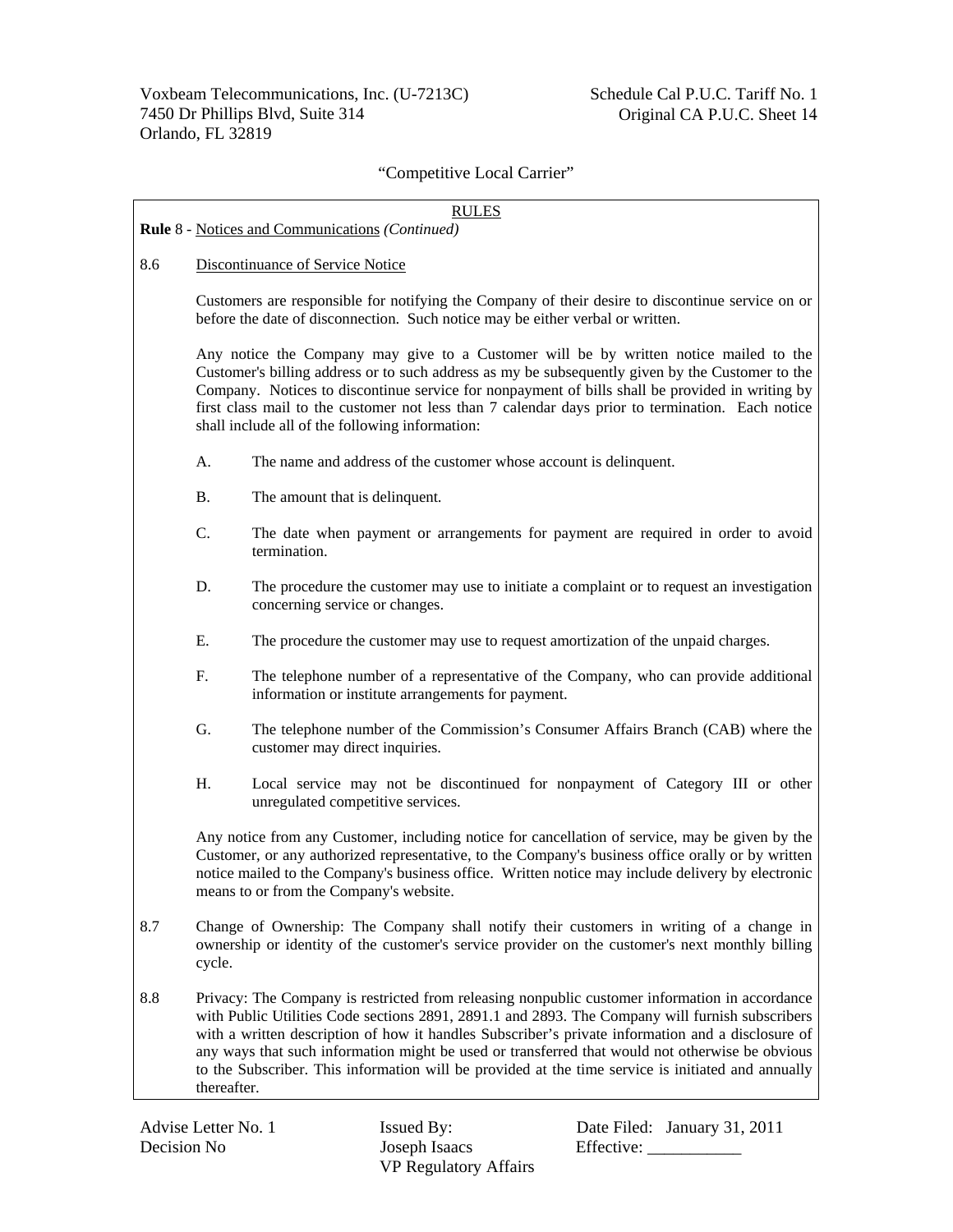|     |                                                                                                                                     | <b>RULES</b>                                                                                                                                                                                                                                                                                                                                                                                                                                                                                                                                  |  |
|-----|-------------------------------------------------------------------------------------------------------------------------------------|-----------------------------------------------------------------------------------------------------------------------------------------------------------------------------------------------------------------------------------------------------------------------------------------------------------------------------------------------------------------------------------------------------------------------------------------------------------------------------------------------------------------------------------------------|--|
|     |                                                                                                                                     | Rule 9 - Rendering and Payment of Bills                                                                                                                                                                                                                                                                                                                                                                                                                                                                                                       |  |
| 9.1 | Payment for Service                                                                                                                 |                                                                                                                                                                                                                                                                                                                                                                                                                                                                                                                                               |  |
|     | The Customer is responsible for the payment of all charges for facilities and services furnished by<br>the Company to the Customer. |                                                                                                                                                                                                                                                                                                                                                                                                                                                                                                                                               |  |
| 9.2 | <b>Billing and Collection of Charges</b>                                                                                            |                                                                                                                                                                                                                                                                                                                                                                                                                                                                                                                                               |  |
|     |                                                                                                                                     | The Customer is responsible for payment of all charges incurred by the Customer or other users<br>for services and facilities furnished to the Customer by the Company.                                                                                                                                                                                                                                                                                                                                                                       |  |
|     | A.                                                                                                                                  | Non-recurring charges are due and payable within 30 days after the date of the invoice.                                                                                                                                                                                                                                                                                                                                                                                                                                                       |  |
|     | <b>B.</b>                                                                                                                           | The Company shall present invoices for Recurring Charges monthly to the Customer, in<br>advance of the month in which service is provided, and Recurring Charges shall be due<br>and payable within 30 days after the date of the invoice. When billing is based upon<br>customer usage, usage charges will be billed monthly for the preceding billing period.                                                                                                                                                                               |  |
|     | C.                                                                                                                                  | When service does not begin on the first day of the month, or end on the last day of the<br>month, the charge for the fraction of the month in which service was furnished will be<br>calculated on a pro rata basis. For this purpose, every month is considered to have 30<br>days.                                                                                                                                                                                                                                                         |  |
|     | D.                                                                                                                                  | Billing of the Customer by the Company will begin on the Service Commencement Date,<br>which is the day on which the Company notifies the Customer that the service or facility<br>is available for use, except that the Service Commencement Date may be postponed by<br>mutual agreement of the parties, or if the service or facility does not conform to standards<br>set forth in this tariff or the Service Order. Billing accrues through and includes the day<br>that the service, circuit, arrangement or component is discontinued. |  |
| Ε.  |                                                                                                                                     | If any portion of the payment is received by the Company after the date due, or if any<br>portion of the payment is received by the Company in funds which are not immediately<br>available upon presentment, then a late payment penalty shall be due to the Company.<br>The late payment penalty shall be the portion of the payment not received by the date<br>due, multiplied by a late factor.                                                                                                                                          |  |
|     |                                                                                                                                     | 1.<br>a rate of 1.5 percent per month; or<br>2.<br>the highest interest rate which may be applied under state law for commercial<br>transactions.                                                                                                                                                                                                                                                                                                                                                                                             |  |
|     | F.                                                                                                                                  | The Customer will be assessed a charge of twenty-five dollars (\$25.00) for each check<br>submitted by the Customer to the Company which a financial institution refuses to honor.                                                                                                                                                                                                                                                                                                                                                            |  |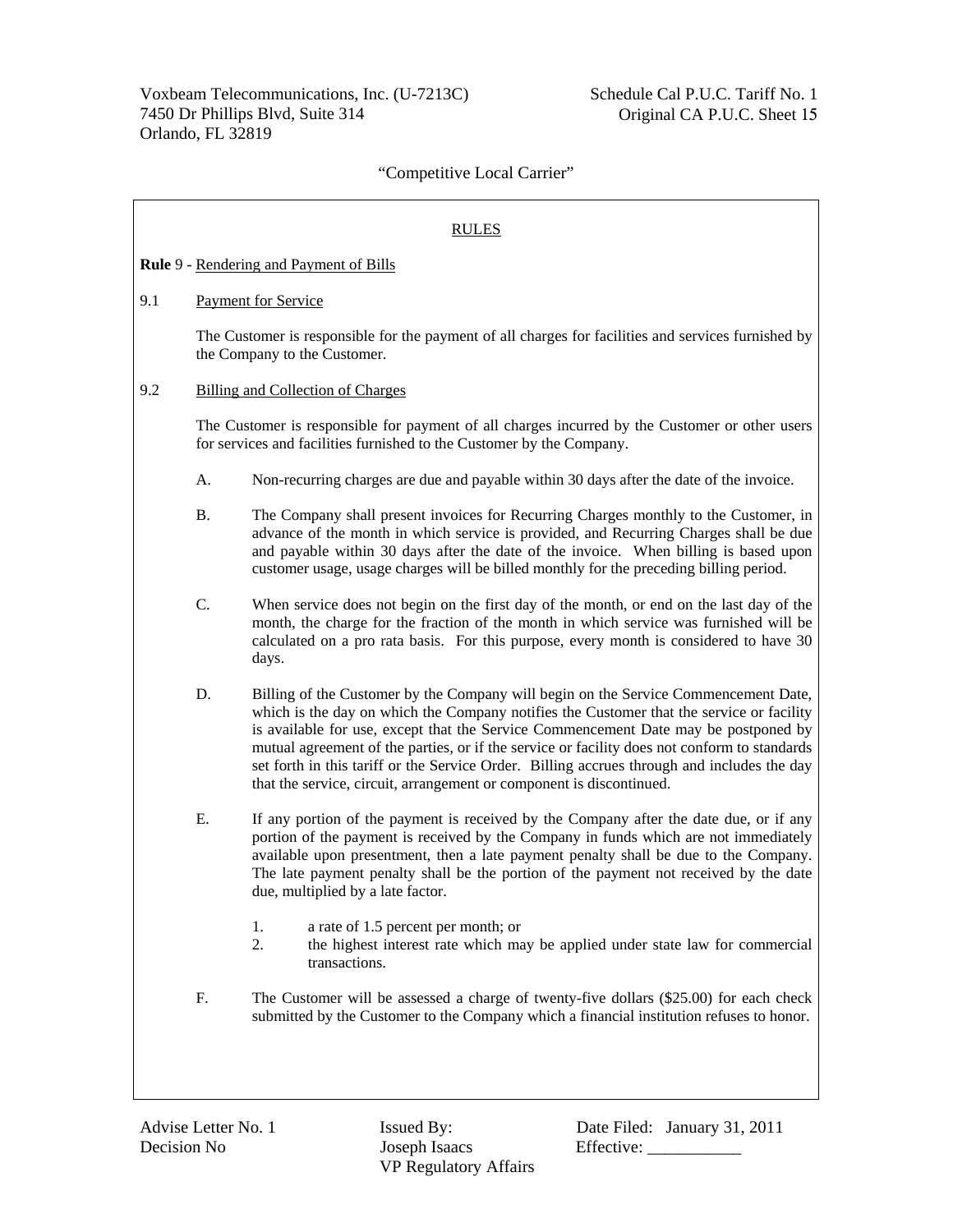| <b>RULES</b> |                                               |                                                                                                                                                                                                                                                                                                                                                                                                                                                                                                           |  |
|--------------|-----------------------------------------------|-----------------------------------------------------------------------------------------------------------------------------------------------------------------------------------------------------------------------------------------------------------------------------------------------------------------------------------------------------------------------------------------------------------------------------------------------------------------------------------------------------------|--|
|              |                                               | Rule 9 - Rendering and Payment of Bills (Continued)                                                                                                                                                                                                                                                                                                                                                                                                                                                       |  |
| 9.2          | Billing and Collection of Charges (Continued) |                                                                                                                                                                                                                                                                                                                                                                                                                                                                                                           |  |
|              | G.                                            | Customers have up to three years (commencing 5 days after remittance of the bill) to<br>initiate a dispute.                                                                                                                                                                                                                                                                                                                                                                                               |  |
|              | Η.                                            | If service is disconnected by the Company in accordance with Rule $11(C)$ following and<br>later restored, restoration of service will be subject to all applicable installation charges.                                                                                                                                                                                                                                                                                                                 |  |
|              | I.                                            | All charges due by the Customer are payable to any agency duly authorized to receive<br>such payments. The billing agency may be Company, a local exchange telephone<br>company or commercial credit card company or other authorized agent. Late payment<br>charges of 1.5% apply if payment is not received within 30 days after the date of<br>presentation on the billing envelopes. Carrier shall credit payments within 24 hours of<br>receipt to avoid assessing late payment charges incorrectly. |  |
|              | J.                                            | In addition to other sales and usage taxes covered above, the billing agent will add to<br>Customers' bills certain federal, state and local surcharges as required by law.                                                                                                                                                                                                                                                                                                                               |  |
|              |                                               |                                                                                                                                                                                                                                                                                                                                                                                                                                                                                                           |  |

VP Regulatory Affairs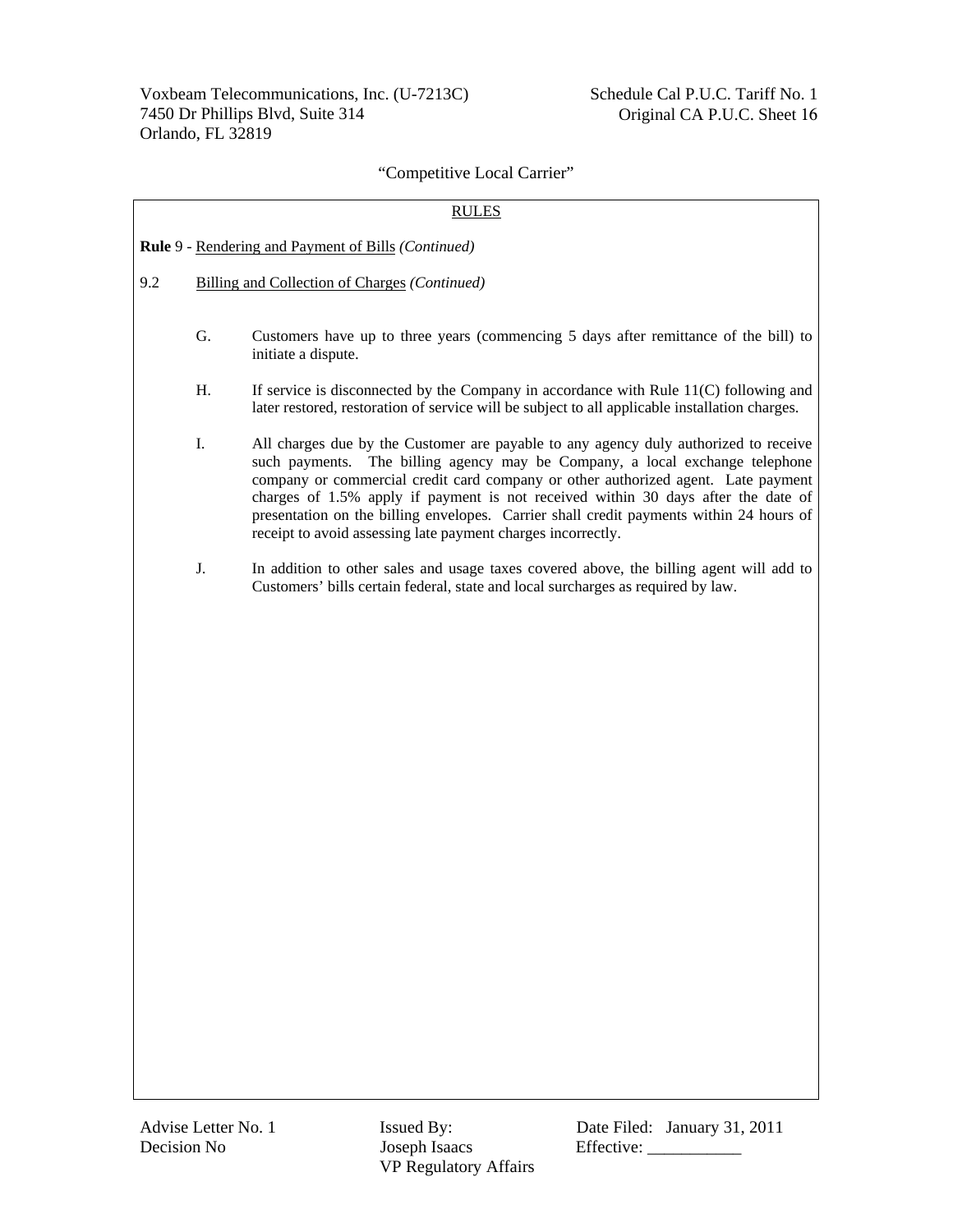#### RULES

**Rule** 10 - Disputed Bills

- 10.1 Terms of payment shall be according to the rules, regulations, and laws of the State of California. Any objection to billed charges should be reported in writing to Company within three (3) years after receipt of bill. Adjustments to Customer's bills shall be made when circumstances exist which reasonably indicate that such adjustments are appropriate.
- 10.2 In the case of a billing dispute the customer may request an investigation and review of the disputed amount. The undisputed amount must be paid by the due date or service will be subject to disconnection provided that the Company has given written notification to the Customer of such delinquency and impending termination. If the matter is not resolved to the Customer's satisfaction by the billing agency or the Company, the Customer may appeal to the Public Utilities Commission of the State of California for an investigation at either of the following locations:

 California Public Utilities Commission Consumer Affairs Branch 505 Van Ness San Francisco, California 94102 (415) 703-1170 (800) 649-7570 (415) 703-2032 TDD

- 10.3 In case of a billing dispute between the customer and Company as to the correct amount of a bill, which cannot be adjusted with mutual satisfaction, the customer can make the following arrangement:
	- A. The customer may make a request, and Company will comply with the request, for an investigation and review of the disputed amount.
	- B. The undisputed portion of the bill must be paid the Due By Date (no sooner than fifteen (15) days of the date of presentation) shown on the bill or the service will be subject to disconnection if Company has notified the customer by written notice of such delinquency and impending termination.
	- C. If there is still disagreement after the investigation and review by a Manager of Company, the customer may appeal to the Commission's Consumer Affairs Branch ("CAB") for its investigation and decision. To avoid disconnection of service, the customer must submit the claim, and, if the bill has not been paid, deposit the amount in dispute with the CAB within seven (7) calendar days after the date that Company notifies the customer that the investigation and review are completed and that such deposit must be made or service will be interrupted. However, the service will not be disconnected prior to the Due By Date shown on the bill.
	- D. Company may not disconnect the customer's service for nonpayment as long as the customer complies with (b) and (c) above.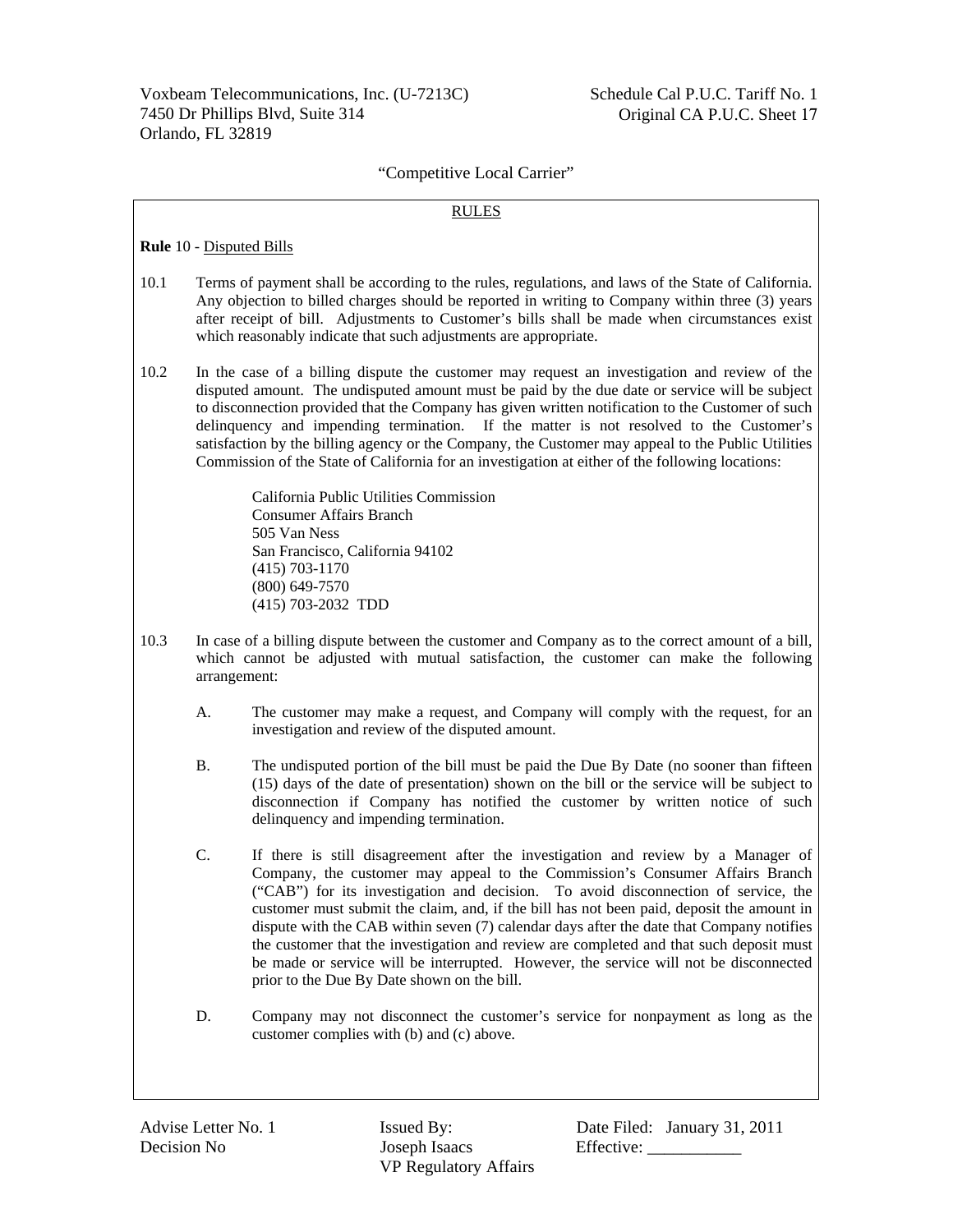### RULES

**Rule** 10 - Disputed Bills *(Continued)*

10.3 *(Continued)*

- E. Company shall respond to the CAB's requests for information within ten (10) business days.
- F. The CAB will review the claim of the disputed amount, communicate the results of its review to the customer and Company, and make disbursement of the deposited amount.
- G. After the investigation and review are completed by Company as noted in (a) above, if the customer elects not to deposit the amount in dispute with the CAB, such amount becomes due and payable at once. In order to avoid disconnection of service, such amount must be paid within seven (7) calendar days after the date that Company notifies the customer that the investigation and review are completed and that such payment must be made or service will be interrupted. However, the service will not be disconnected prior to the Due By Date shown on the bill.

Decision No Joseph Isaacs Effective: \_\_\_\_\_\_\_\_\_\_\_ VP Regulatory Affairs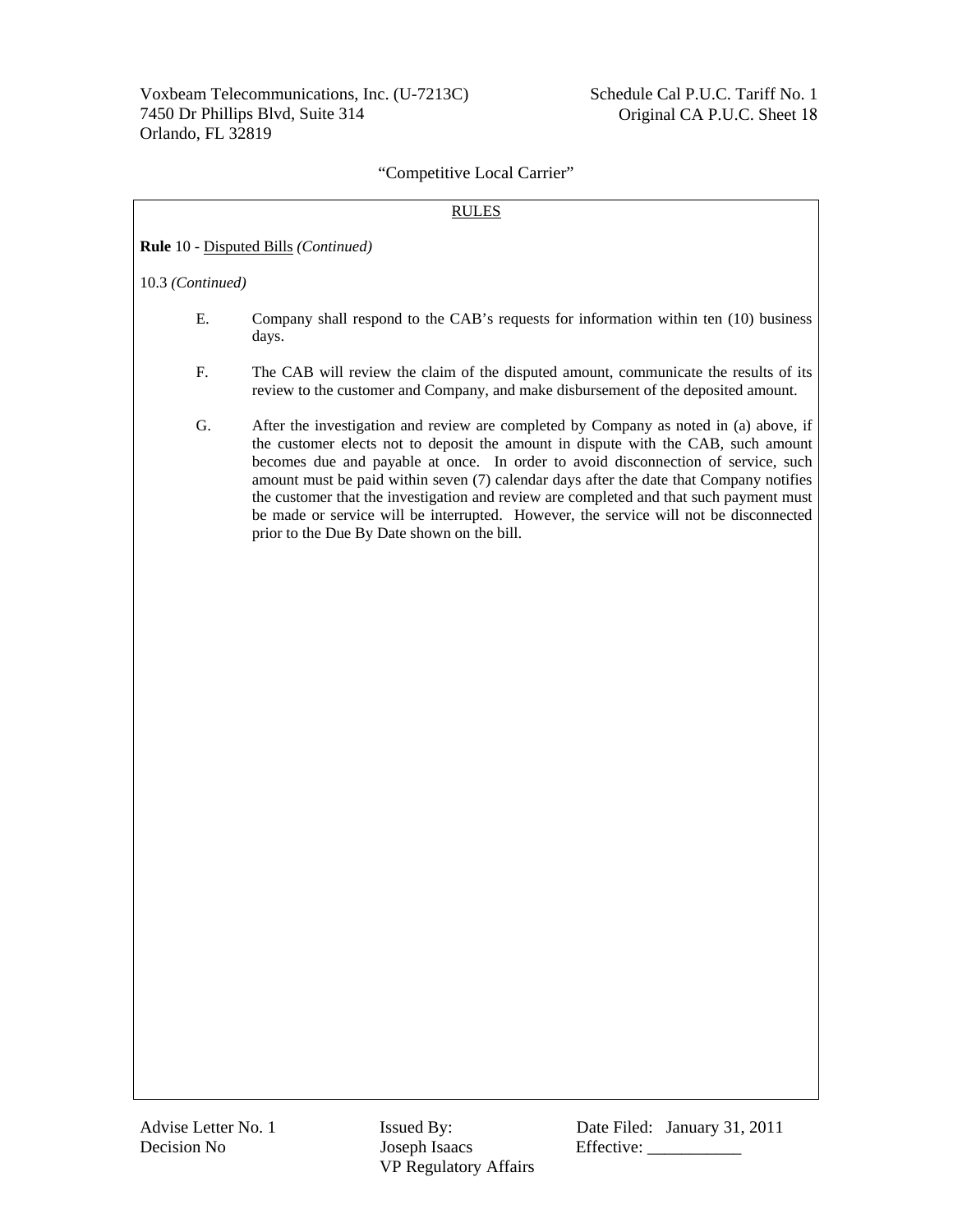| <b>RULES</b>                                               |                                                                                                                 |                                                                                                                                                                                                                                                                                                                    |  |
|------------------------------------------------------------|-----------------------------------------------------------------------------------------------------------------|--------------------------------------------------------------------------------------------------------------------------------------------------------------------------------------------------------------------------------------------------------------------------------------------------------------------|--|
| <b>Rule 11 - Discontinuance and Restoration of Service</b> |                                                                                                                 |                                                                                                                                                                                                                                                                                                                    |  |
| 11.1                                                       | Service may be canceled by the Customer by oral or written notice or on or before the date of<br>disconnection. |                                                                                                                                                                                                                                                                                                                    |  |
| 11.2                                                       | for:                                                                                                            | The Company may discontinue service to the Customer by providing seven (7) days written notice                                                                                                                                                                                                                     |  |
|                                                            | A.                                                                                                              | Violations of any regulation governing the service under this tariff.                                                                                                                                                                                                                                              |  |
|                                                            | <b>B.</b>                                                                                                       | A violation of any law, rule, or regulation of any government authority having<br>jurisdiction over the service.                                                                                                                                                                                                   |  |
|                                                            | $\mathbf{C}$ .                                                                                                  | Non-payment of bills for telephone service provided:                                                                                                                                                                                                                                                               |  |
|                                                            |                                                                                                                 | 1.<br>The bill has not been paid by the date shown on the bill<br>Notice of the proposed discontinuance is provided pursuant ot Rule 8, Supra<br>2.<br>Service is not initially discontinued on any Saturday, Sunday, legal holiday, or<br>3.<br>any other day customer service representatives are not available. |  |
|                                                            | D.                                                                                                              | Neglect or refusal to provide the Company reasonable access for the purpose of<br>inspection and maintenance of equipment owned by the Company.                                                                                                                                                                    |  |
|                                                            | Ε.                                                                                                              | When necessary for the Company to comply with any order or request of any<br>governmental authority having jurisdiction.                                                                                                                                                                                           |  |
| 11.3                                                       |                                                                                                                 | The Company may discontinue service to the Customer without notice pursuant to Appendix B of<br>Cal.P.U.C. Decision No. 91188 in Case No. 4930. The Company concurs in Pacific Bell Schedule<br>Cal.P.U.C. No. A-2, Section 2.1.31.                                                                                |  |
| 11.4                                                       |                                                                                                                 | Service may be restored after discontinuance for nonpayment if the Customer establishes credit<br>worthiness. The Company reserves the right to collect a deposit for re-establishment of service.                                                                                                                 |  |
| 11.5                                                       |                                                                                                                 | For residential customers whose service has been disconnected due to non-payment of bills, the<br>Company will continue to provide 911 access to the customer.                                                                                                                                                     |  |
|                                                            |                                                                                                                 |                                                                                                                                                                                                                                                                                                                    |  |
|                                                            |                                                                                                                 |                                                                                                                                                                                                                                                                                                                    |  |
|                                                            |                                                                                                                 |                                                                                                                                                                                                                                                                                                                    |  |
|                                                            |                                                                                                                 |                                                                                                                                                                                                                                                                                                                    |  |
|                                                            |                                                                                                                 |                                                                                                                                                                                                                                                                                                                    |  |
|                                                            |                                                                                                                 |                                                                                                                                                                                                                                                                                                                    |  |

VP Regulatory Affairs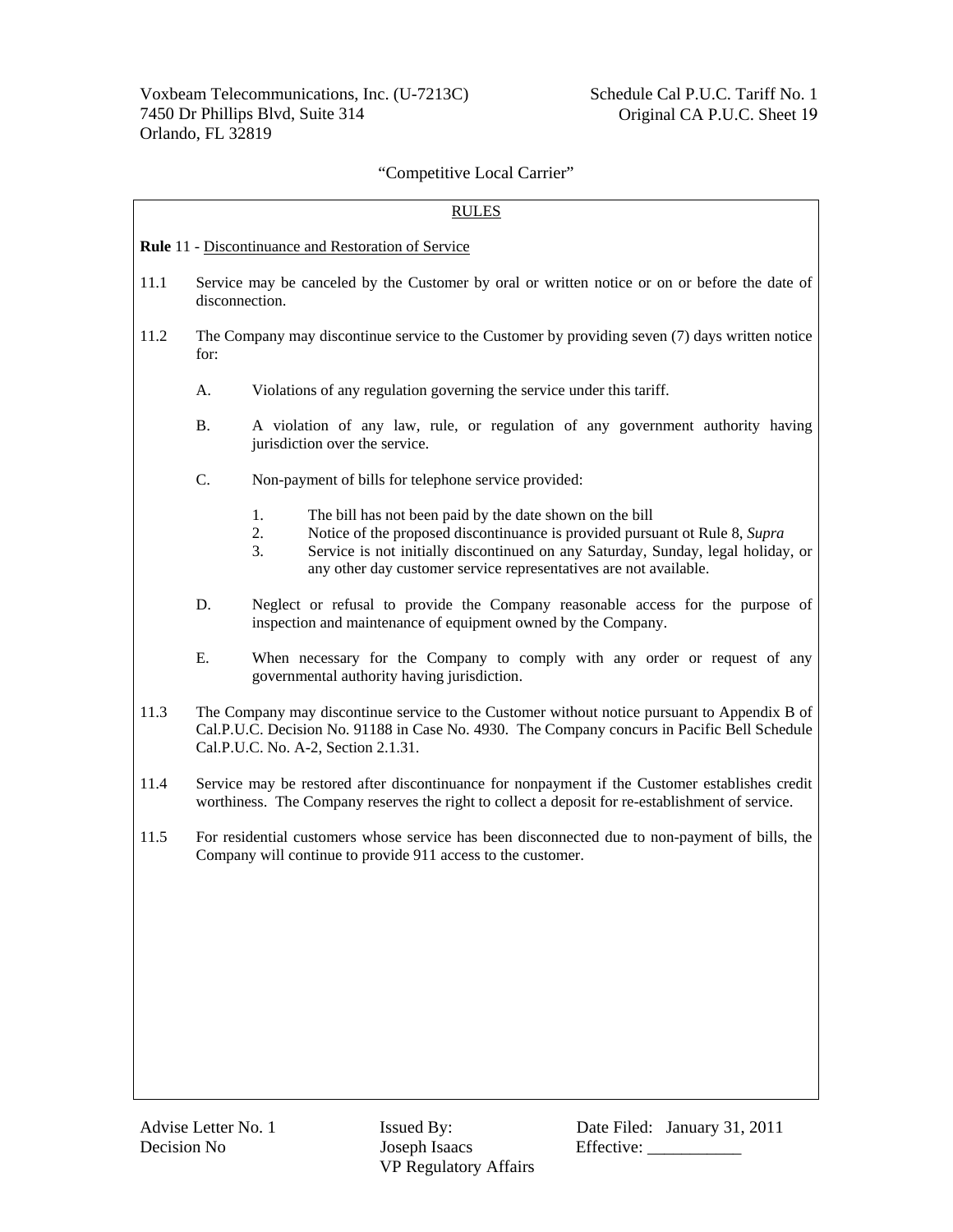Voxbeam Telecommunications, Inc. (U-7213C) 7450 Dr Phillips Blvd, Suite 314 Orlando, FL 32819

 Schedule Cal P.U.C. Tariff No. 1 Original CA P.U.C. Sheet 20

# "Competitive Local Carrier"

#### RULES

**Rule** 12 - Information to be Provided to the Public

The Company will promptly advise customers of new, revised or optional rates applicable to be provision of services in this tariff.

A copy of this tariff will be available for public inspection at the California Public Utilities Commission and, during normal business hours, at Carrier's principal place of business: Voxbeam Telecommunications, Inc. at 7450 Dr Phillips Blvd, Suite 203, Orlando, FL 32819. Customers may contact the Carrier's Customer Service Department at 1-866-384-1860 to inquire about the Carrier's services, rates, terms and conditions or to obtain a copy of this tariff. Copies of the Carrier's tariff schedules and advice letters are available to Customers free of charge and to the general public at \$0.45 per page to recover photocopying, postage and/or transmission expenses.

Decision No Joseph Isaacs Effective: \_\_\_\_\_\_\_\_\_\_\_ VP Regulatory Affairs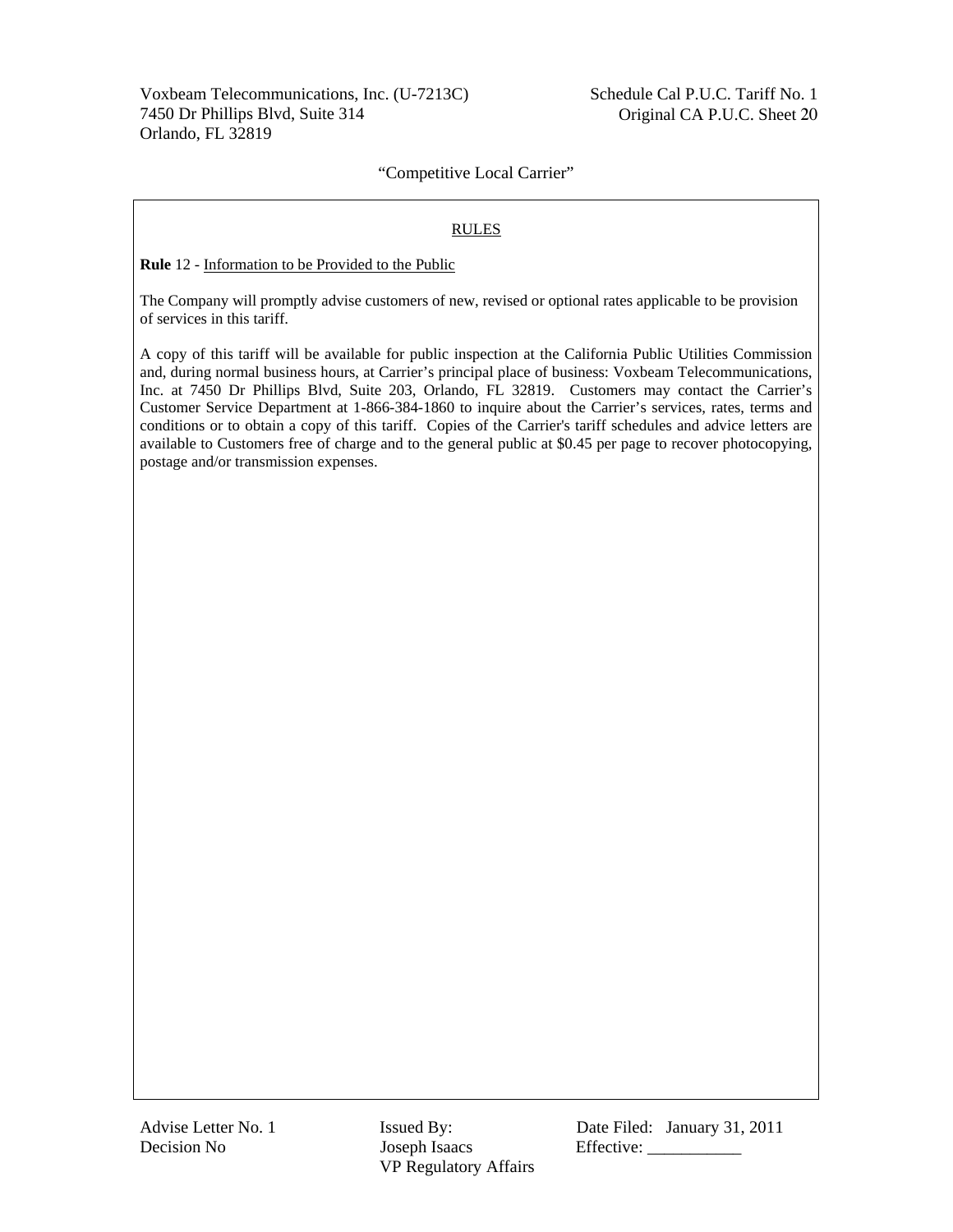# RULES

# **Rule** 13 – **Continuity of Service**

In the event that the Company has advance knowledge of an interruption of service for a period exceeding 24 hours, the Company will attempt to notify the Subscribers in writing at least one week in advance. Credit allowances for service interruptions will be provided in accordance with Rule 14.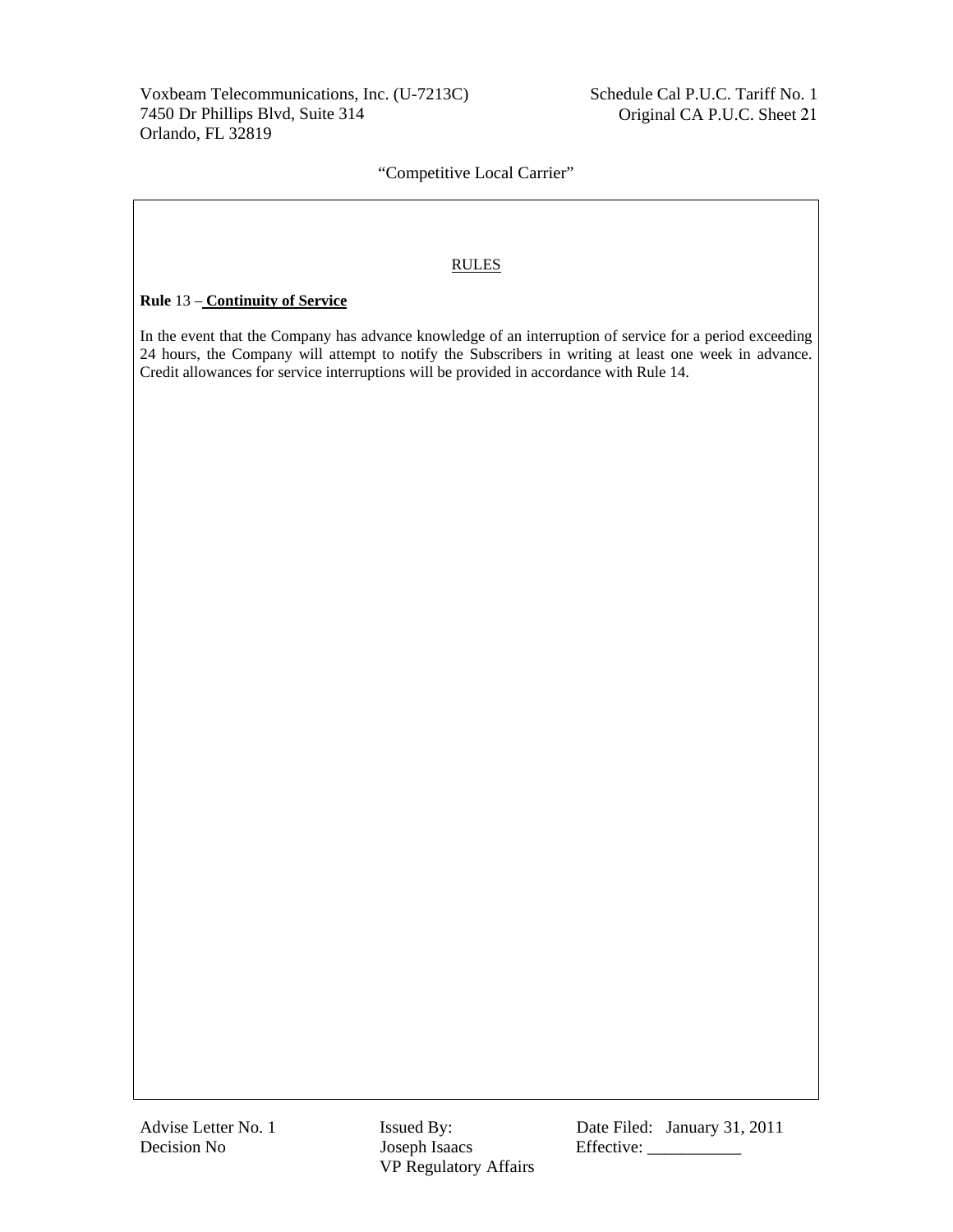### RULES

**Rule** 14 – Limitations of Liability

The Company concurs in the limitations of liability of the AT&T California local exchange tariff.

The provisions of this rule do not apply to errors and omissions caused by willful misconduct, fraudulent conduct or violations of law.

In the event an error or omission is caused by the gross negligence of the Utility, the liability of the Utility shall be limited to and in no event exceed the sum of \$10,000. The non prevailing party may be liable for reasonable court costs and attorney fees as determined by the CPUC or the court.

The Utility will not provide a credit allowance for interruptions of service caused by the customer's facilities, equipment, or systems.

Except as provided, the liability of the Utility for damages arising out of mistakes, omissions, interruptions, delays, errors or defects in any of the services or facilities furnished by the Utility up to and including its local loop demarcation point, including exchange, toll, private line, supplemental equipment, alphabetical directory listings (excluding the use of bold face type) and all other services, shall in no event exceed an amount to be equal to the pro rata charges to the customer for the period during which the services or facilities are affected by the mistake, omission, interruption, delay, error or defect, provided, however, that where any mistake, omission, interruption, delay, error or defect in any one service or facility affects or diminishes the value of any other service, said liability shall include such diminution, but in no event shall the liability exceed the total amount of the charges to the customer for all services or facilities for the period affected the mistake, omission, interruption, delay, error or defect.

The Utility shall have the right to make necessary repairs or changes in its facilities at any time and will have the right to suspend or interrupt service temporarily for the purpose of making the necessary repairs or changes in its system. When such suspension or interruption of service for any appreciable period is necessary, the Utility will give the customers who may be affected as reasonable notice thereof as circumstances will permit, and will prosecute the work with reasonable diligence, and, if practicable, at times that will cause the least inconvenience.

Decision No Joseph Isaacs Effective: \_\_\_\_\_\_\_\_\_\_\_ VP Regulatory Affairs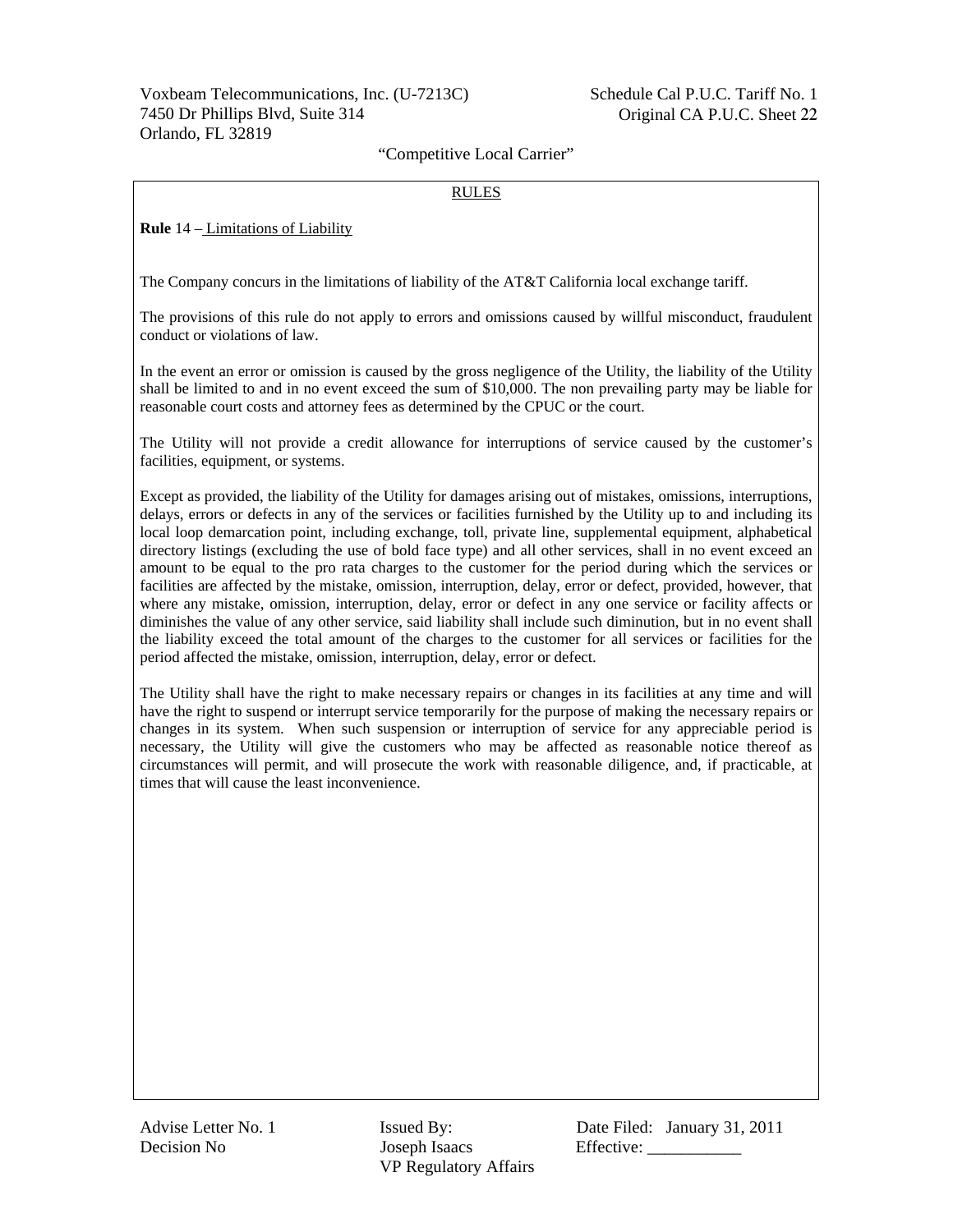### RULES

#### **Rule 15 –** Use of Service for Unlawful Purposes

The Company's services are furnished subject to the condition that they will not be used for any unlawful purpose. Service will not be furnished if any law enforcement agency, acting within its jurisdiction, advises that the services are being used or are likely to be used in violation of the law. If the Company receives other evidence giving reasonable cause to believe that such services are being or are likely to be used, it may either discontinue or deny the services or refer the matter to the appropriate law enforcement agency.

Any individual who uses or receives the Company's service, other than under the provisions of an accepted application for service and a current Subscriber relationship, may be liable for both the tariffed cost of the service received and the Company's cost of investigation and collection as determined by the court.

Decision No Joseph Isaacs Effective: \_\_\_\_\_\_\_\_\_\_\_ VP Regulatory Affairs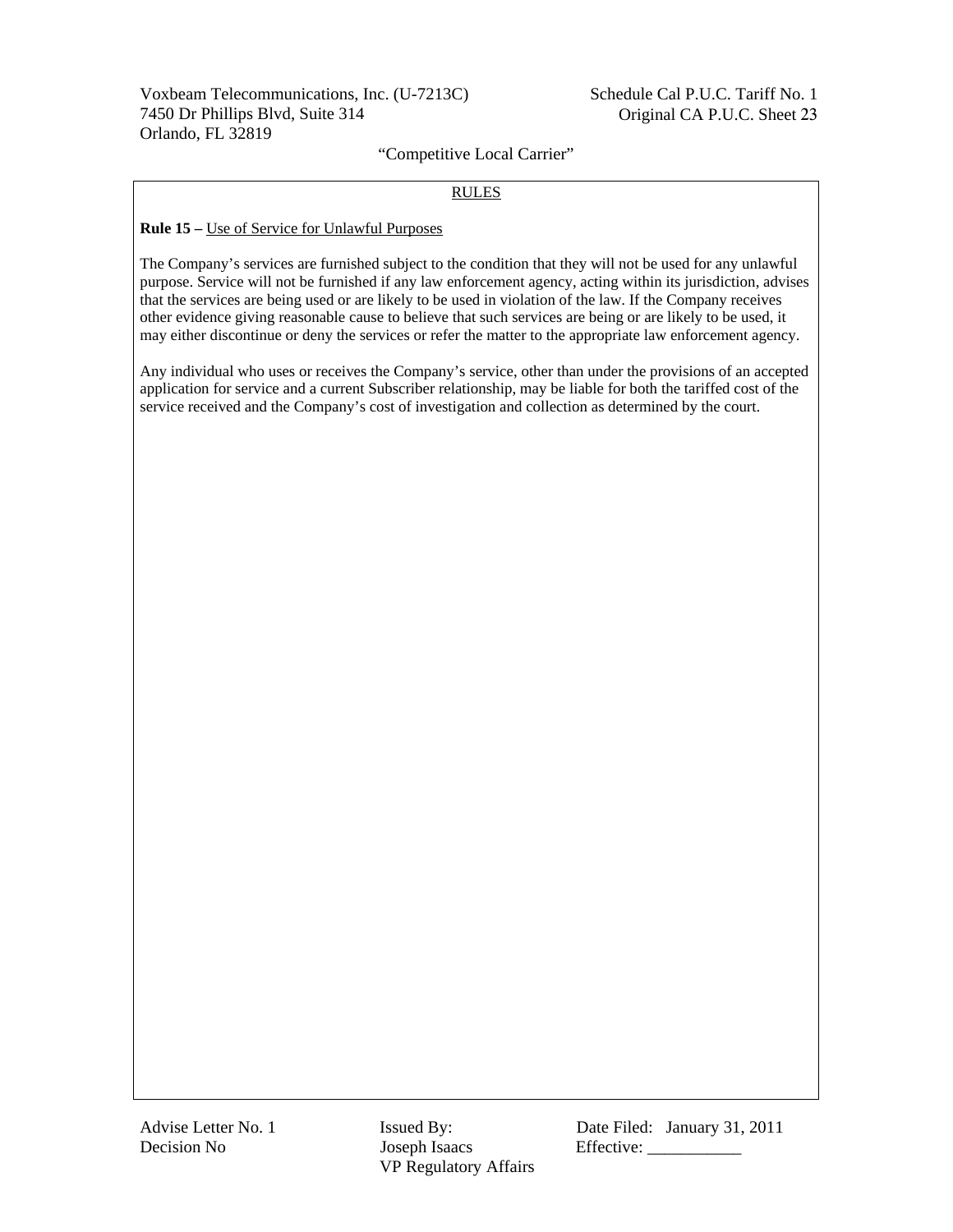### RULES

| <b>Rule</b> 16 - Obligation of the Customer |  |
|---------------------------------------------|--|
|                                             |  |

### 16.1 General

- A. The Customer shall be responsible for:
	- 1. the payment of all applicable charges pursuant to this tariff;
	- 2. damage to or loss of the Company's facilities or equipment caused by the acts or omissions of the Customer; or the noncompliance by the Customer, with these regulations; or by fire or theft or other casualty on the Customer Premises, unless caused by the negligence or willful misconduct of the employees or agents of the Company;
	- 3. providing at no charge, as specified from time to time by the Company, any needed personnel, equipment space and power to operate Company facilities and equipment installed on the premises of the Customer, and the level of heating and air conditioning necessary to maintain the proper operating environment on such premises;
	- 4. obtaining, maintaining, and otherwise having full responsibility for all rights-ofway and conduit necessary for installation of fiber optic cable and associated equipment used to provide Communications Services to the Customer from the cable building entrance or property line to the location of the equipment space described in Rule 17.1.A.3. Any and all costs associated with the obtaining and maintaining the rights-of-way described herein, including the costs of altering the structure to permit installation of the Company-provided facilities, shall be borne entirely by, or may be charged by the Company to, the Customer. The Company may require the Customer to demonstrate its compliance with this section prior to accepting an order for service.

Decision No Joseph Isaacs Effective: \_\_\_\_\_\_\_\_\_\_\_ VP Regulatory Affairs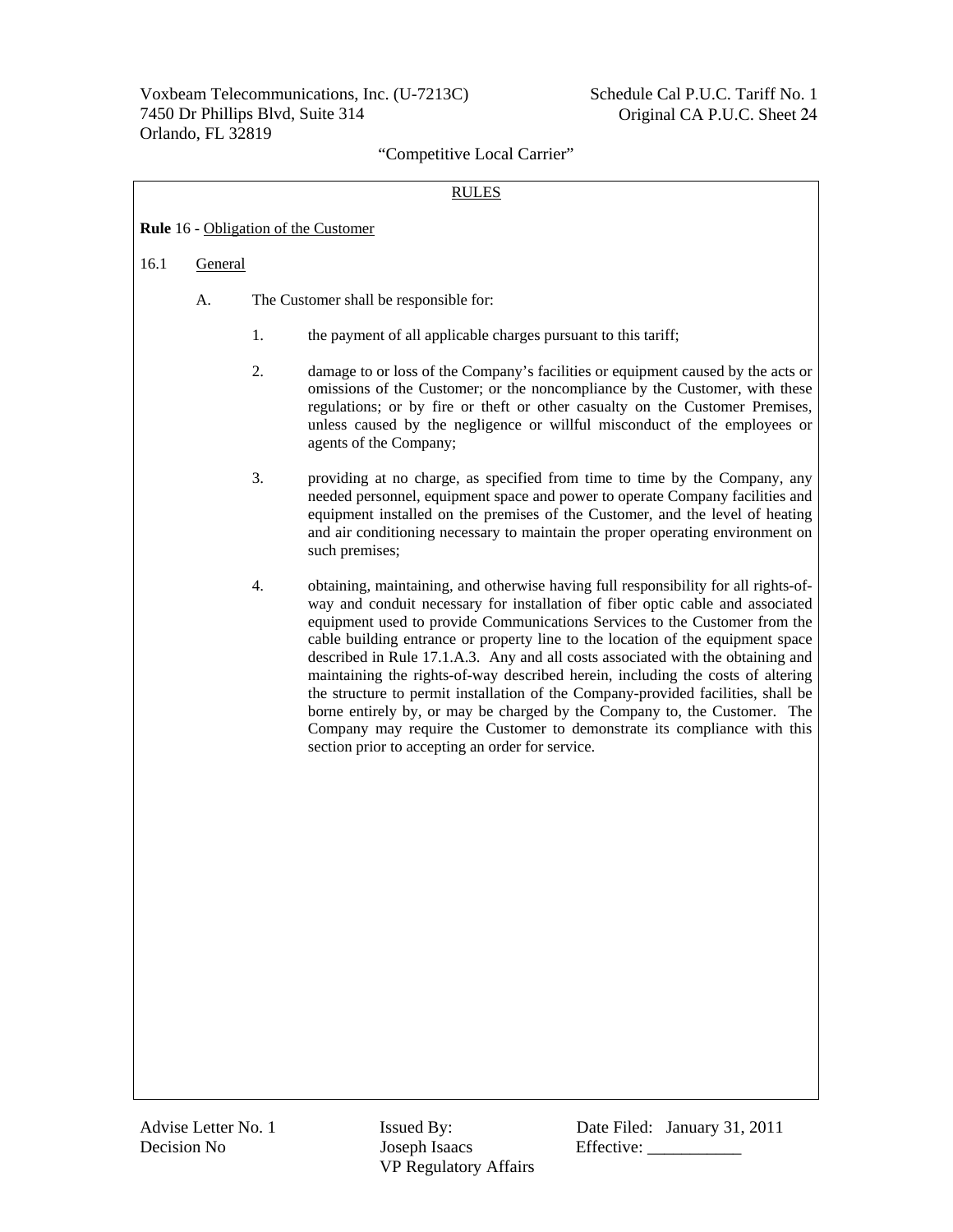### RULES

**Rule** 16 - Obligation of the Customer *(Continued)*

### 16.1 General *(Continued)*

- 16.1.1 The Customer shall be responsible for: *(Continued)*
	- 5. providing a safe place to work and complying with all laws and regulations regarding the working conditions on the premises at which Company employees and agents shall be installing or maintaining the Company's facilities and equipment. The Customer may be required to install and maintain Company facilities and equipment within a hazardous area if, in the Company's opinion, injury or damage to the Company employees or property might result from installation or maintenance by the Company. The Customer shall be responsible for identifying, monitoring, removing and disposing of any hazardous material (e.g., friable asbestos) prior to any construction or installation work;
	- 6. complying with all laws and regulations applicable to, and obtaining all consents, approvals, licenses and permits as may be required with respect to, the location of Company facilities and equipment in any Customer premises or the rights-of-way for which Customer is responsible under Rule 17.1.A.4; and granting or obtaining permission for Company agents or employees to enter the premises of the Customer at any time for the purpose of installing, inspecting, maintaining, repairing, or upon termination of service as stated herein, removing the facilities or equipment of the Company;
	- 7. not creating or allowing to be placed any liens or other encumbrances on the Company's equipment or facilities; and

Decision No Joseph Isaacs Effective: \_\_\_\_\_\_\_\_\_\_\_ VP Regulatory Affairs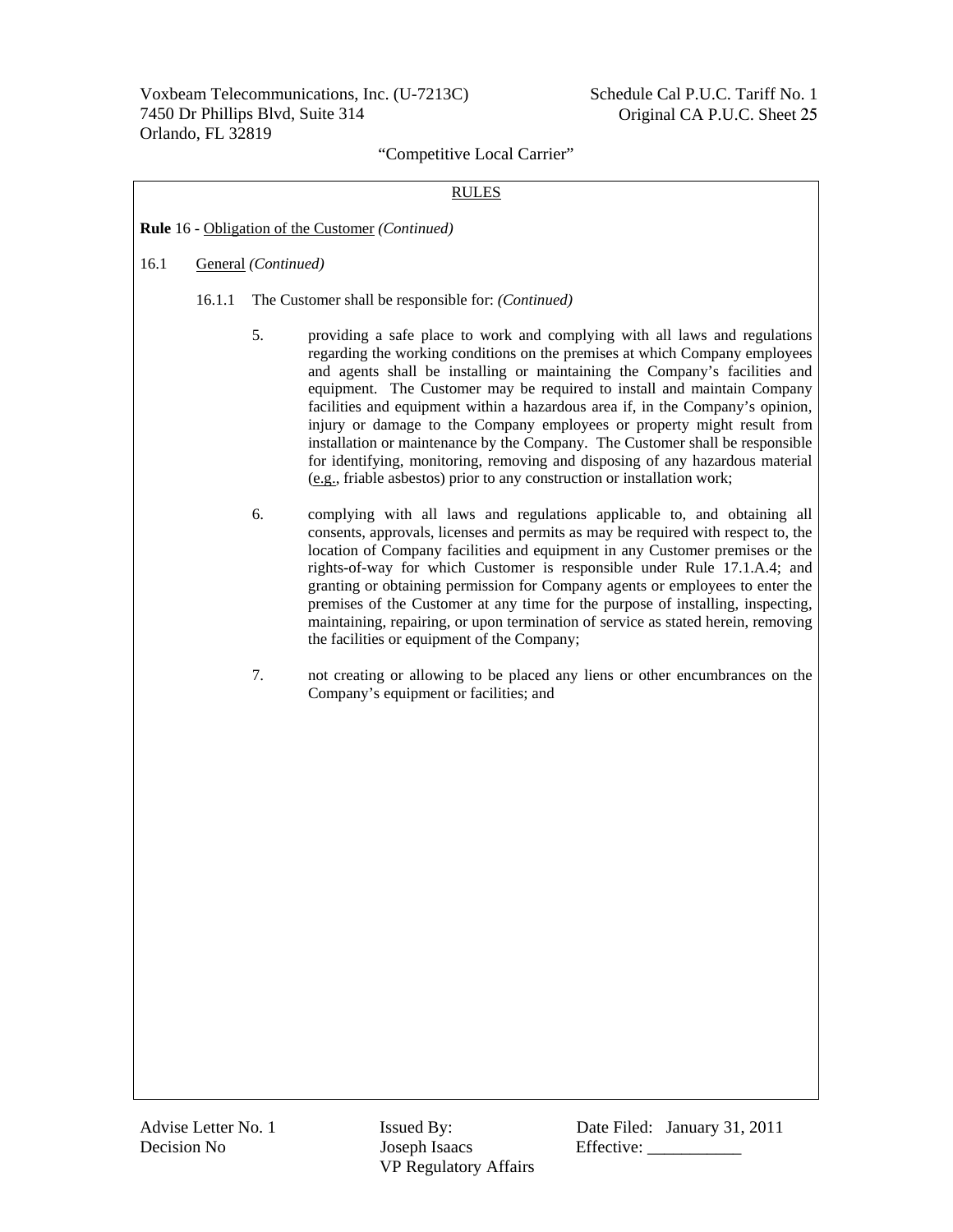### RULES

#### **Rule** 16 - Obligation of the Customer *(Continued)*

### 16.1 General *(Continued)*

- A. The Customer shall be responsible for: *(Continued)*
	- 8. making Company facilities and equipment available periodically for maintenance purposes at a time agreeable to both the Company and the Customer. No allowance will be made for the period during which service is interrupted for such purposes.

### 16.2 Claims

With respect to any service or facility provided by the Company, the Customer shall indemnify, defend and hold harmless the Company from and against all claims, actions, damages, liabilities, costs and expenses, including reasonable attorneys' fees as ordered by the Commission or by a Court for:

- A. any loss, destruction or damage to property of the Company or any third party, or the death or injury to persons, including, but not limited to, employees or invitees of either party, to the extent caused by or resulting from or invitees of either party, to the extent caused by or resulting from the negligent or intentional act or omission of the Customer, its employees, agent, representatives or invitees; or
- B. any claim, loss, damage, expense or liability for infringement of any copyright, patent, trade secret, or any proprietary or intellectual property right of any third party, arising from any act or omission by the Customer, including, without limitation, use of the Company's services and facilities in a manner not contemplated by the agreement between the Customer and the Company.

Decision No Joseph Isaacs Effective: \_\_\_\_\_\_\_\_\_\_\_ VP Regulatory Affairs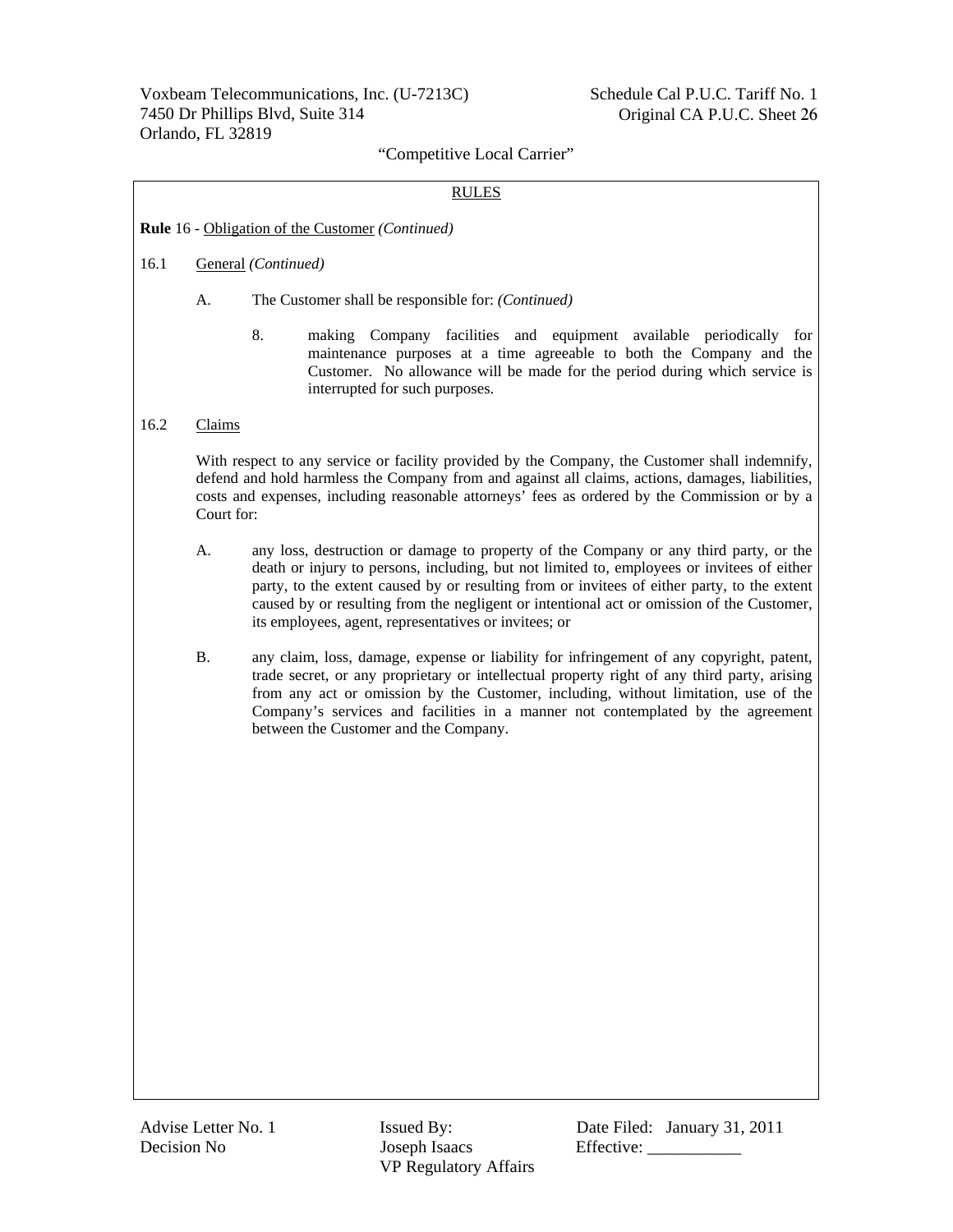### RULES

#### **Rule** 17 - Provision of Equipment and Facilities

- A. The Company shall use reasonable efforts to make available services to a Customer on or before a particular date, subject to the provisions of and compliance by the Customer with, the regulations contained in this tariff. The Company does not guarantee availability by any such date and shall not be liable for any delays in commencing service to any Customer.
- B. The Company shall use reasonable efforts to maintain only the facilities and equipment that it furnishes to the Customer. The Customer may not, nor may the Customer permit others to, rearrange, disconnect, remove, attempt to repair, or otherwise interfere with any of the facilities or equipment installed by the Company.
- C. The Company may substitute, change or rearrange any equipment or facility at any time and from time to time, but shall not thereby alter the technical parameters of the service provided the Customer.
- D. Equipment the Company provides or installs at the Customer Premises for use in connection with the services the Company offers shall not be used for any purpose other than that for which the Company provided it.
- E. The Customer shall be responsible for the payment of service charges as set forth herein for visits by the Company's agents or employees to the Premises of the Customer when the service difficulty or trouble report results from the use of equipment or facilities provided by any party other than the Company, including but not limited to the Customer.
- F. The Company shall not be responsible for the installation, operation, or maintenance of any Customer provided communications equipment. Where such equipment is connected to the facilities furnished pursuant to this tariff, the responsibility of the Company shall be limited to the furnishing of facilities offered under this tariff and to the maintenance and operation of such facilities. Subject to this responsibility, the Company shall not be responsible for:
	- A. the transmission of signals by Customer provided equipment or for the quality of, or defects in, such transmission; or
	- B. the reception of signals by Customer-provided equipment.

Decision No Joseph Isaacs Effective: \_\_\_\_\_\_\_\_\_\_\_ VP Regulatory Affairs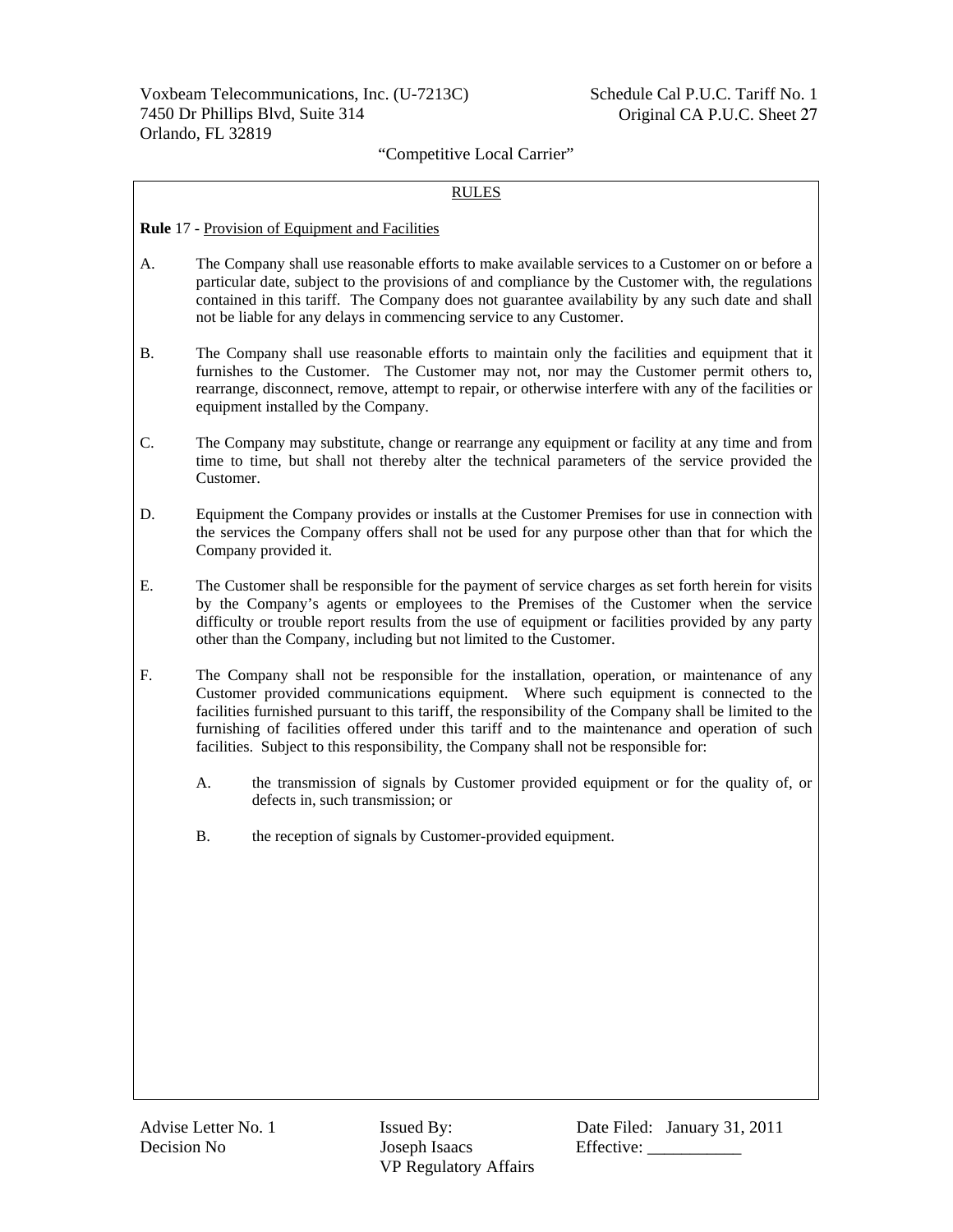## RULES

#### **Rule** 18 - Allowances for Interruptions in Service

Interruptions in service, which are not due to the negligence of, or noncompliance with the provisions of this tariff by, the Customer or the operation or malfunction of the facilities, power or equipment provided by the Customer, will be credited to the Customer as set forth in Rule 20.1 for the part of the service that the interruption affects. Company concurs with Pacific Bell on Credit Interruptions as appended to D.95- 12-057.

#### 18.1 Credit for Interruptions

- A. A service is interrupted when it becomes unusable to the Customer, *e.g.,* the Customer is unable to transmit or receive, because of a failure of a component furnished by the Company under this tariff.
- B. An interruption period begins when the Customer reports a service, facility or circuit to be inoperative and releases it for testing and repair. An interruption period ends when the service, facility or circuit is operative.
- C. If the Customer reports a service, facility or circuit to be inoperative but declines to release it for testing and repair, the service, facility or circuit is considered to be impaired but not interrupted. No credit allowances will be made for a service, facility or circuit considered by the Company to be impaired.
- D. Interruptions of 24 Hours or Less

| Length of<br>Interruption                                             | <b>Interruption Period</b><br>To Be Credited |
|-----------------------------------------------------------------------|----------------------------------------------|
| Less than 30 minutes<br>30 minutes up to but<br>not including 3 hours | None<br>$1/10$ Day                           |
| 3 hours up to but not<br>including 6 hours                            | $1/5$ Day                                    |
| 6 hours up to but<br>including 9 hours                                | $2/5$ Day                                    |
| 9 hours up to but not<br>including 12 hours                           | $3/5$ Day                                    |
| 12 hours up to but not<br>including 15 hours                          | $4/5$ Day                                    |
| 15 hours up to but not<br>including 24 hours                          | One Day                                      |
|                                                                       |                                              |

Decision No Joseph Isaacs Effective: \_\_\_\_\_\_\_\_\_\_\_ VP Regulatory Affairs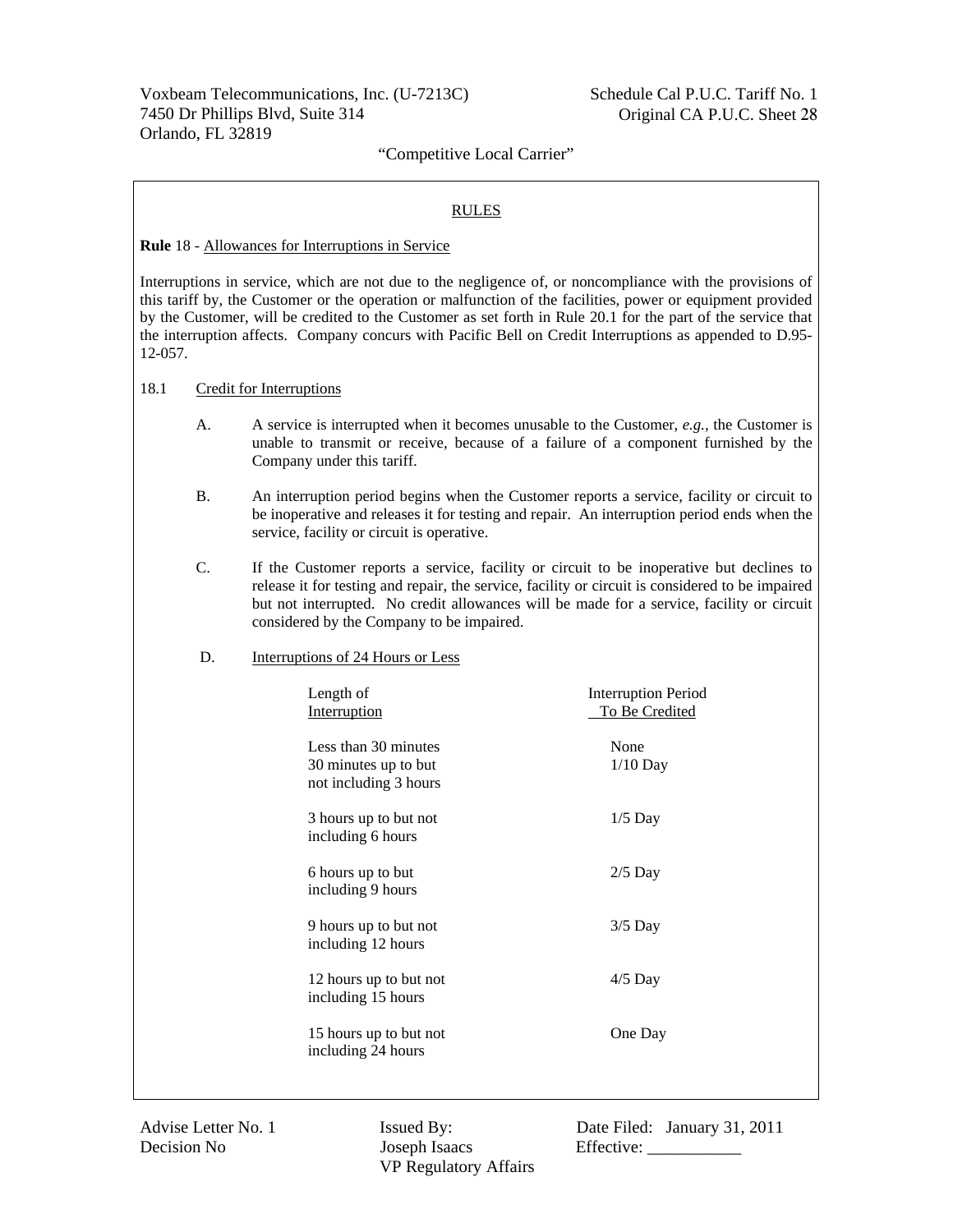### RULES

#### **Rule** 18 - Allowances for Interruptions in Service *(Continued)*

- 18.1 Credit for Interruptions *(Continued)*
	- D. Interruptions of 24 Hours or Less *(Continued)*

Two or more interruptions of 30 minutes or more during any one 24-hour period shall be considered an interruption.

E. Continuous Interruption Over 24 Hours and Less Than 72 Hours.

Interruptions over 24 hours and less than 72 hours will be credited 1/5 day for each 3 hour period or fraction thereof that occurs.

F. Interruptions Over 72 Hours.

Interruptions over 72 hours will be credited 2 days for each full 24-hour period that occurs following the expiration of the initial 72-hour period. No more than 30 days' credit will be allowed for any one month period.

#### 18.2 Cancellation For Service Interruption

Cancellation or termination for service interruption is permitted only if any circuit experiences a single continuous outage of 8 hours or more or cumulative service credits equaling 16 hours in a continuous 12-month period. The right to cancel service under this provision applies only to the single circuit which has been subject to the outage or cumulative service credits.

Decision No Joseph Isaacs Effective: VP Regulatory Affairs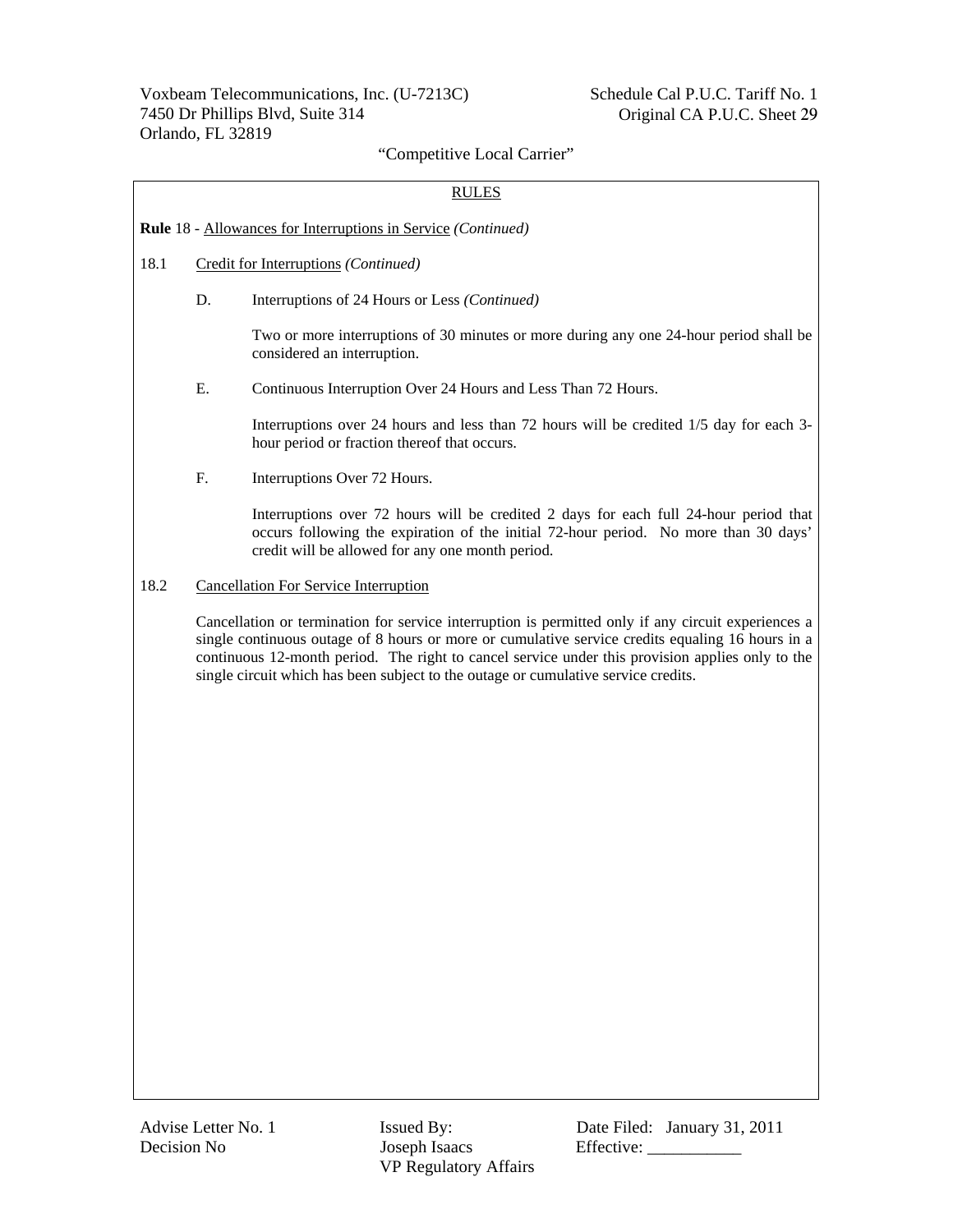#### RULES

#### **Rule** 19 - Change in Service Provider

Solicitations by Carrier or its agents of customer authorization for termination of service with an existing carrier and the subsequent transfer to Carrier's service will include current rate information and information regarding Carrier's terms, and conditions for the provision of service. Solicitations by Carrier or its agents will be in accordance with PU Code Section 2889.5.

All solicitations sent by the Carrier or its agent to customers must be legible and printed in a minimum point size type of at least 10 points. A penalty or fine of \$500 will apply for each violation of this rule. At the end of the second paragraph, inset the following: A carrier who engages in such unauthorized activity shall restore the customers service to the original carrier without charge to the customer. All billings during the unauthorized service period shall be refunded to the application or customer. A penalty or fine of up to \$500 payable to the Commission may apply to each violation of this rule. As prescribed under PU Code Section 2108, each day of a continuing violation shall constitute a separate and distinct offense. The Carrier, irresponsible for the unauthorized transfer, will also reimburse the original carrier for reestablishing service at the tariff rate of the original carrier.

Carrier will be held liable for the unauthorized termination of service with an existing Carrier and the subsequent unauthorized transfer to their own service. Carrier will be responsible for the action of its agents who solicit unauthorized service termination and transfer.

Decision No Joseph Isaacs Effective: VP Regulatory Affairs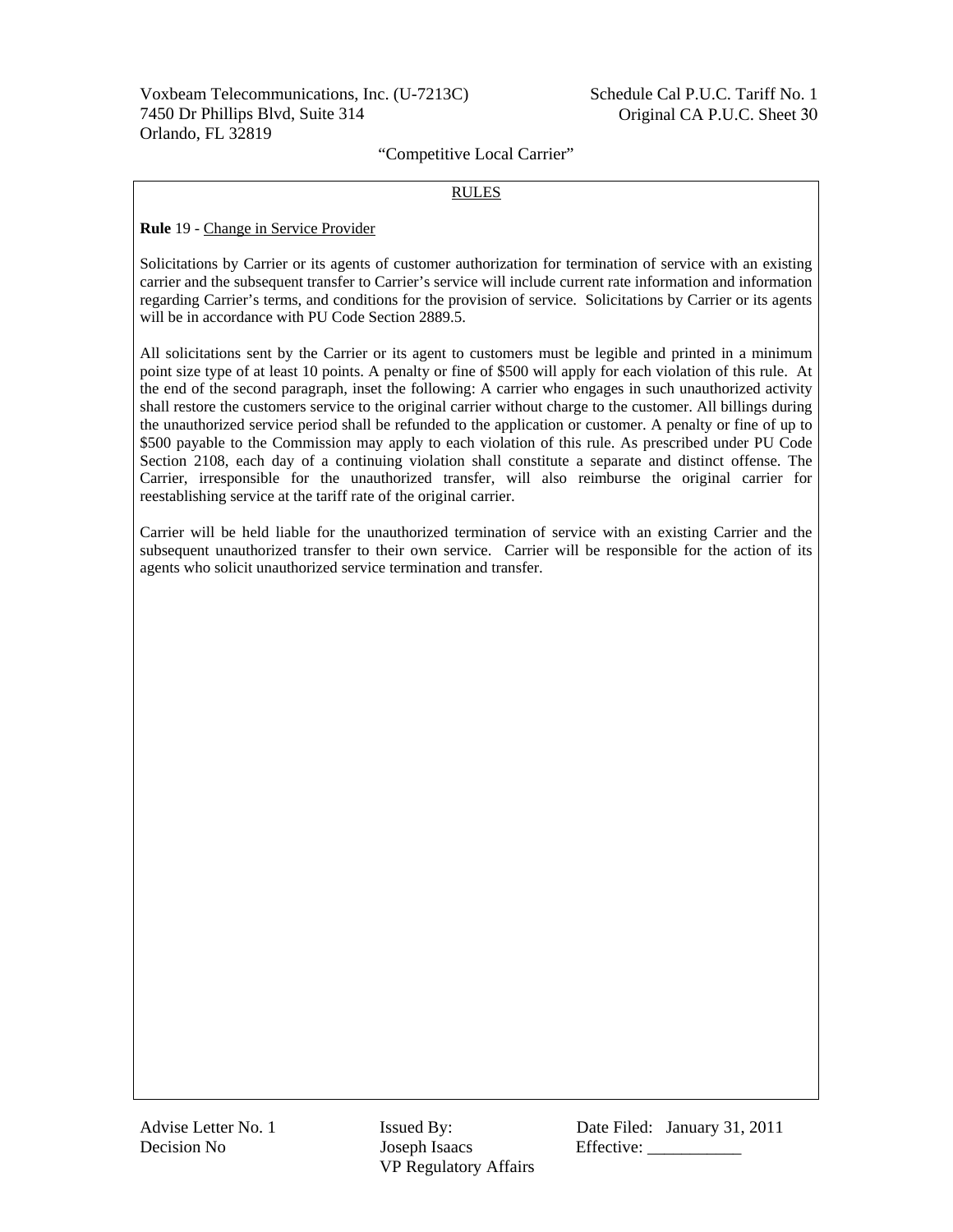### RULES

**Rule** 20 - Administration of the Deaf and Disabled Program

The Company provides equipment and services to eligible deaf, hearing impaired and disabled Subscribers. Please contact the Company's business office for details of this program.

Customers may access the California Relay Service at no charge by dialing 711. No charges will apply to local calls completed via 711 access; however regular ZUM Zone 3 and other long distance charges apply after connection by the California Relay Service to the called telephone number. Payphone owners connected to the Company's service are prohibited from charging for 711 access to the California Relay Service and shall post a readily-visible notice advising payphone patrons that there is no charge for 711 calls.

Decision No Joseph Isaacs Effective: \_\_\_\_\_\_\_\_\_\_\_ VP Regulatory Affairs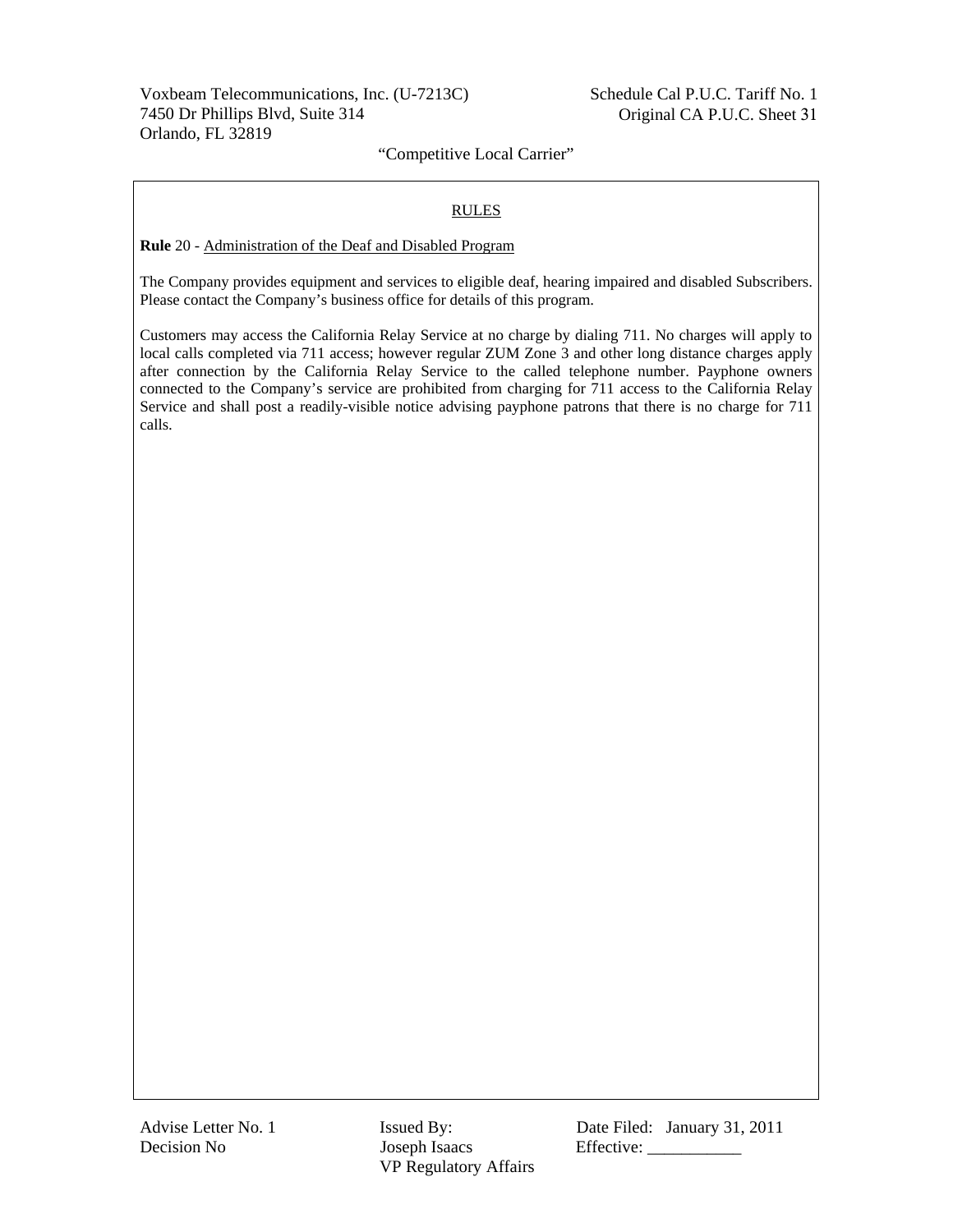|                       | <b>RULES</b>                                                                                                                     |                                                                                                                                                                                                                                                                                                                                              |                                                                                          |  |  |
|-----------------------|----------------------------------------------------------------------------------------------------------------------------------|----------------------------------------------------------------------------------------------------------------------------------------------------------------------------------------------------------------------------------------------------------------------------------------------------------------------------------------------|------------------------------------------------------------------------------------------|--|--|
|                       | Rule 21 - Universal Lifeline Telephone Service                                                                                   |                                                                                                                                                                                                                                                                                                                                              |                                                                                          |  |  |
| 1.                    | Universal Lifeline Telephone Service is available to all residence customers who meet the<br>following eligibility requirements: |                                                                                                                                                                                                                                                                                                                                              |                                                                                          |  |  |
| a.                    |                                                                                                                                  | The residence at which the service is requested is the customer's principal place<br>of residence. The residence household (dwelling unit) shall consist of that<br>portion of an individual house or building or one flat or apartment occupied<br>entirely by a single family or individuals functioning as one domestic<br>establishment. |                                                                                          |  |  |
|                       |                                                                                                                                  | A room or portion of a residence occupied exclusively by an individual not<br>sharing equally as a member of the domestic establishment may be considered a<br>separate dwelling unit (premises) for the application of Universal Lifeline<br>Telephone Service.                                                                             |                                                                                          |  |  |
| b.                    |                                                                                                                                  | There is only one access line serving the residence premises.                                                                                                                                                                                                                                                                                |                                                                                          |  |  |
| c.                    | furnished.                                                                                                                       | The combined income of a household of one or two person(s), based on current<br>income, does not exceed \$20,100 for the fiscal year for which the service is                                                                                                                                                                                |                                                                                          |  |  |
| limitations:          |                                                                                                                                  |                                                                                                                                                                                                                                                                                                                                              | The current income of a household of three or more persons does not exceed the following |  |  |
|                       |                                                                                                                                  | <b>Household Size</b><br>$1-2$<br>3<br>$\overline{4}$<br>Each additional member                                                                                                                                                                                                                                                              | <b>Income Limitation</b><br>\$24,000<br>\$28,200<br>\$34,000<br>5,800                    |  |  |
| Flat rate service     | \$5.34                                                                                                                           | Unlimited calling                                                                                                                                                                                                                                                                                                                            |                                                                                          |  |  |
| Measured rate service | \$2.25                                                                                                                           | 60 calls per month free. The usage                                                                                                                                                                                                                                                                                                           | rates shown A.1.5 apply to all other calls.                                              |  |  |
|                       |                                                                                                                                  |                                                                                                                                                                                                                                                                                                                                              |                                                                                          |  |  |
|                       |                                                                                                                                  |                                                                                                                                                                                                                                                                                                                                              |                                                                                          |  |  |
|                       |                                                                                                                                  |                                                                                                                                                                                                                                                                                                                                              |                                                                                          |  |  |
|                       |                                                                                                                                  |                                                                                                                                                                                                                                                                                                                                              |                                                                                          |  |  |
|                       |                                                                                                                                  |                                                                                                                                                                                                                                                                                                                                              |                                                                                          |  |  |

VP Regulatory Affairs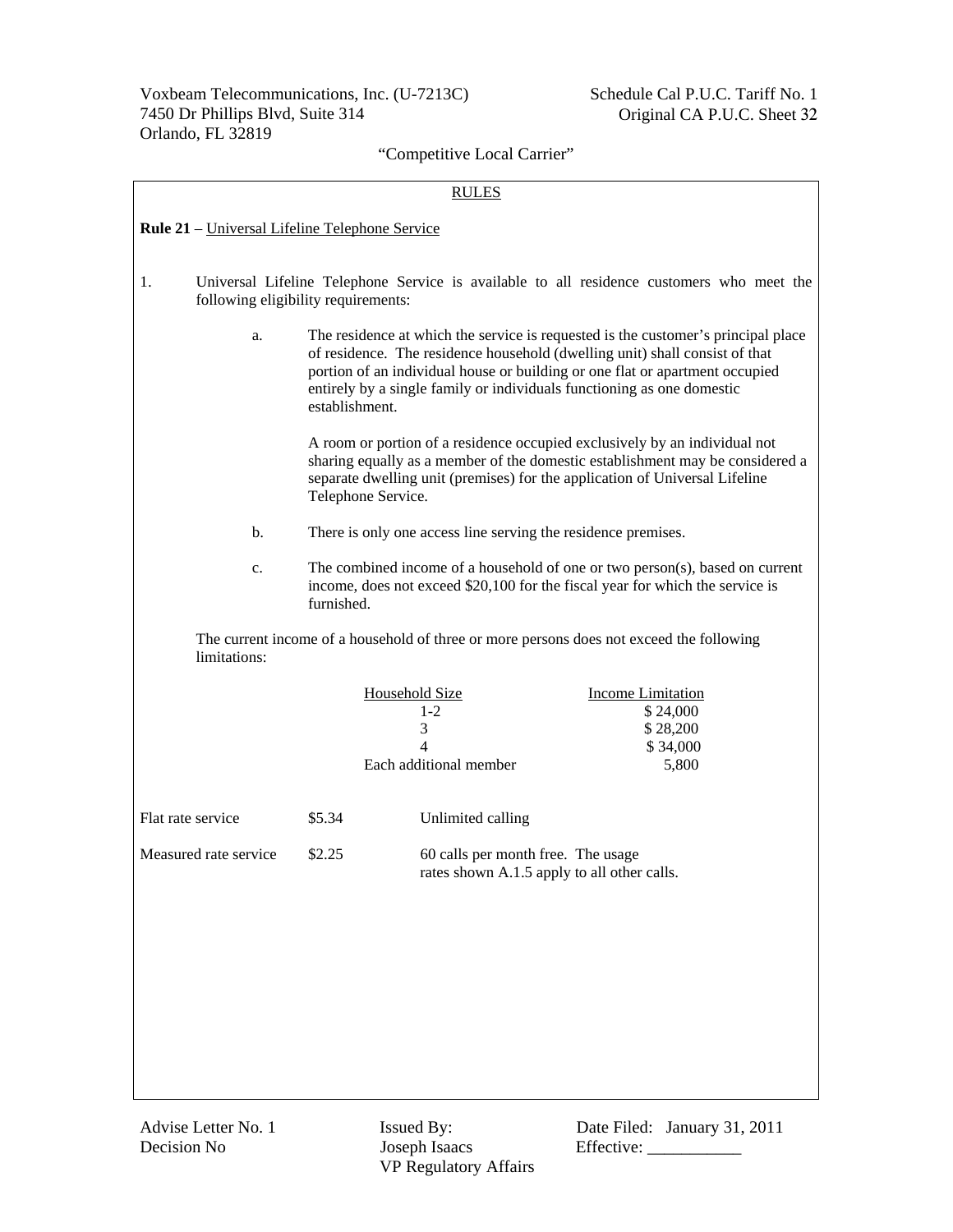# Voxbeam Telecommunications, Inc. (U-7213C) 7450 Dr Phillips Blvd, Suite 314 Orlando, FL 32819

# "Competitive Local Carrier"

## RULES

**Rule** 22 - Directories

Each Customer will receive one free Directory Listing in AT&T's local telephone directory.

VP Regulatory Affairs

Advise Letter No. 1 **Issued By:** Date Filed: January 31, 2011 Decision No Joseph Isaacs Effective: \_\_\_\_\_\_\_\_\_\_\_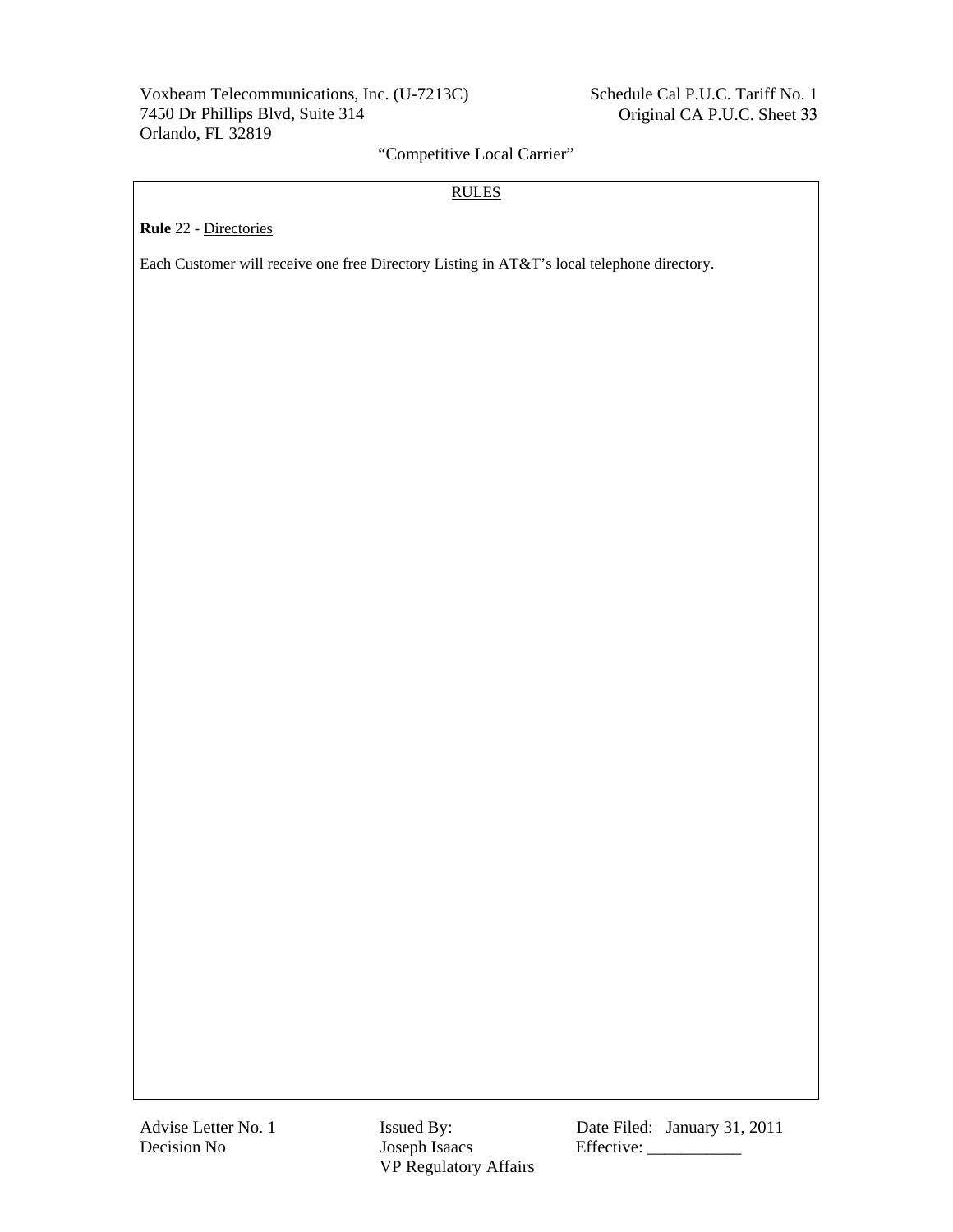#### **Rule** 23 – Non-published Service

Upon a Customer's request, the Customer's name, address, and telephone number will not be listed in any telephone directory, street address directory, or in the directory assistance records available to the general public. This information, as well as call-forwarding information from such unlisted telephone numbers, shall be released by telephone utilities in response to legal process or to certain authorized governmental agencies, provided the requesting agency complies with the rules herein established in Appendix A of CPUC Decision Nos. 92860 and 99361, Case No. 10206, for the release of non-published information.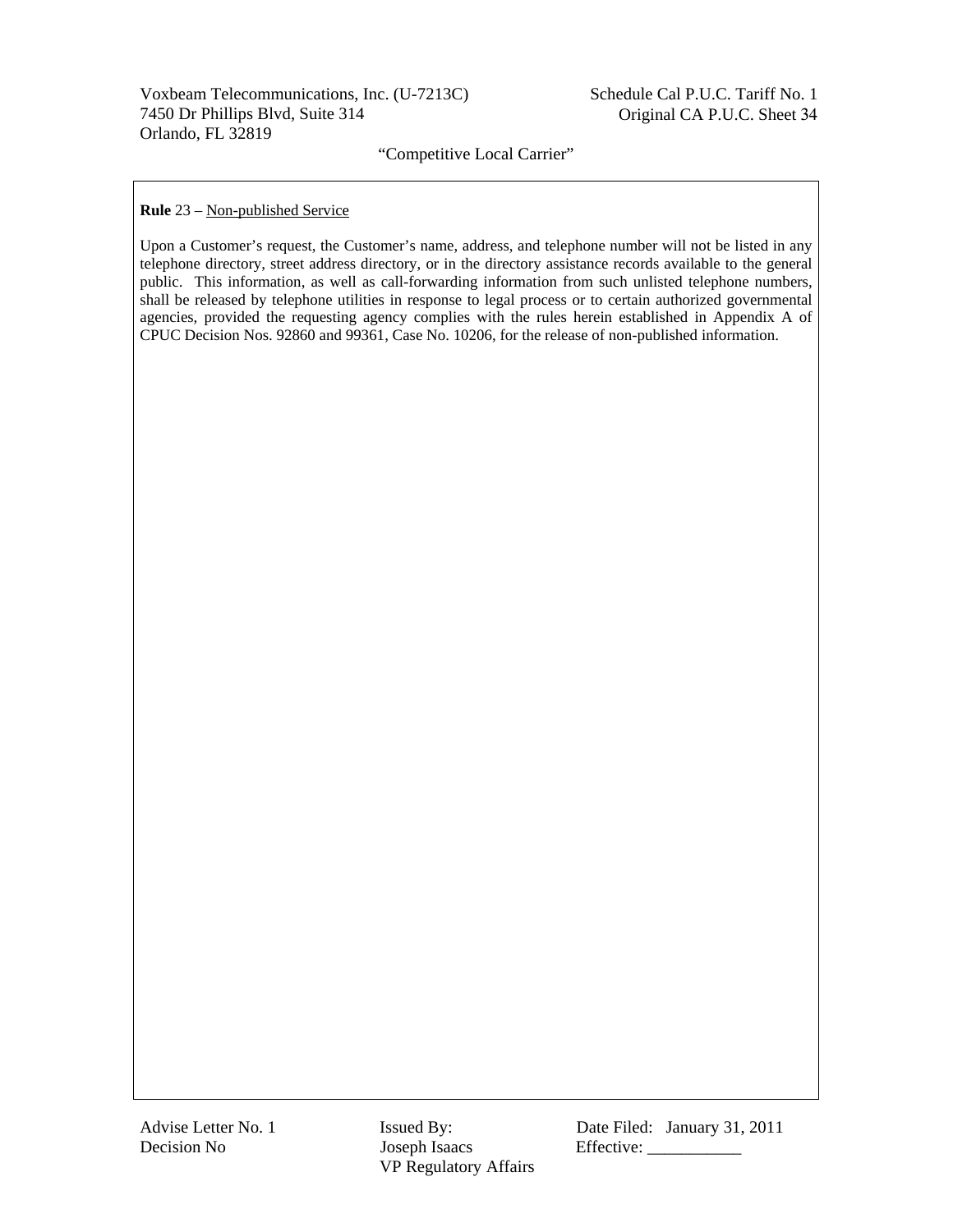# Voxbeam Telecommunications, Inc. (U-7213C) 7450 Dr Phillips Blvd, Suite 314 Orlando, FL 32819

"Competitive Local Carrier"

**Rule** 24 – Access to 911 by Residential Customers Disconnected for Nonpayment

In the event a residential customer is disconnected for nonpayment, the Company will continue to provide access to 911 services.

VP Regulatory Affairs

Advise Letter No. 1 **Issued By:** Date Filed: January 31, 2011 Decision No Joseph Isaacs Effective: \_\_\_\_\_\_\_\_\_\_\_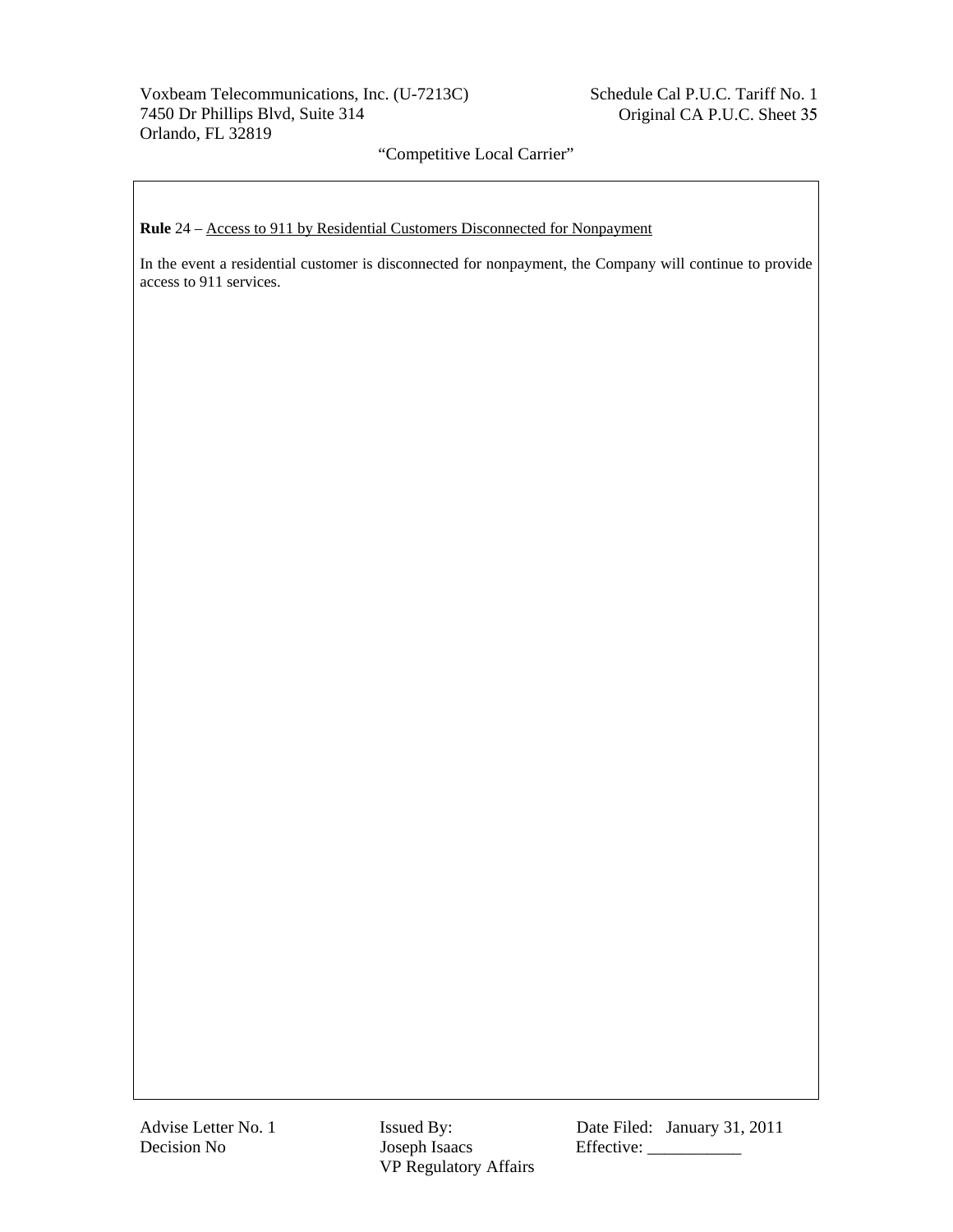Rule 25 – Demarcation

Voxbeam concurs the demarcation rules from the AT&T tariff on file with the California PUC..

Advise Letter No. 1 **Issued By:** Date Filed: January 31, 2011 Decision No Joseph Isaacs Effective: \_\_\_\_\_\_\_\_\_\_\_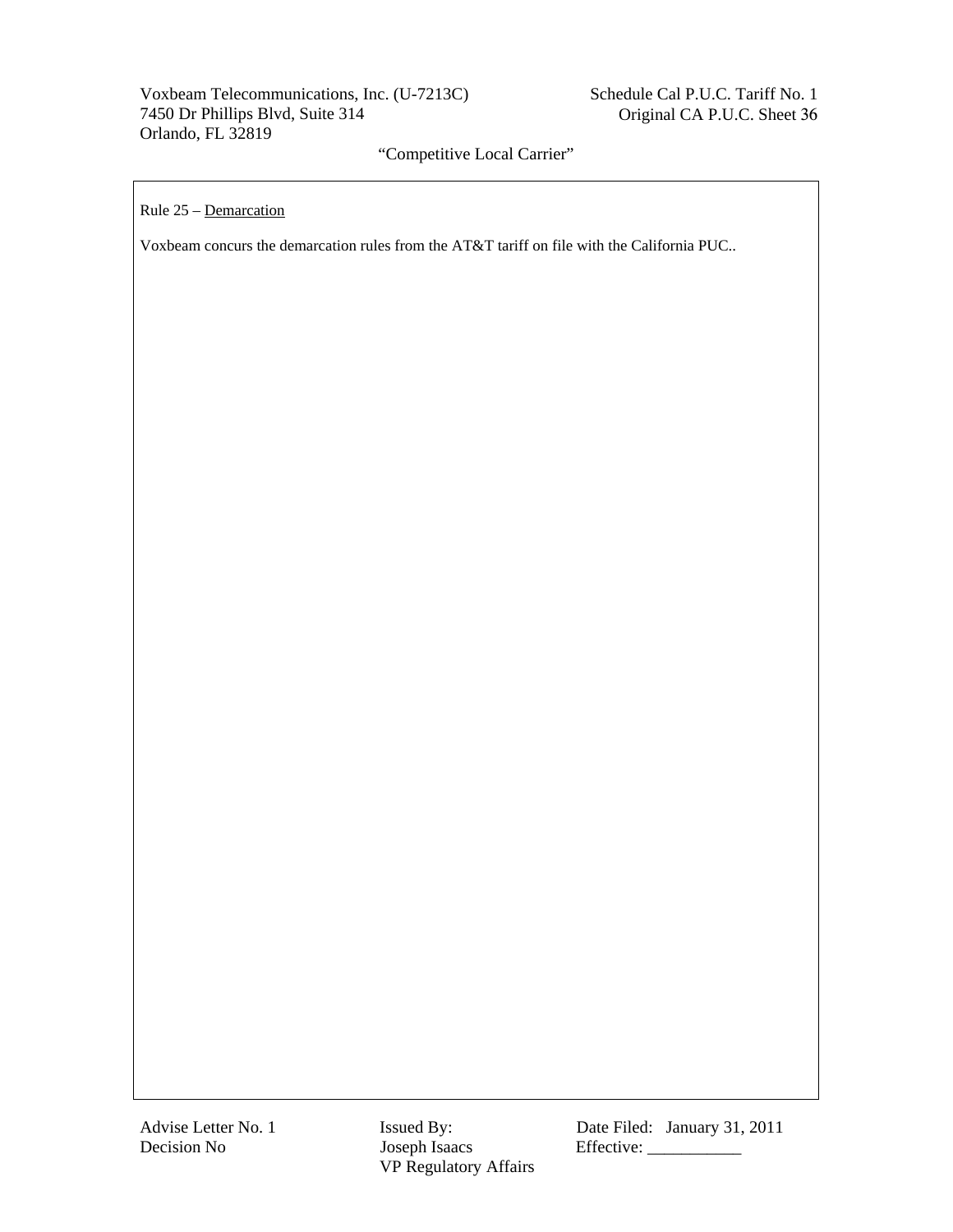Rule 26 – Blocking Access to 900 and 976 Services

At the request of the Customer, the Company shall block that Customer's access to 900 and 976 pay-percall telephone information services. Companies shall inform their Customers of the availability of this service at the time service is ordered. This blocking service shall be made available free of charge to residential Customers, although Companies may impose a charge if the Customer asks for deactivation of blocking.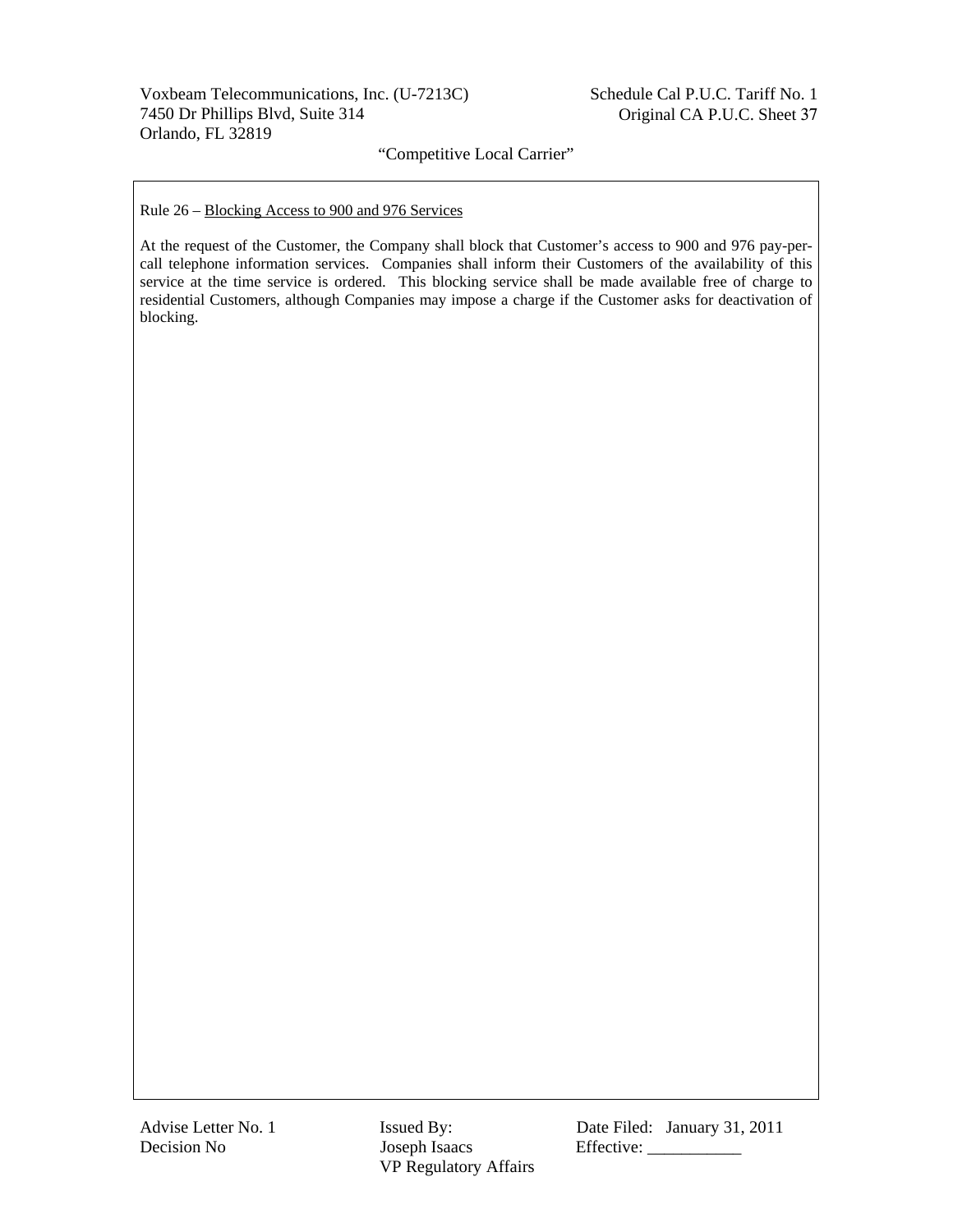#### RULES

Rule 27 – Caller ID

Caller ID is an optional feature which allows the subscriber to see the telephone number of an incoming call displayed on the customer provided display unit. The telephone number of an incoming call will display between the first and second rings. Caller ID service works only on calls which originate and terminate in central offices which are equipped with SS7 connectivity. Caller ID is available to customers by monthly subscription only, which provides unlimited use of this service. The caller ID box is not included in the monthly service charge. An additional installation charge of \$25.00 will be assessed on all Caller ID lines.

The telephone numbers that will be displayed on a Caller ID subscribers display unit included listed, nonlisted and non-published numbers.

Telephone numbers that will not be displayed on the Caller ID subscriber are: (1) calls from customers who use Per-Call Blocking; (2) calls from customers located in central offices not a part of the SS7 Signaling System; and (3) calls placed through an operator. When these types of calls are received by a Caller ID subscriber, their display unit will notify them that the calling telephone number is unavailable.

Decision No Joseph Isaacs Effective: \_\_\_\_\_\_\_\_\_\_\_ VP Regulatory Affairs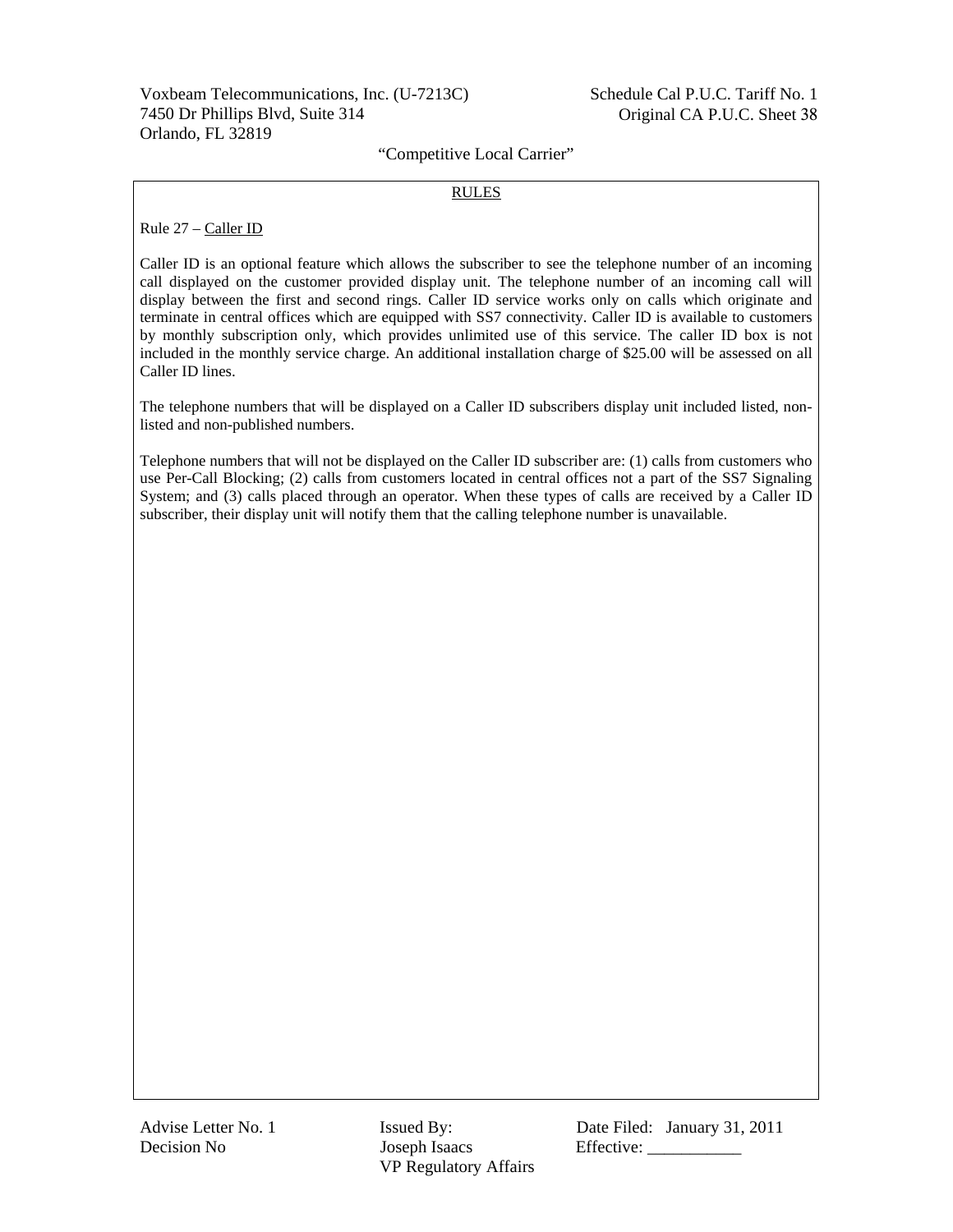#### TAXES AND SURCHARGES

In addition to the charges specifically pertaining to the Company's services, whether set forth herein or established by special contract, certain federal, state and municipal surcharges, taxes, and fees will be applied. These surcharges, taxes and fees are calculated based upon the amount billed to the end user for the Company's intrastate telecommunications services. Such charges include, but are not limited to, surcharges and fees set forth below:

| <b>CPUC</b> Reimbursement Fee                  | 0.16%  |
|------------------------------------------------|--------|
| Universal Lifeline Telephone Service Surcharge | 1.15%  |
| California Relay Service and Communications    |        |
| Devices Fund Surcharge                         | 0.37%  |
| California High Cost Fund Surcharge - A        | 0.11%  |
| California High Cost Fund Surcharge - B        | 0.45%  |
| California Teleconnect Fund Surcharge          | 0.079% |

Advise Letter No. 1 **Issued By:** Date Filed: January 31, 2011 Decision No Joseph Isaacs Effective: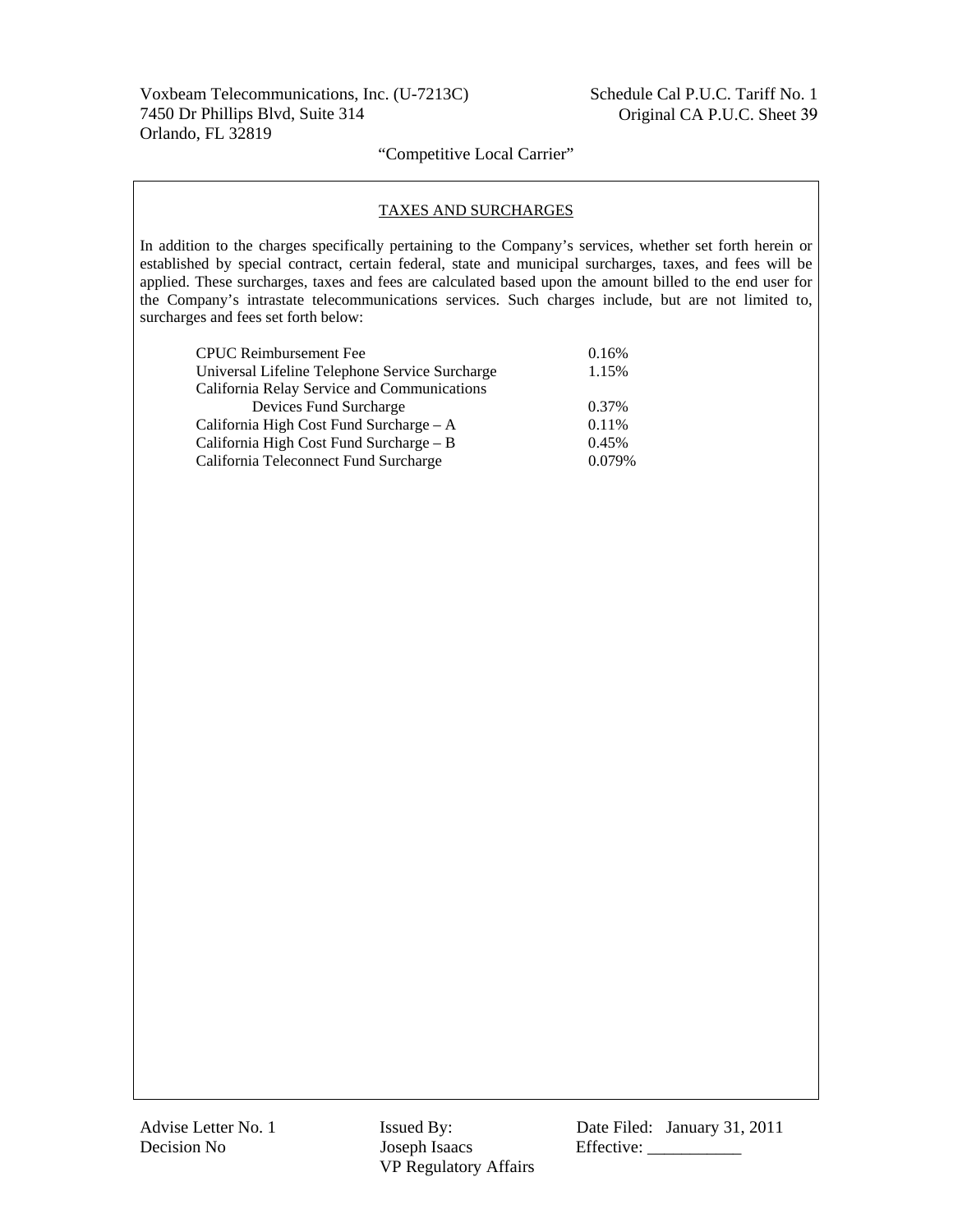|     | <b>BASIC SERVICES</b>                                                                                                                                                          |  |  |  |  |
|-----|--------------------------------------------------------------------------------------------------------------------------------------------------------------------------------|--|--|--|--|
| A.1 | <b>Residential Service</b>                                                                                                                                                     |  |  |  |  |
| 1.  | Applicability                                                                                                                                                                  |  |  |  |  |
|     | These rates apply to intrastate service furnished to residential customers.                                                                                                    |  |  |  |  |
| 2.  | Territory                                                                                                                                                                      |  |  |  |  |
|     | Within the base rate areas of all exchanges as shown and defined in AT&T California's current<br>and effective tariffs on file with the Commission, except as specified below. |  |  |  |  |
| 3.  | Service Establishment Charge                                                                                                                                                   |  |  |  |  |
|     | <b>Existing lines:</b><br>\$17.00<br>a.<br>New lines:<br>b.<br>\$50.00                                                                                                         |  |  |  |  |
| 4.  | Recurring Service Charges (per month, per line)                                                                                                                                |  |  |  |  |
|     | \$21.00<br>Residential Flat rate (ZUM Zone 1 & 2 usage)<br>a.<br>\$5.50<br>b.<br>Residential Measured Rate (usage not included)                                                |  |  |  |  |
| 5.  | Usage (per minute)                                                                                                                                                             |  |  |  |  |
|     | ZUM Zones 1 & 2<br>\$0.07<br>a.<br>ZUM Zones 3<br>\$0.12<br>$\mathbf{b}$ .<br>Toll<br>\$0.12<br>c.                                                                             |  |  |  |  |
|     |                                                                                                                                                                                |  |  |  |  |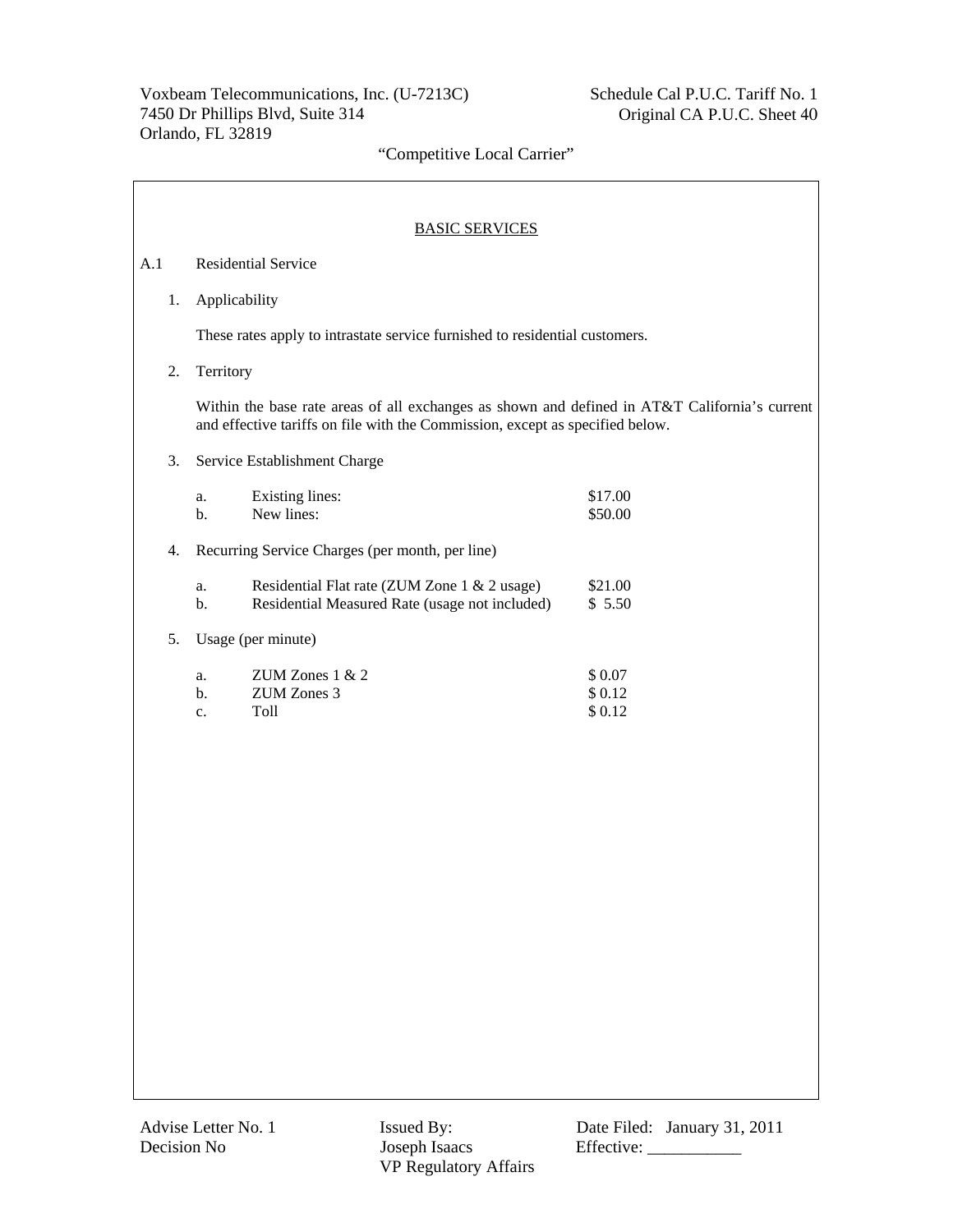#### BASIC SERVICES (Continued)

#### A.1 Feature Description

Custom Calling Features may be offered subject to availability from the underlying carrier:

- 1. Call Forwarding: Allows for the automatic forwarding or transfer of all incoming calls to another telephone number. The line can be restored to normal at any time.
- 2. Call Waiting: Send a tone signal while a call is in progress to indicate a second call is waiting, and by operation of the switch hook, to place the first call on hold and answer the second call. Operation of the switch hook allows passage back and forth between two calls, but a threeway call can not be established.
- 3. Three- Way Calling: Allows the addition of a third party to an established connection.
- 4. Speed Dialing: Allows a call to be made to a telephone number, from a pre-selected list of established numbers by the customer, by dialing a one or two digit code.
- 5. Intercom: Permits intercommunication between two or more telephones that answer the same telephone number.
- 6. Distinctive Ringing: Differentiates incoming calls from up to ten pre-selected telephone numbers by signaling with a distinctive ringing pattern.
- 7. Repeat Dialing: Allows calls to be automatically redialed when the first attempt reaches a busy signal. The line is checked every 45 seconds for up to 30 minutes and alerts the originating telephone line with a distinctive ringing pattern when the busy number and the originating line are free.
- 8. Call Return: Allows a caller to automatically return the call of the last incoming call whether answered or not. Upon activation it will automatically redial the number every 45 seconds up to 30 minutes until the call is completed.
- 9. Caller ID: Displays the name and number of an incoming call on special customer provided equipment.
- 10. Anonymous Call Rejection: Rejects calls from telephone numbers for which caller ID capability is blocked.
- 11. Call Waiting ID: Displays the name and telephone numbers of an incoming caller when call waiting is activated.
- 12. Call Hold: Allows a caller to be placed on hold.
- 13. Call Restriction: Prevents the completion of billable toll calls. Toll free calls (800, 877, etc), 411, 611, 711 and 911 calls can still be completed. Certain collect and third party calls are not subject too billing validation and may be completed despite subscription to toll blocking service. Customer will be billed for and must pay the charges for such calls.

Charges for individual custom calling services are \$9.00 per service per access line per month

Decision No Joseph Isaacs Effective: \_\_\_\_\_\_\_\_\_\_\_ VP Regulatory Affairs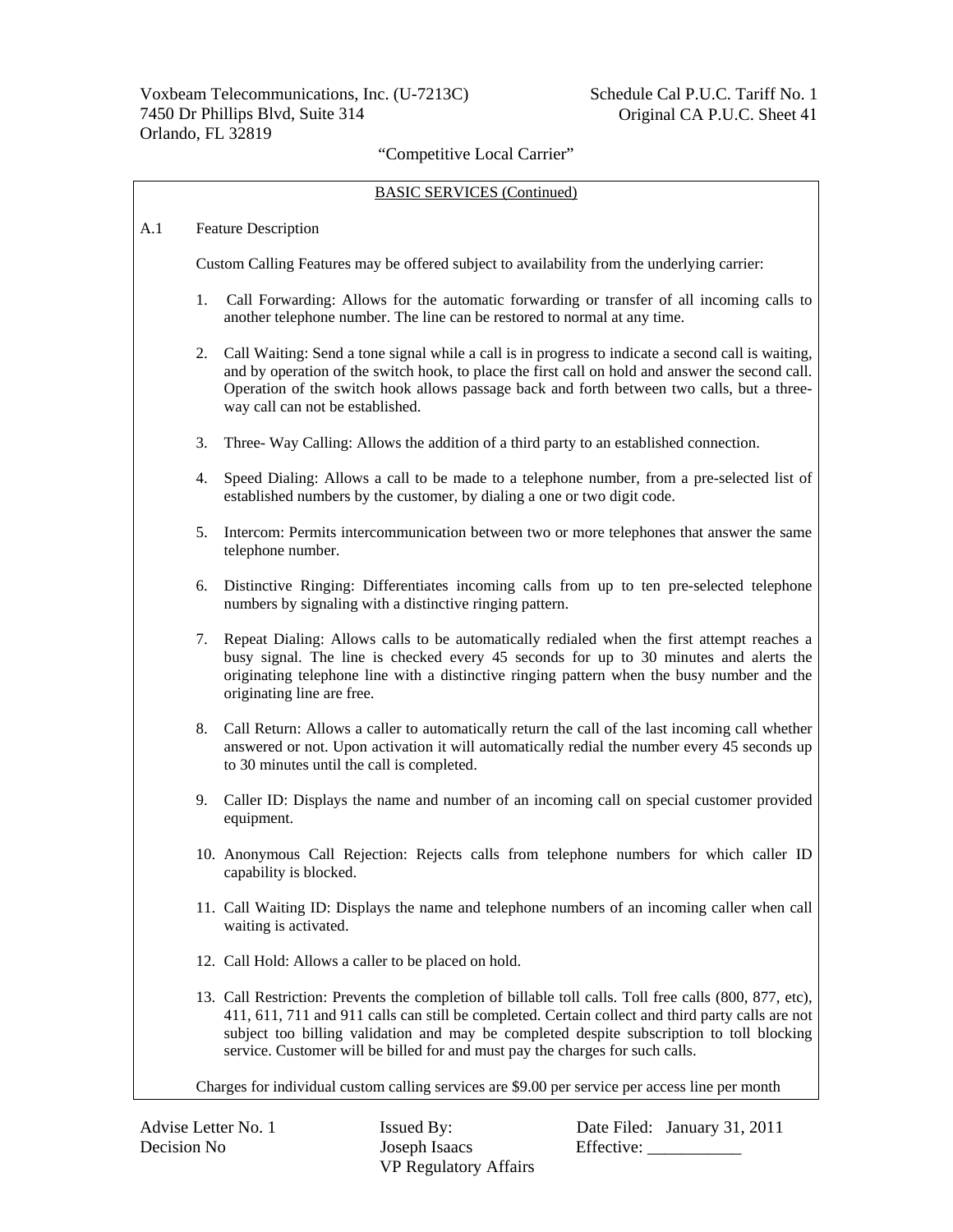#### BASIC SERVICES (Continued)

- A.1 Feature Description ADSL
	- A. General

 This section contains the rules and regulations pertaining to the provision of Digital Subscriber Line Services (DSL) Solutions. DSL Solutions provide high-speed connections services over existing copper facilities. The regulations and rates specified herein are in addition to the applicable regulations and rates specified in other sections of this tariff.

ADSL Service

1. Service Description

 Asymmetrical Digital Subscriber Line (ADSL) Service is an access data technology service offered in speed levels of 384 Kbps Down/128 Kbps Up to 6 Mbps Down/384 Kbps Up. The "up" speeds represent "transmission speeds in kilobytes from the customer designated location (CDL) to the Company's ADSL connection point, while the "down" speeds represent "transmission speeds in kilobytes and megabits," from the Company's ADSL connection point to the CDL. The connection point is the aggregation point designated by the Telephone Company for connecting multiple Telephone Company ADSL serving wire centers via the backbone network services to the CDL.

2. Service Provisions

 ADSL Service is provisioned over existing Company copper facilities and transported to the Company's backbone network. ADSL Service provides a connection from the customer designated location (CDL) to the ADSL connection point.

 Access from the Company's ADSL connection point will be provided via Frame Relay Service, where facilities permit. A customer may utilize their existing Frame Relay Service or may submit any order to establish new facilities. The associated rates and charges for Frame Relay Service will apply in addition to the rates and charges associated with the ADSL Service rate elements.

 The Company will qualify the ADSL Service between the CDL and the serving wire center. The purpose of qualification is to determine the availability and suitability of existing Company copper facilities to provide the service. The Company will not provision this service on facilities which are not suitable for ADSL.

Decision No Joseph Isaacs Effective: \_\_\_\_\_\_\_\_\_\_\_ VP Regulatory Affairs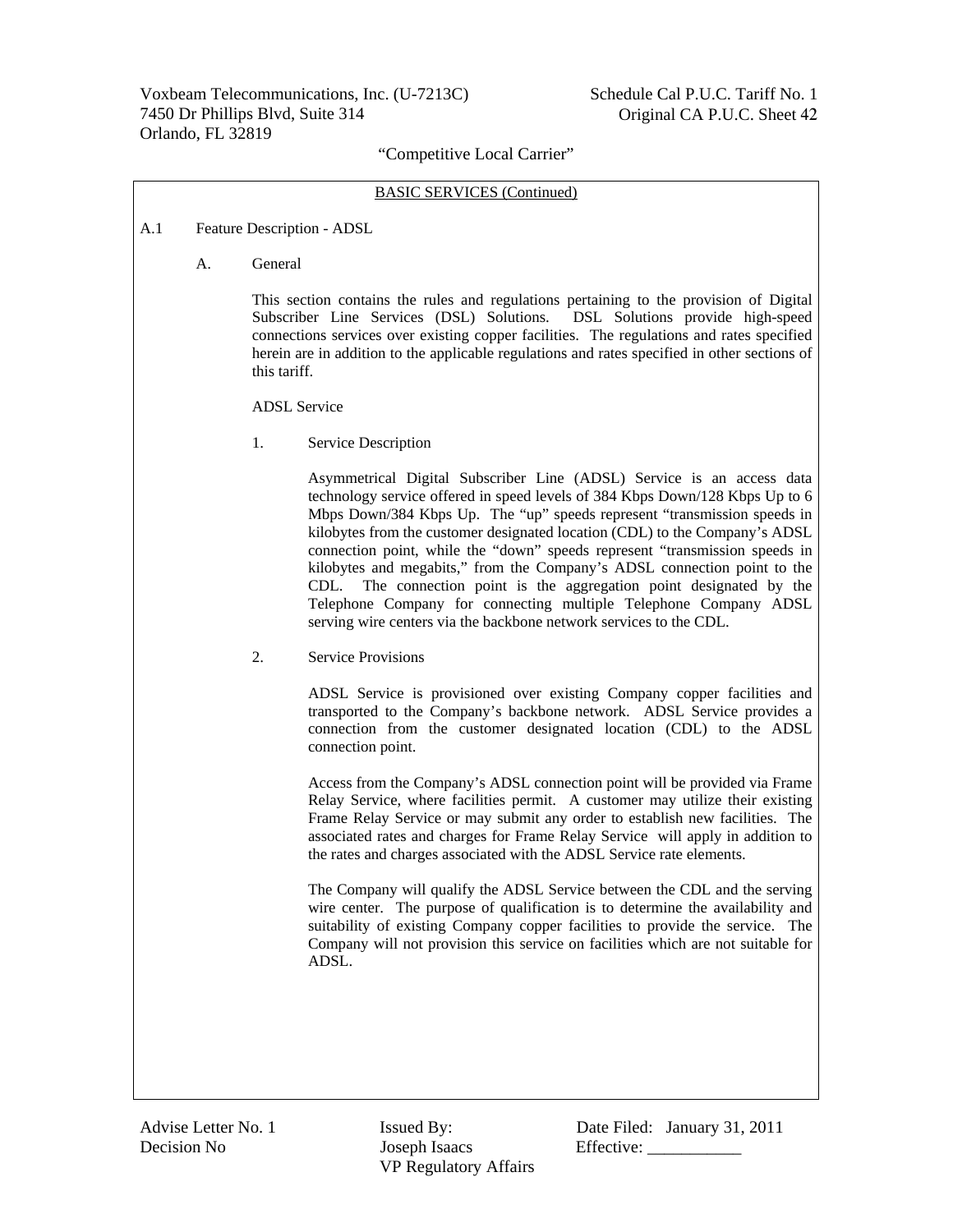| <b>BASIC SERVICES (Continued)</b>                                                                                                                                                                                                                                                                                                               |                                                                                                                                                                                                                                                               |  |  |  |
|-------------------------------------------------------------------------------------------------------------------------------------------------------------------------------------------------------------------------------------------------------------------------------------------------------------------------------------------------|---------------------------------------------------------------------------------------------------------------------------------------------------------------------------------------------------------------------------------------------------------------|--|--|--|
| A.1<br>Feature Description - ADSL                                                                                                                                                                                                                                                                                                               |                                                                                                                                                                                                                                                               |  |  |  |
| <b>ADSL</b> (Continued)                                                                                                                                                                                                                                                                                                                         |                                                                                                                                                                                                                                                               |  |  |  |
| 2.                                                                                                                                                                                                                                                                                                                                              | Service Provisions (Continued)                                                                                                                                                                                                                                |  |  |  |
|                                                                                                                                                                                                                                                                                                                                                 | The Company does not undertake to originate data, but offers the use of its<br>service components, where available, to customers for the purpose of<br>transporting customer-originated data.                                                                 |  |  |  |
|                                                                                                                                                                                                                                                                                                                                                 | ADSL will be provided subject to the availability and limitations of Company<br>wire centers and outside plant facilities and is only available where technical<br>capabilities permit such facility distance and type of physical plant.                     |  |  |  |
| 3.                                                                                                                                                                                                                                                                                                                                              | Responsibility of the Company                                                                                                                                                                                                                                 |  |  |  |
|                                                                                                                                                                                                                                                                                                                                                 | The Company will provision and maintain ADSL service for the customer up to<br>and including the Network Interface Device (NID).                                                                                                                              |  |  |  |
| 4.                                                                                                                                                                                                                                                                                                                                              | Rights of the Company                                                                                                                                                                                                                                         |  |  |  |
|                                                                                                                                                                                                                                                                                                                                                 | The Company will not provision ADSL service if the Company reasonably<br>determines that (a) it is not technically feasible over existing facilities or (b) it<br>will cause interference problems with existing services.                                    |  |  |  |
|                                                                                                                                                                                                                                                                                                                                                 | During the Company's network maintenance and software updates period, it<br>may be necessary to place the ADSL wire center out of service. The Company<br>reserves the right to temporarily interrupt ADSL Service at other times in<br>emergency situations. |  |  |  |
| 5.                                                                                                                                                                                                                                                                                                                                              | The customer is responsible for providing compatible customer provided<br>equipment (CPE) that is used for connection to ADSL Service.                                                                                                                        |  |  |  |
|                                                                                                                                                                                                                                                                                                                                                 | The customer is responsible for providing the Company with the necessary<br>information (e.g., Data Link Connection Identifier(s) (DLCI), Permanent Virtual<br>Circuit (PVC) and/or Internet Protocol) to provision ADSL Service.                             |  |  |  |
|                                                                                                                                                                                                                                                                                                                                                 | The customer ordering ADSL Service on behalf of its subscribers must obtain a<br>letter of agency.                                                                                                                                                            |  |  |  |
| The customer will be responsible for obtaining permission from its subscriber(s) for the Company's agents<br>or employees to enter the customer's designated location(s) at any reasonable hour for the purpose of<br>installing, inspecting, repairing, or upon termination of the service, removing the service components of the<br>Company. |                                                                                                                                                                                                                                                               |  |  |  |
|                                                                                                                                                                                                                                                                                                                                                 |                                                                                                                                                                                                                                                               |  |  |  |

VP Regulatory Affairs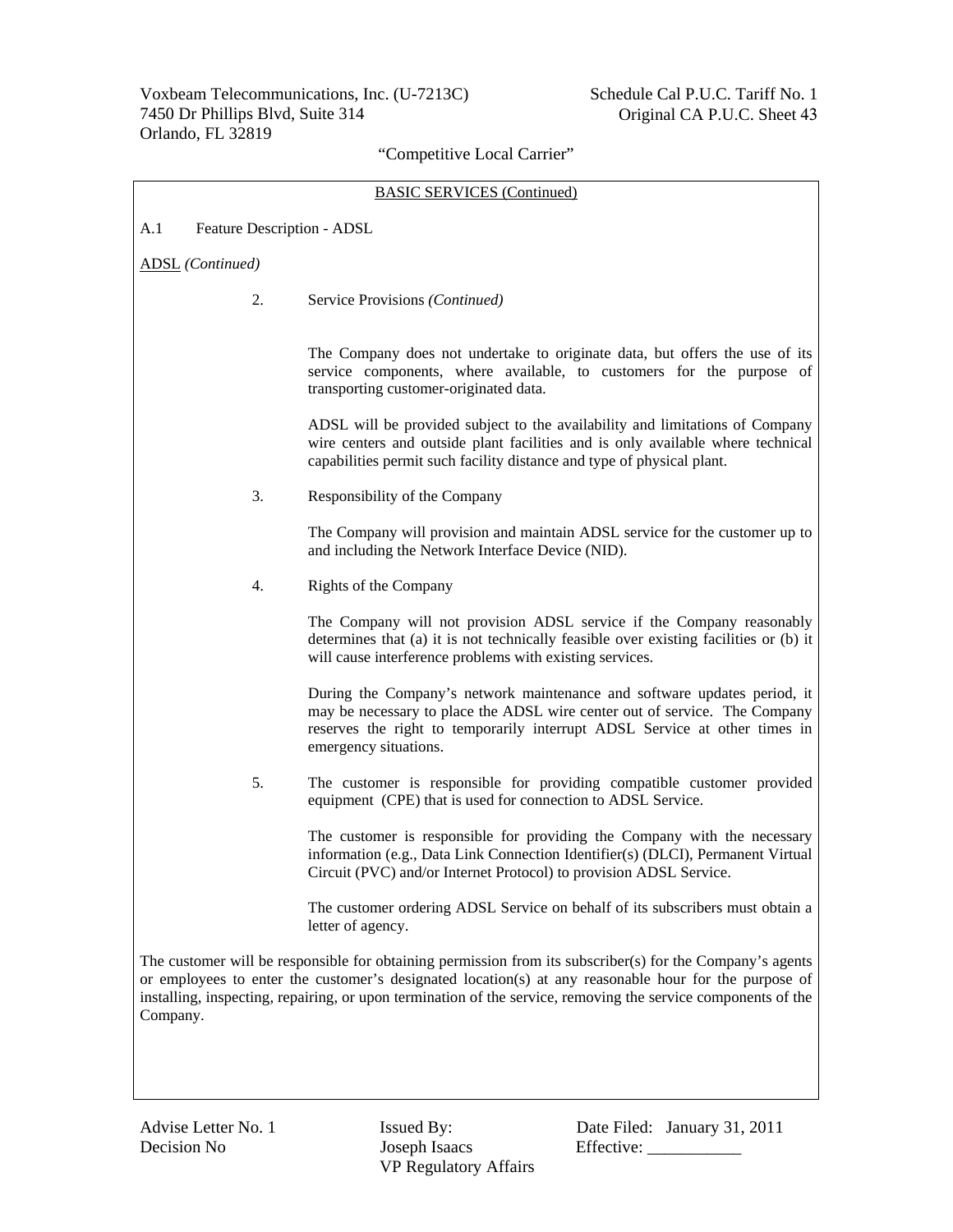| <b>BASIC SERVICES (Continued)</b> |    |                                                                                                                                                                   |                 |                                                                         |                                                                                |                                                                                                                                                                                                                                                                                                                                                                                                                                                       |
|-----------------------------------|----|-------------------------------------------------------------------------------------------------------------------------------------------------------------------|-----------------|-------------------------------------------------------------------------|--------------------------------------------------------------------------------|-------------------------------------------------------------------------------------------------------------------------------------------------------------------------------------------------------------------------------------------------------------------------------------------------------------------------------------------------------------------------------------------------------------------------------------------------------|
| A.1<br>Feature Description - ADSL |    |                                                                                                                                                                   |                 |                                                                         |                                                                                |                                                                                                                                                                                                                                                                                                                                                                                                                                                       |
| <b>ADSL</b> (Continued)           |    |                                                                                                                                                                   |                 |                                                                         |                                                                                |                                                                                                                                                                                                                                                                                                                                                                                                                                                       |
|                                   | 6. | <b>Rate Regulations</b>                                                                                                                                           |                 |                                                                         |                                                                                |                                                                                                                                                                                                                                                                                                                                                                                                                                                       |
|                                   |    | <b>Rate Elements</b><br>a.                                                                                                                                        |                 |                                                                         |                                                                                |                                                                                                                                                                                                                                                                                                                                                                                                                                                       |
|                                   |    | A nonrecurring charge and a monthly rate apply for the installation of<br>ADSL Service.<br>The nonrecurring charge is also applicable when<br>changing bandwidth. |                 |                                                                         |                                                                                |                                                                                                                                                                                                                                                                                                                                                                                                                                                       |
|                                   |    |                                                                                                                                                                   |                 |                                                                         |                                                                                |                                                                                                                                                                                                                                                                                                                                                                                                                                                       |
|                                   |    |                                                                                                                                                                   |                 |                                                                         |                                                                                | <b>Upstream</b>                                                                                                                                                                                                                                                                                                                                                                                                                                       |
|                                   |    |                                                                                                                                                                   |                 |                                                                         | 128 Kbps                                                                       |                                                                                                                                                                                                                                                                                                                                                                                                                                                       |
|                                   |    |                                                                                                                                                                   |                 |                                                                         |                                                                                | 384 Kbps                                                                                                                                                                                                                                                                                                                                                                                                                                              |
|                                   |    |                                                                                                                                                                   | not guaranteed. |                                                                         |                                                                                |                                                                                                                                                                                                                                                                                                                                                                                                                                                       |
| <b>B.</b>                         |    |                                                                                                                                                                   |                 | Monthly<br>Charge                                                       |                                                                                | Charge                                                                                                                                                                                                                                                                                                                                                                                                                                                |
|                                   |    |                                                                                                                                                                   |                 | <b>ICB</b><br><b>ICB</b>                                                |                                                                                | <b>ICB</b><br><b>ICB</b>                                                                                                                                                                                                                                                                                                                                                                                                                              |
|                                   |    |                                                                                                                                                                   |                 |                                                                         |                                                                                |                                                                                                                                                                                                                                                                                                                                                                                                                                                       |
|                                   |    |                                                                                                                                                                   |                 |                                                                         |                                                                                |                                                                                                                                                                                                                                                                                                                                                                                                                                                       |
|                                   |    |                                                                                                                                                                   |                 |                                                                         |                                                                                |                                                                                                                                                                                                                                                                                                                                                                                                                                                       |
|                                   |    |                                                                                                                                                                   |                 |                                                                         |                                                                                |                                                                                                                                                                                                                                                                                                                                                                                                                                                       |
|                                   |    |                                                                                                                                                                   |                 |                                                                         |                                                                                |                                                                                                                                                                                                                                                                                                                                                                                                                                                       |
|                                   |    |                                                                                                                                                                   |                 |                                                                         |                                                                                |                                                                                                                                                                                                                                                                                                                                                                                                                                                       |
|                                   |    |                                                                                                                                                                   |                 |                                                                         |                                                                                |                                                                                                                                                                                                                                                                                                                                                                                                                                                       |
|                                   |    |                                                                                                                                                                   |                 | Downstream<br>Rates and Charges<br>1.5 Mbps/128 Kbps<br>6 Mbps/384 Kbps | Up to 1.5 Mbps, guaranteed at 384 Kbps<br>Up to 6 Mbps, guaranteed at 1.5 Mbps | ADSL Service is available in two service level packages, and is based<br>on the "downstream and upstream" speeds chosen by the customer.<br>The service levels are as follows: The Platinum Plus is available for<br>multi-user applications. A customer may have multiple packages.<br>Data speeds set forth above are peak periods. Actual speeds may be<br>affected by loop distance and other factors, therefore, data speeds are<br>Nonrecurring |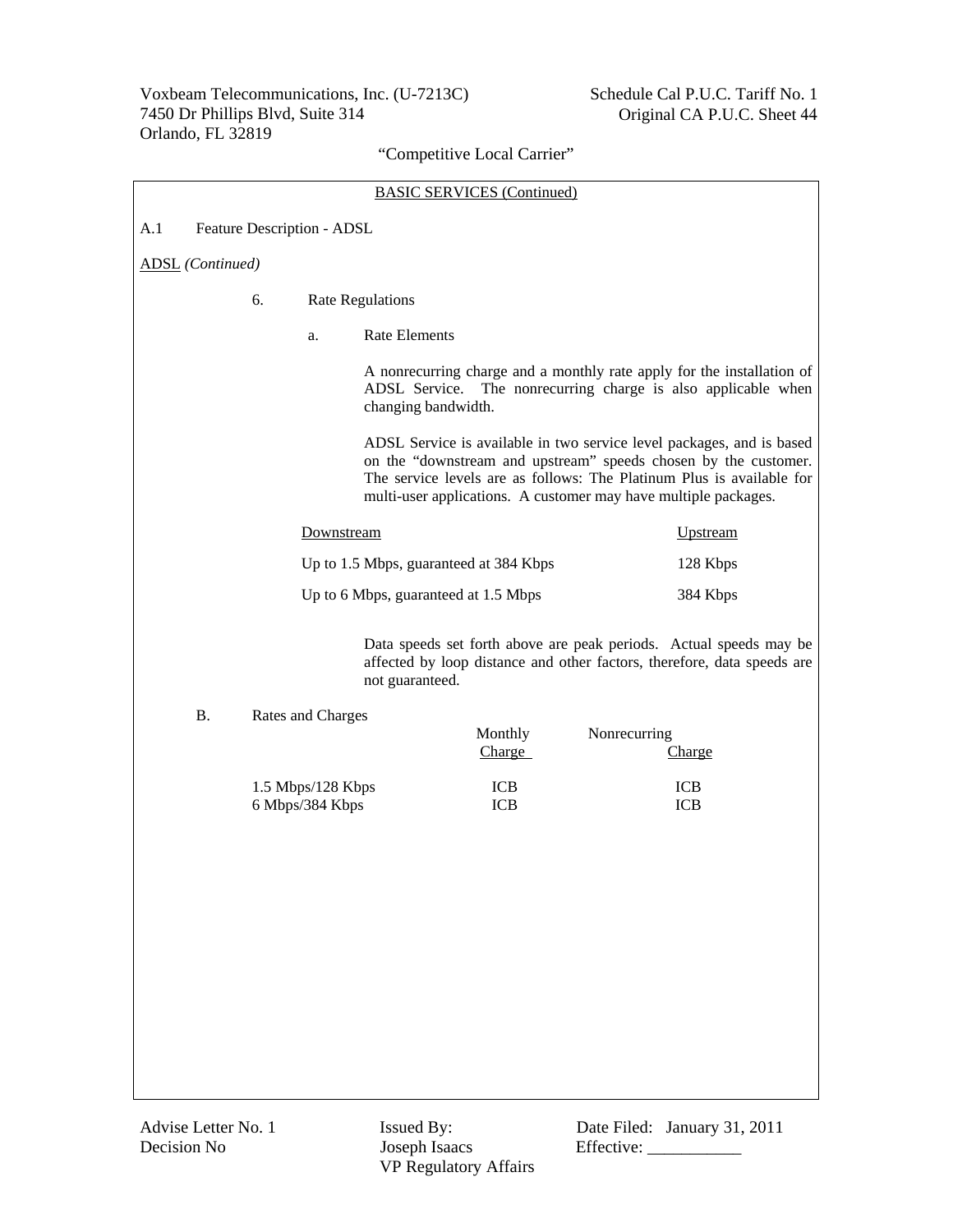# MISCELLANEOUS SERVICES A.1 Directory Listings

Directory Listings – General

- A. The rates and regulations specified herein for directory listings apply only to the alphabetical section of the telephone directory.
- B. Listings are intended solely for the purpose of identifying subscribers' telephone numbers and as an aid to the use of the telephone service. The listing of subscribers without charge or at the rate specified herein for additional listings in the alphabetical section of the directory does not contemplate special prominence of arrangement.
- C. The Company, in accepting listings as prescribed by subscribers or prospective subscribers, will not be a party to controversies between subscribers as a result of the publication of such listings in its directories.
- D. Listings are furnished only as specified for the various services mentioned in this section. Listings which, in the opinion of the Company, are not necessary in connection with any services or facilities not specifically mentioned in this section are not furnished either with or without charge.
- E. The Company reserves the right to limit the length of any listing to one line in the directory by the use of abbreviations when, in the judgment of the Company, the clearness of the listing and the identification of the subscriber is not impaired in any way.
- F. The number of listings permitted without extra charge in connection with exchange service is as follows:
	- 1. Individual lines, each access line 1 listing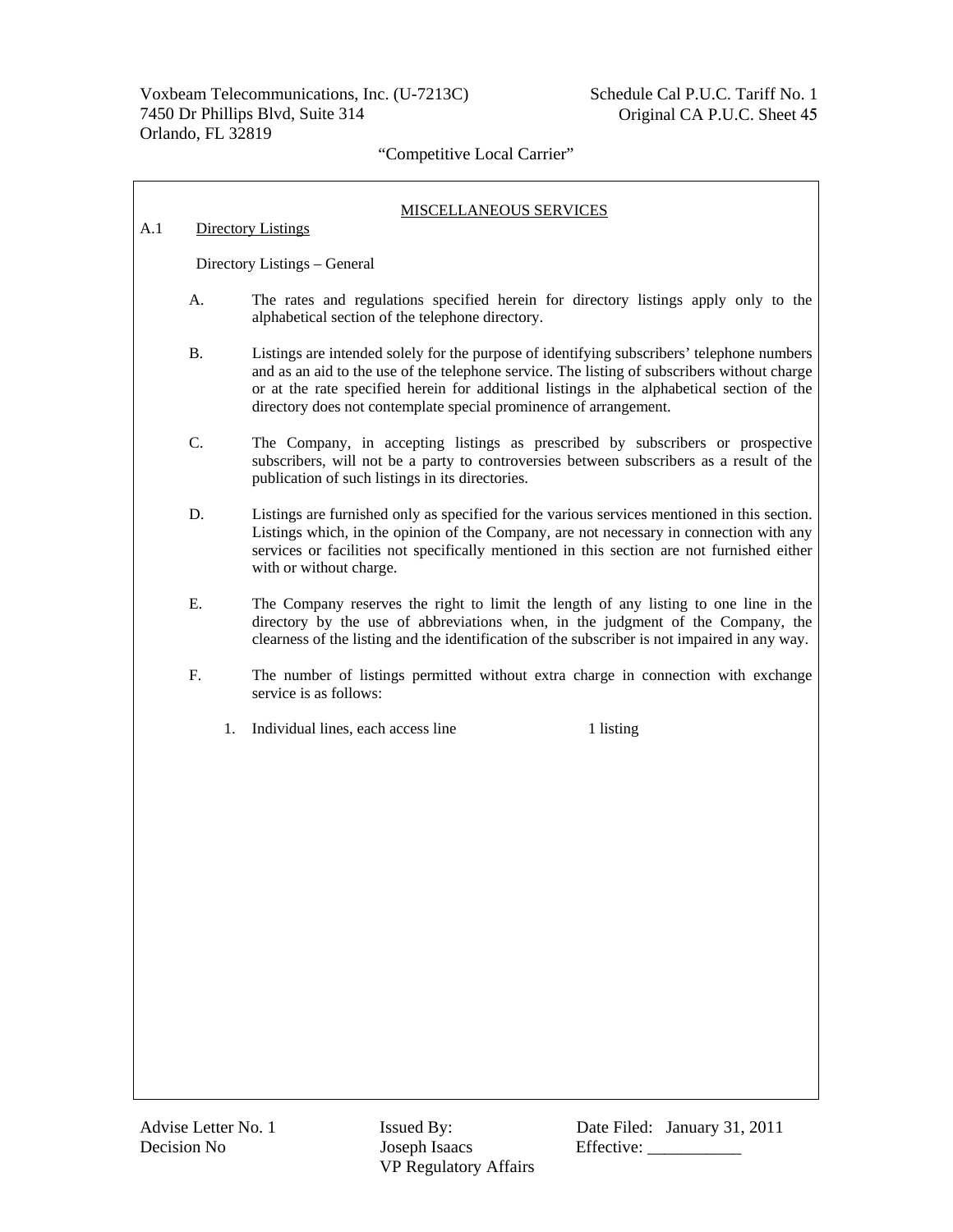#### MISCELLANEOUS SERVICES (Continued)

#### A.1 Directory Listings

Directory Listings – Residence Listings

- A. Residence listings normally consist of a name, the address of the premises at which service is rendered and the telephone number. The address of the premises at which service is rendered may be omitted at the request of the subscriber. At no charge and upon the request of any residential subscriber, the Company shall list an additional first name or initial under the same address, telephone number and surname of the subscriber. The Company shall place the first names or initials in the order requested by the subscriber.
- B. The primary listing is ordinarily the name of the individual who contracts for the service. Where the service is contracted for by one party for the use of a second party, the primary listing may be the name of the second party. Additional listings may be furnished in the names of relative, including those by marriage, domestic employees of the subscriber, or other persons residing in the subscriber's house who are recognized as a part of the subscriber's domestic establishment. Dual listings are permitted at the rate specified for additional listings.
- C. Listings of residence telephones of clergymen, physicians, surgeons, dentists, veterinary surgeons, professors, government officials, etc., may, for the purpose of identification, include abbreviated designations of titles. Also, the title of "Mrs.," "Miss" or "Ms." is permitted. Degrees are permitted when they serve as a means of better identification; however, titles and designations will be omitted when a degree is used which conveys adequate information.
- D. All listings in connection with residence service at concession rates are furnished subject to the regulations specified in this section, except that in connection with residence service for employees of the Company, where two or more employees reside at the same address and use the same telephone, the name of each additional employee may be listed, regardless of whether or not such employees are members of the subscriber's immediate family. The charge, therefore, will be the regular rate for an additional listing.

Non Published service charge \$6.00

Decision No Joseph Isaacs Effective: \_\_\_\_\_\_\_\_\_\_\_ VP Regulatory Affairs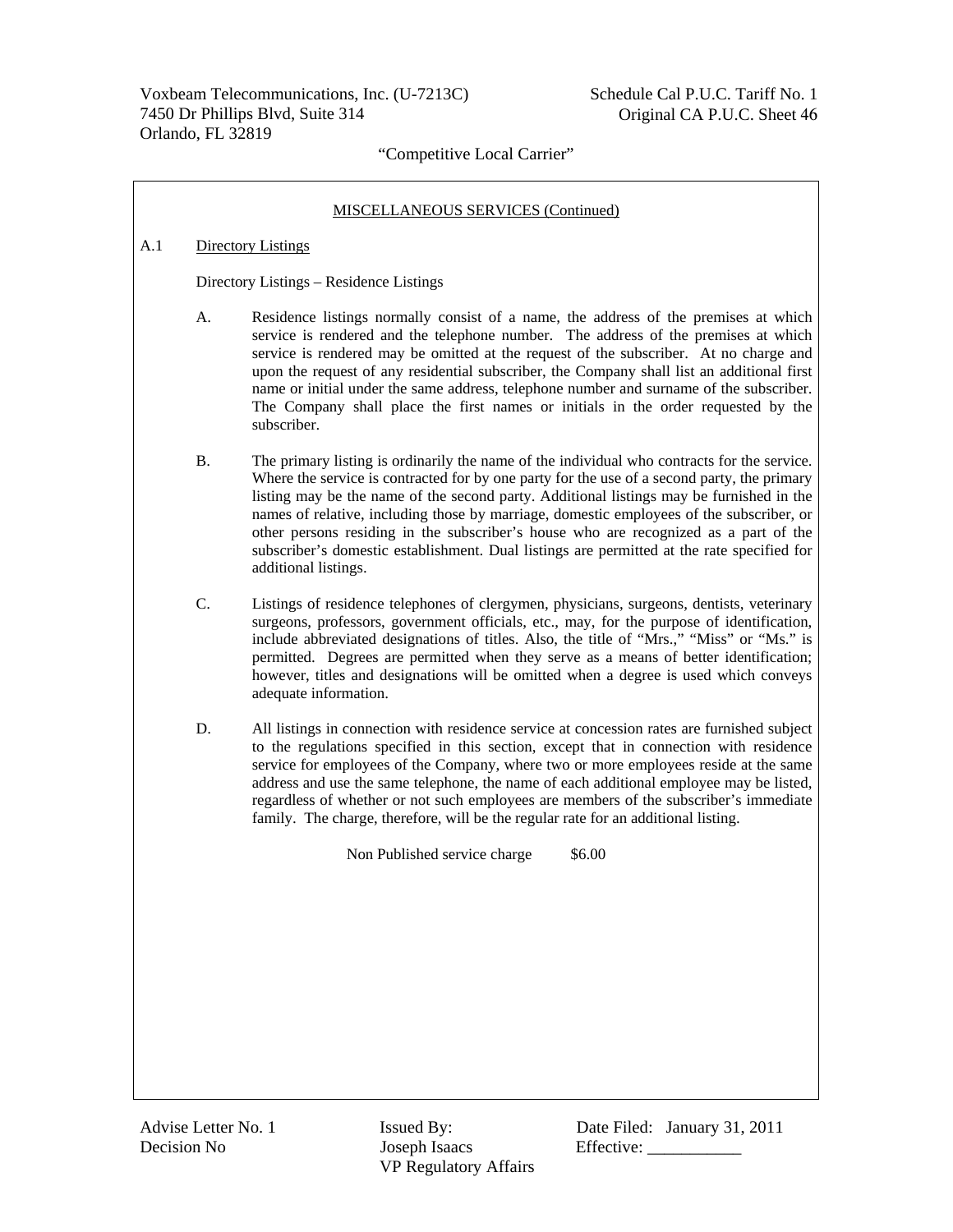$\Gamma$ 

٦

# "Competitive Local Carrier"

|     | <b>MISCELLANEOUS SERVICES (Continued)</b>                                                                                                                                                                                                                                              |
|-----|----------------------------------------------------------------------------------------------------------------------------------------------------------------------------------------------------------------------------------------------------------------------------------------|
| A.2 | Directory Assistance                                                                                                                                                                                                                                                                   |
|     | Users of the company's calling services (excluding 800 services), may obtain assistance in<br>determining telephone numbers within California by calling the Directory Assistance operator.                                                                                            |
|     | Each number requested is charges for as shown below. Requests for information other than<br>telephone numbers will be charged the same rate as shown for the applicable request for telephone<br>numbers.                                                                              |
|     | A Directory Assistance call charged to a calling card or commercial calling card or to a third party<br>number will be billed the appropriate operator charge, as specified in this tariff, plus the charge for<br>Directory Assistance.                                               |
|     |                                                                                                                                                                                                                                                                                        |
|     |                                                                                                                                                                                                                                                                                        |
|     |                                                                                                                                                                                                                                                                                        |
|     |                                                                                                                                                                                                                                                                                        |
|     | Non-published numbers are not available from the Directory Assistance service.                                                                                                                                                                                                         |
|     | \$3.25 <sup>1</sup><br>Directory assistance per call                                                                                                                                                                                                                                   |
|     |                                                                                                                                                                                                                                                                                        |
|     |                                                                                                                                                                                                                                                                                        |
|     |                                                                                                                                                                                                                                                                                        |
|     |                                                                                                                                                                                                                                                                                        |
|     |                                                                                                                                                                                                                                                                                        |
|     |                                                                                                                                                                                                                                                                                        |
|     |                                                                                                                                                                                                                                                                                        |
|     | <sup>1</sup> A monthly allowance of 3 calls to Directory Assistance for residential subscribers and 0 calls to Directory Assistance for business<br>subscribers per line, per month, will be provided. There is no carry over of any unused portion of the Subscriber's allowance from |

Advise Letter No. 1 **Issued By:** Date Filed: January 31, 2011 Decision No Joseph Isaacs Effective: \_\_\_\_\_\_\_\_\_\_\_

month to month.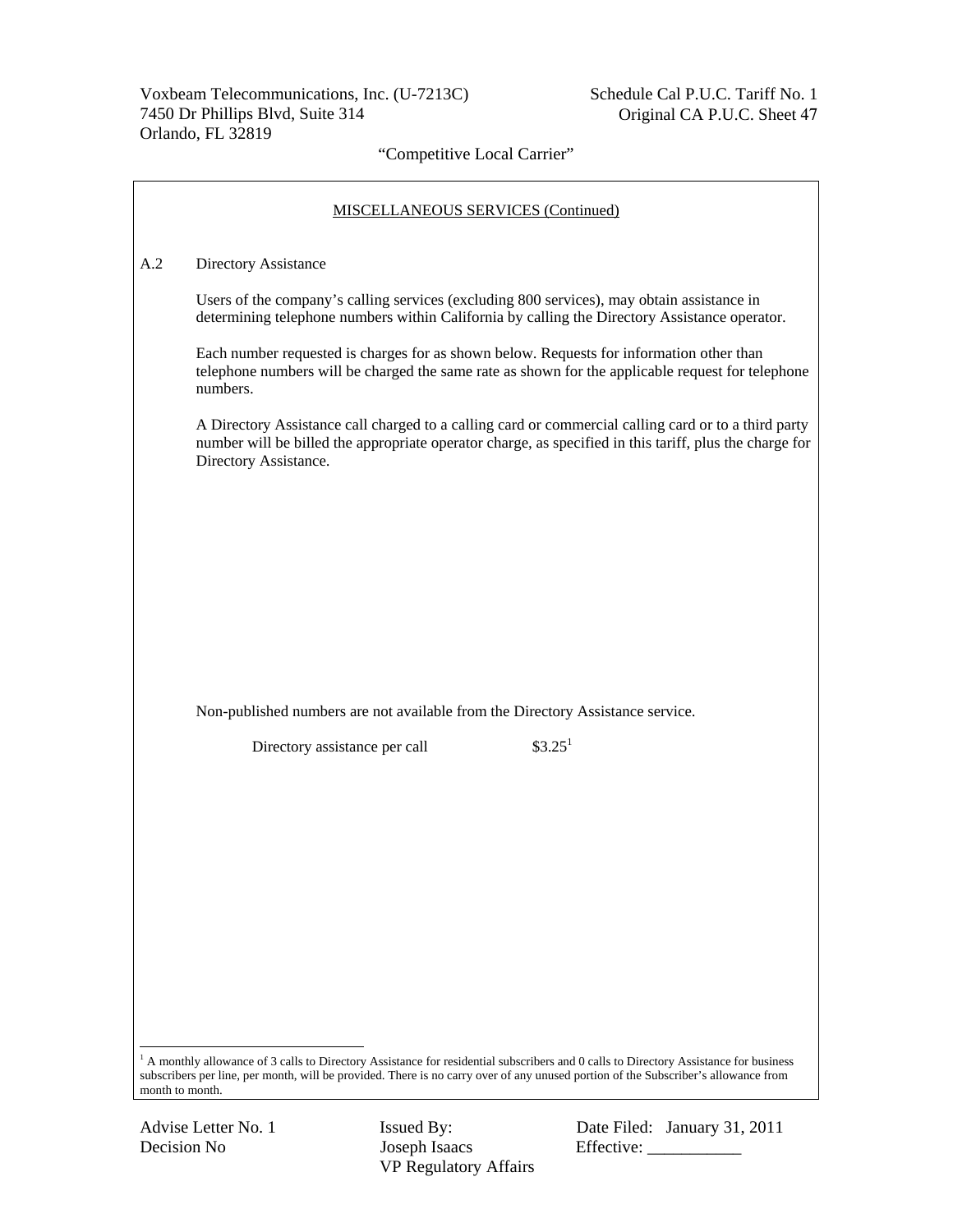#### FORMS

Deposit Receipt

## *SAMPLE*

#### **DEPOSIT RECEIPT**

{Date} {Customer Name} {Customer Address}

Re: {Customer Account Number}

Dear {Customer}:

Please be advised that the Company is in receipt of your deposit in the amount of  $\{\$  {deposit amount}.

This deposit, less the amount of any unpaid bills for services furnished by the Company, will be refunded, together with any interest due, within 30 calendar days from the discontinuance of service, or after twelve (12) months of service, whichever comes first. However, deposits may not receive interest if the customer has received a minimum of two discontinuance of service for non payment of bills in a 12 month period.

Sincerely yours,

Paul Cusack CEO

Decision No Joseph Isaacs Effective: \_\_\_\_\_\_\_\_\_\_\_ VP Regulatory Affairs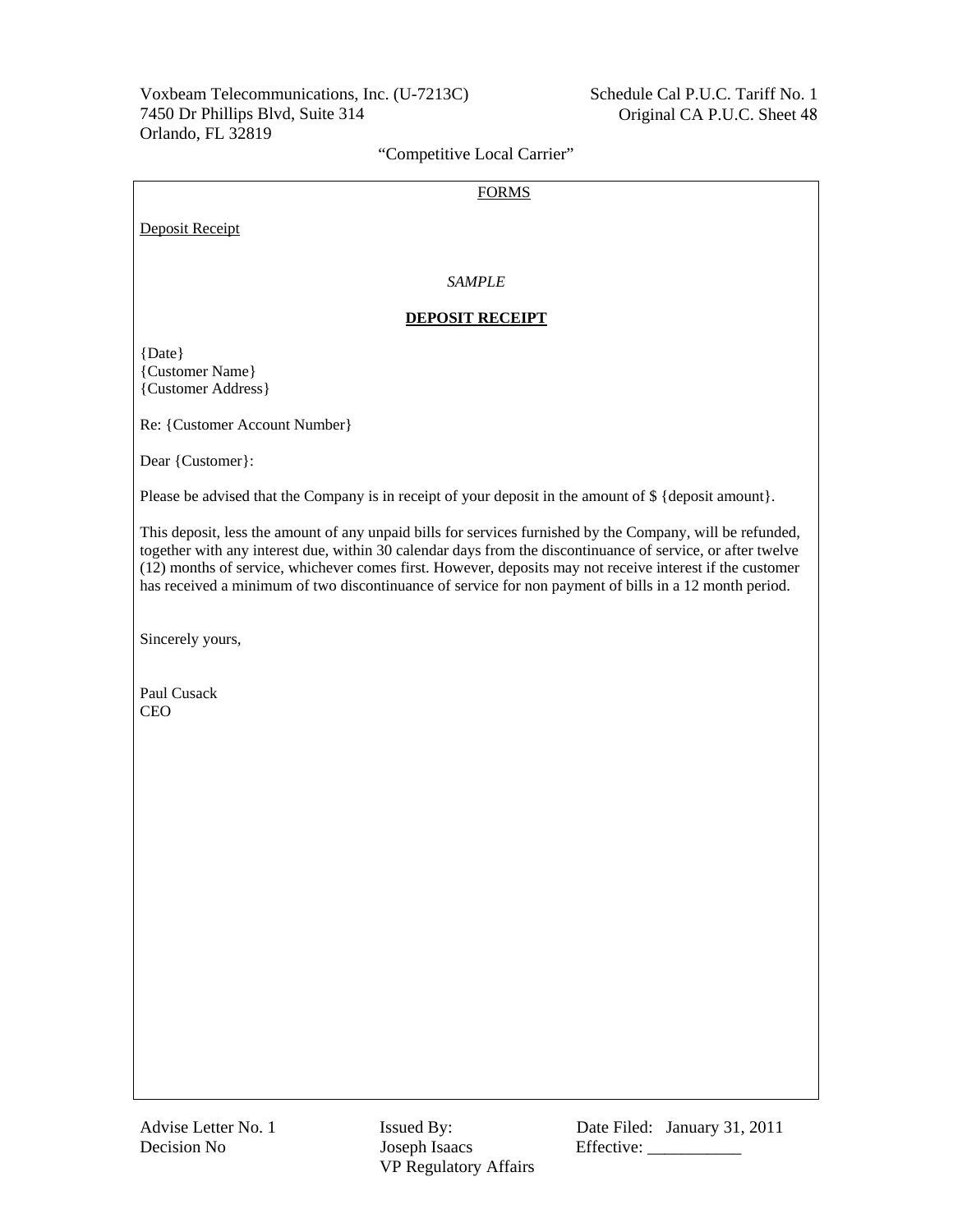#### FORMS (continued)

Denial of Service

### *SAMPLE*

### **DENIAL OF SERVICE FOR FAILURE TO ESTABLISH CREDIT**

{Date} {Customer Name} {Customer Address}

Re: {Customer Account Number}

Dear {Customer}:

Thank you for your recent application for phone service. Based on the credit information you provided in your application, we regret to inform you that you fail to meet the Company's credit standards for the establishment of service.

You may still establish local phone service by paying a deposit. Please call our customer service department at 800-711-9560 and obtain information on the amount of the deposit required.

If you have any questions regarding your credit approval or deposit policies please contact our customer service department at the number above.

Sincerely yours,

Paul Cusack CEO

Decision No Joseph Isaacs Effective: \_\_\_\_\_\_\_\_\_\_\_ VP Regulatory Affairs